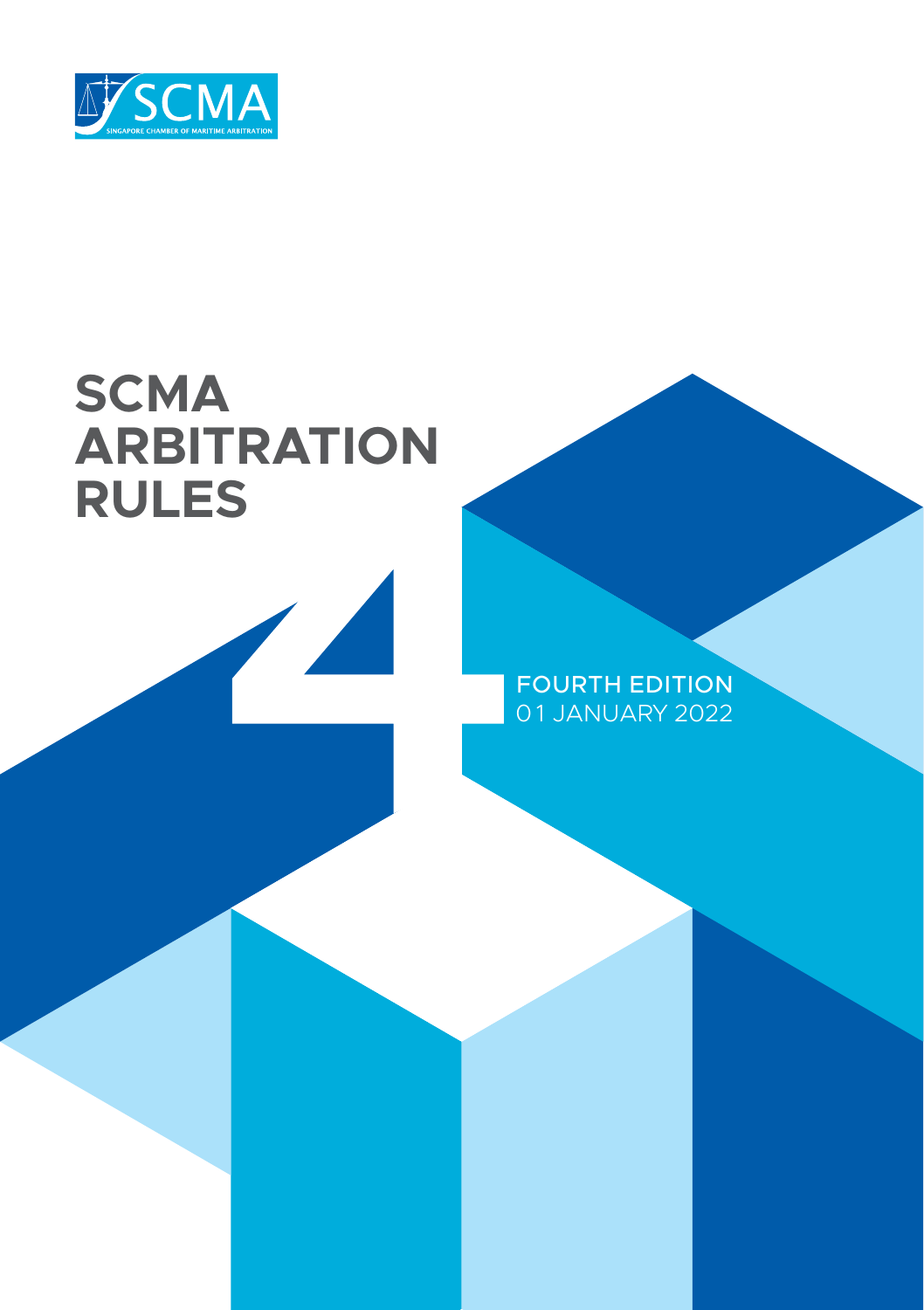## SCMA MODEL CLAUSES

#### **SCMA Arbitration Clause**

"Any and all disputes arising out of or in connection with this contract, including any question regarding its existence, validity or termination, shall be referred to and finally resolved by arbitration seated in Singapore in accordance with the Arbitration Rules of the Singapore Chamber of Maritime Arbitration ("SCMA Rules") current at the commencement of the arbitration, which rules are deemed to be incorporated by reference in this clause."

NOTE: Under the 4th Edition of the SCMA Rules, in cases where the aggregate amount of claims and counterclaims is equal to or less than USD 300,000 (or such other sum as may be agreed) the arbitration shall be conducted in accordance with the SCMA Expedited Procedure. Where the parties wish to exclude the application of the SCMA Expedited Procedure (Rule 44), the following clause should be added to the SCMA Arbitration Clause above:

"The SCMA Expedited Procedure shall be excluded from applying to the arbitration."

#### **SCMA Bunker Arbitration Clause**

The Singapore Bunker Claims Procedure (SBC Terms) are a set of arbitration rules/terms specifically designed for the bunkering industry and can be found as part of various Singapore Standards maintained by Enterprise Singapore and the Singapore Standards Council. Parties may use the SCMA Bunker Arbitration Clause in relation to any contract for the sale and/or supply of bunkers:

"Any and all disputes arising out of or in connection with this contract, including any question regarding its existence, validity or termination, shall be referred to and finally resolved by arbitration seated in Singapore at the Singapore Chamber of Maritime Arbitration in accordance with the Singapore Bunker Claims Procedure current at the commencement of the arbitration which terms are deemed to be incorporated by reference in this clause."

#### **Applicable Law Clause**

It is recommended that parties include an applicable law clause in addition to any of the model clauses above. For this purpose, they may adopt the following clause, and should note that they are free to replace Singapore with the laws of any other jurisdiction as may be agreed:

"This contract is governed by the laws of [Singapore]."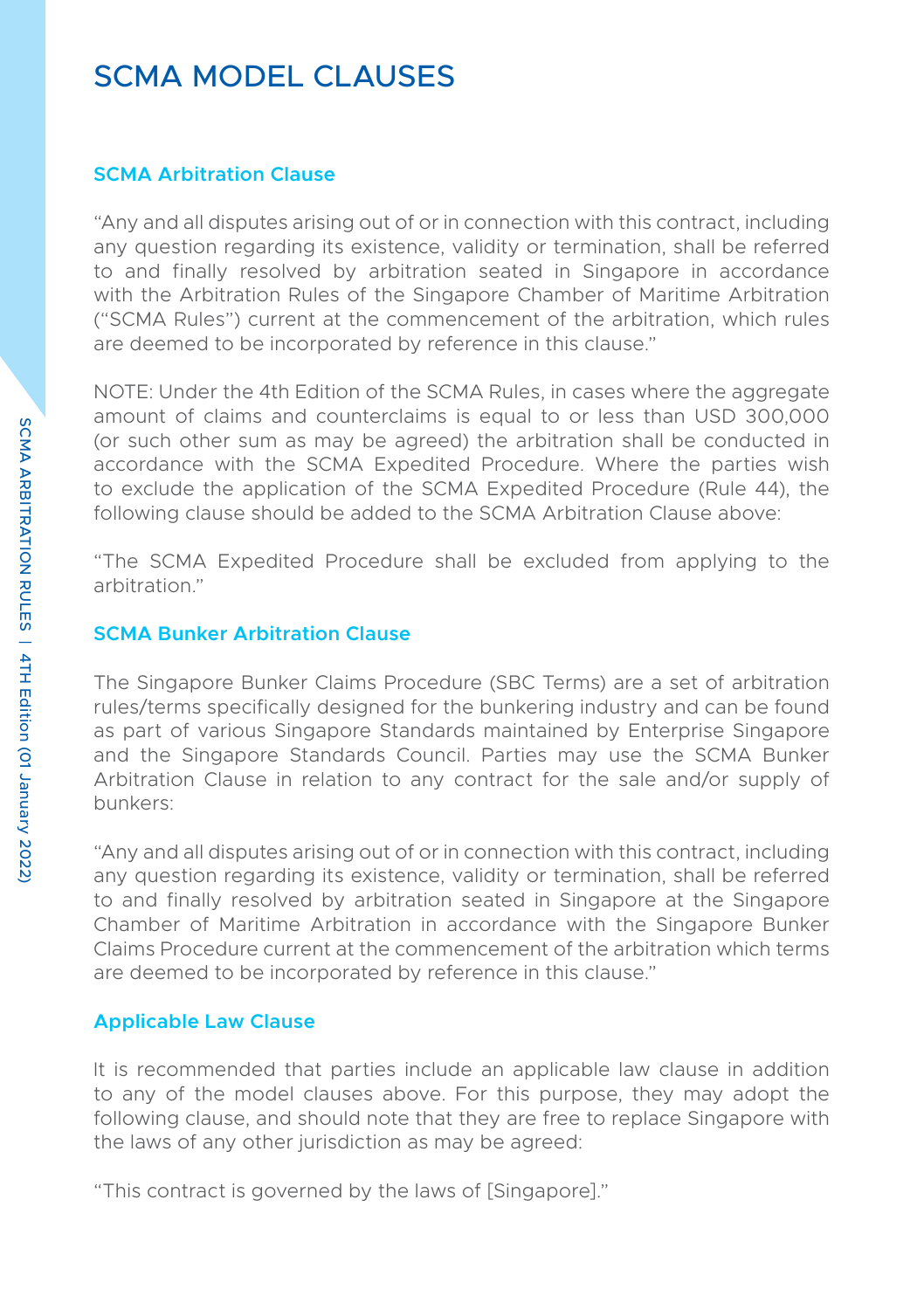#### **SCMA Arb-Med-Arb Clause**

Where parties wish to incorporate mediation as a tiered dispute resolution mechanism as part of any agreed arbitration clause, the parties may include the following additional clause:

"The parties further agree that following the commencement of arbitration, they will attempt in good faith to resolve the disputes referred to arbitration through mediation at the (Singapore Mediation Centre / Singapore International Mediation Centre / [insert any other recognised mediation institution])\* in accordance with the SCMA AMA Protocol for the time being in force. Any settlement reached in the course of the mediation shall be referred to the arbitral tribunal appointed in accordance with the SCMA Rules and may be made a consent award on agreed terms."

\*Delete or amend as applicable. If neither or all are deleted, the Singapore International Mediation Centre shall apply.

#### **SCMA-BIMCO Law and Arbitration Clause 2020**

(Adopted by BIMCO in September 2020. To be used in BIMCO Contracts and Forms)

(a) This contract shall be governed by and construed in accordance with Singapore/English\* law and any dispute arising out of or in connection with this contract shall be referred exclusively to arbitration in Singapore in accordance with the Singapore International Arbitration Act (Chapter 143A) or any statutory modification or re-enactment thereof save to the extent necessary to give effect to the provisions of this clause. The seat of arbitration shall be Singapore even where any hearing takes place in another jurisdiction.

\*Delete whichever does not apply. If neither or both are deleted, English law shall apply.

- (b) The reference shall be to three (3) arbitrators unless the parties agree otherwise.
- (c) The arbitration shall be conducted in accordance with the Arbitration Rules of the Singapore Chamber of Maritime Arbitration (SCMA).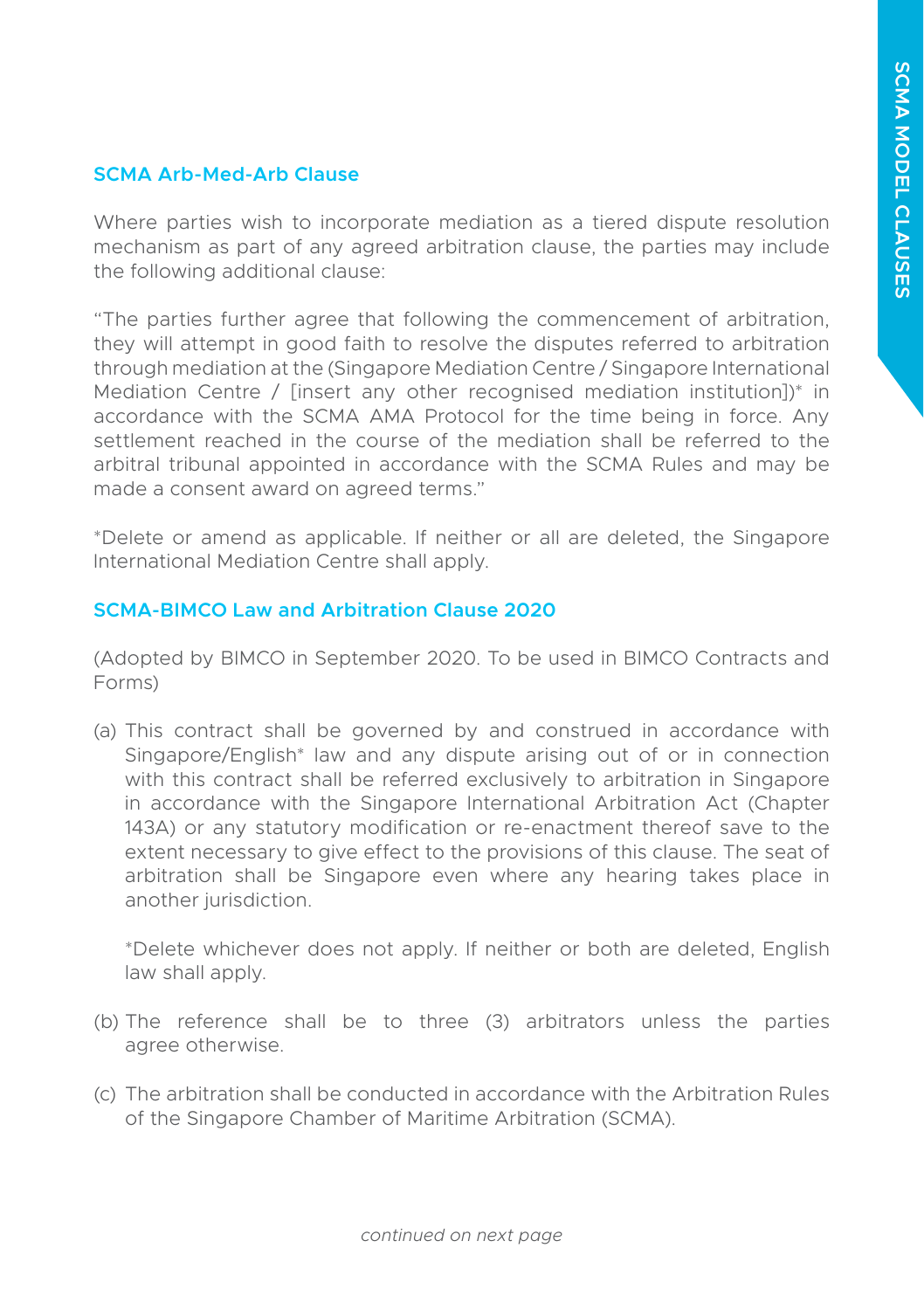- (d) In cases where neither the claim nor any counterclaim exceeds the sum of USD 300,000 (or such other sum as the parties may agree) the arbitration shall be conducted in accordance with the SCMA Expedited Procedure.
- (e) The rules and procedures referred to in subclauses (c) and (d) above shall be those current at the time when the arbitration proceedings are commenced.
- (f) Any and all notices and communications in relation to any arbitration proceedings under this clause, including commencement notices and appointment of arbitrators, shall be treated as effectively served from the date and time the e-mail was sent if sent by e-mail to the e-mail addresses below:

Name of party to this contract: E-mail address(es) for receipt of notices and communications on behalf of the above party: [insert]

Name of other party to this contract: E-mail address(es) for receipt of notices and communications on behalf of the above party: [insert]

Either party shall be entitled to change and/or add to the e-mail addresses above by sending notice of change to the other party at the above address (or, if previously amended by notice, the relevant amended addresses).

Nothing in this clause shall prevent any notice and communication in relation to any arbitration proceedings in connection with this contract being served by other effective means.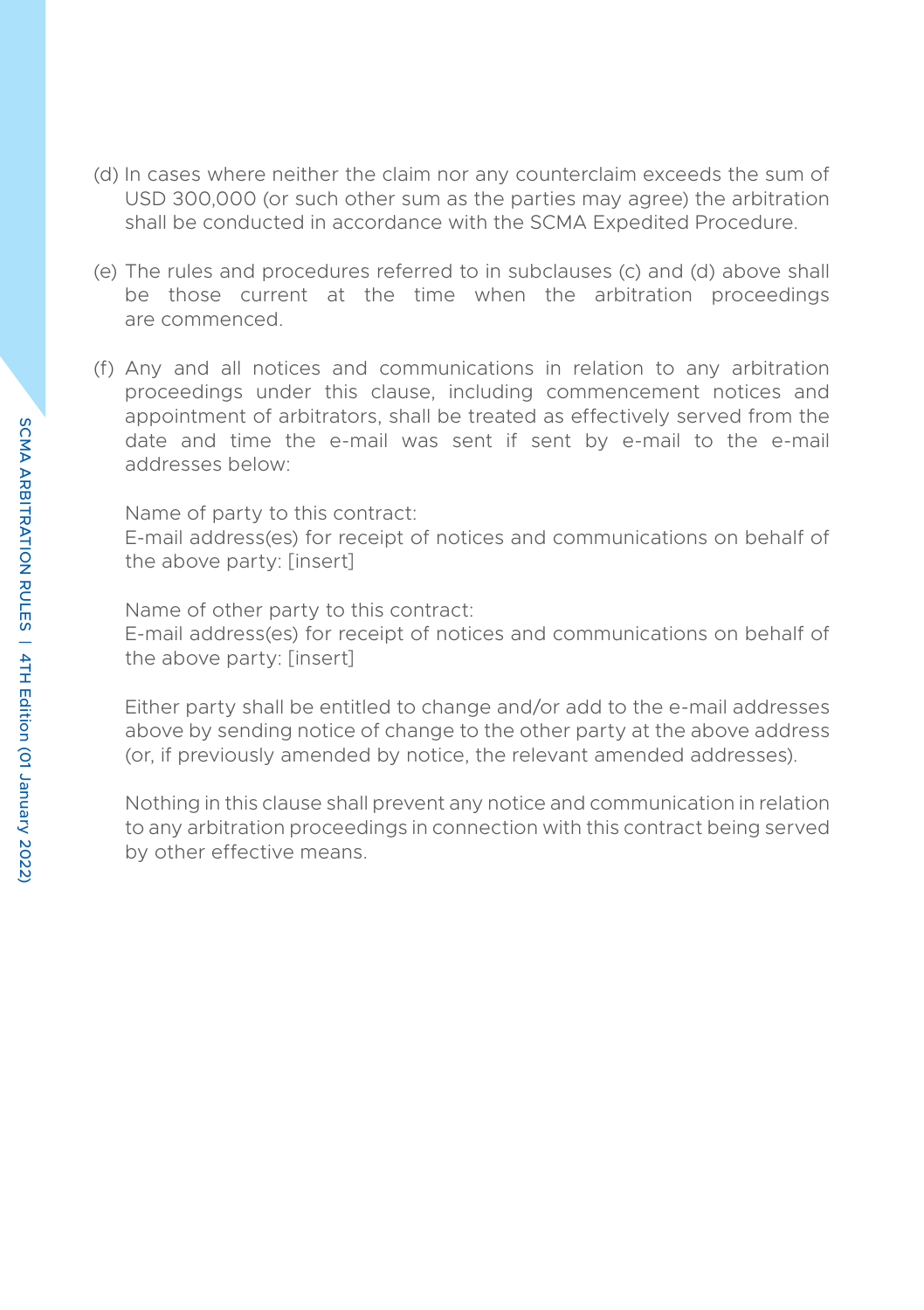## INDEX

### **[I – PRELIMINARY PROVISIONS](#page-7-0)**

| RULE 1: Definitions                                      |               |
|----------------------------------------------------------|---------------|
| RULE 2: Scope of Application                             | $\mathcal{P}$ |
| RULE 3: Notices, Service, Calculation of Periods of Time | $\mathcal{P}$ |
| RULE 4: Party Representatives                            | 3             |
| RULE 5: Language of Arbitration                          |               |

### **[II – COMMENCEMENT & CONSTITUTION](#page-11-0)**

| RULE 6: Notice & Commencement of Arbitration                           | 5  |
|------------------------------------------------------------------------|----|
| RULE 7: Response to Notice of Arbitration                              | 6  |
| RULE 8: Appointment of Tribunal                                        | 6  |
| RULE 9: Multi-Party Appointment of Tribunal                            | 8  |
| RULE 10: Independence and Impartiality of Tribunal                     | 8  |
| RULE 11: Challenge to Arbitrator                                       | 9  |
| RULE 12: Challenge Procedure                                           | 9  |
| RULE 13: Decision on Challenge                                         | 9  |
| RULE 14: Appointment of Substitute Arbitrator                          | 10 |
| RULE 15: Proceedings in the Event of the Substitution of Arbitrator(s) | 10 |

### **[III – CASE PROCEEDINGS](#page-18-0)**

| RULE 16: Procedure & Communications            | 12 |
|------------------------------------------------|----|
| RULE 17: Case Management Meetings              | 12 |
| RULE 18: Service of Case Statements            | 12 |
| RULE 19: Contents of Case Statements           | 13 |
| RULE 20: Further Written Statements            | 13 |
| RULE 21: Default in Service of Case Statements | 13 |
| RULE 22: Questionnaire                         | 14 |
|                                                |    |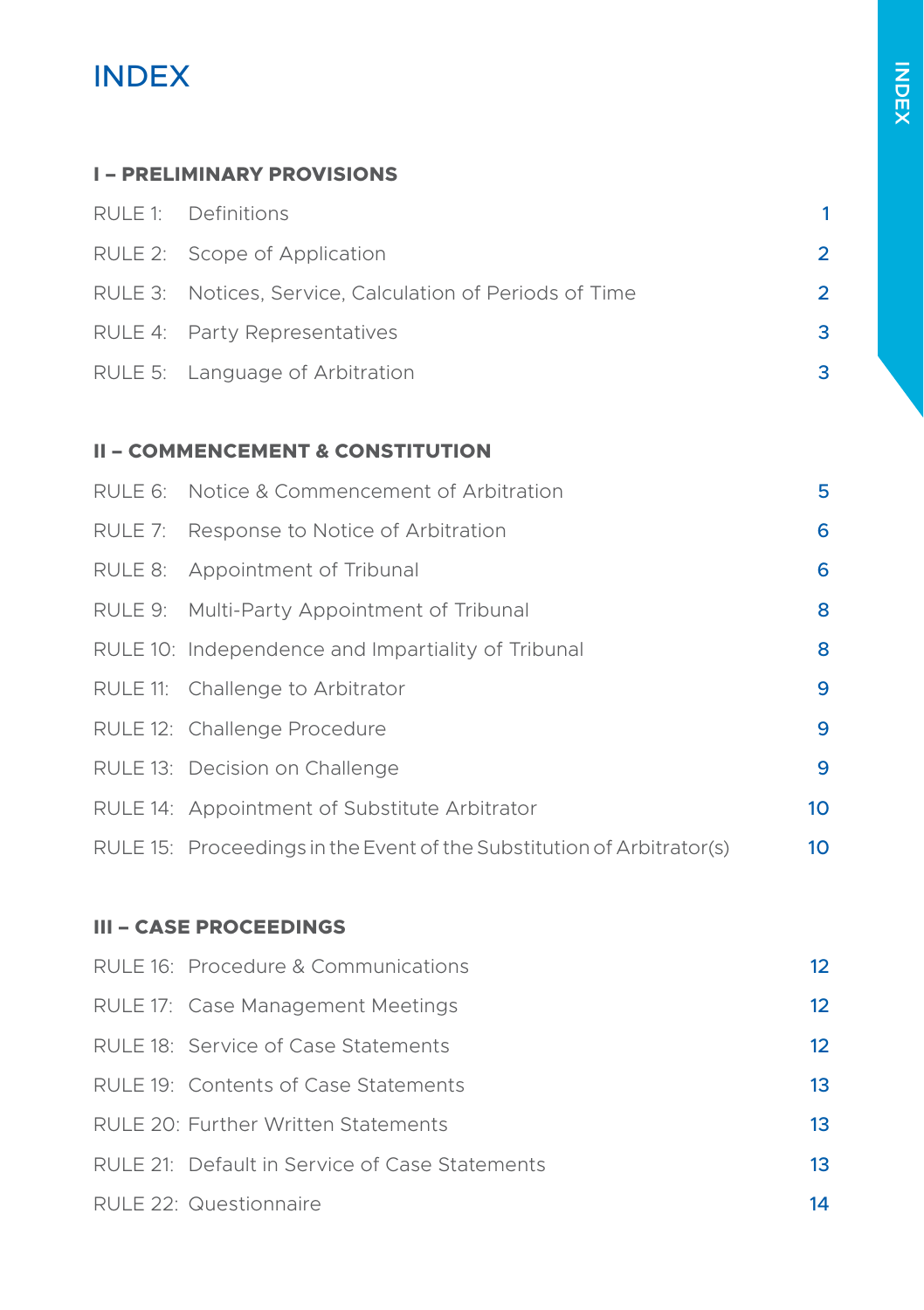|                   | RULE 23: Fact Witnesses         | 14 |
|-------------------|---------------------------------|----|
| RULE 24: Experts  |                                 | 14 |
| RULE 25: Hearings |                                 | 15 |
|                   | RULE 26: Interpreters           | 15 |
|                   | RULE 27: Closure of Proceedings | 16 |

### **[IV – POWERS & ARBITRAL PROCEDURES](#page-24-0)**

| RULE 28: Duty & Powers                  | 18  |
|-----------------------------------------|-----|
| RULE 29: Joinder & Related Arbitrations | 19  |
| RULE 30: Jurisdiction of the Tribunal   | 19  |
| RULE 31: Applicable Law                 | 19  |
| RULE 32: Seat of Arbitration            | 19  |
| RULE 33: Decision Making                | 20. |

### **[V - AWARD & TERMINATION](#page-28-0)**

| RULE 34: The Award                               | 22 |
|--------------------------------------------------|----|
| RULE 35: Currency and Interest                   | 23 |
| RULE 36: Additional Award                        | 23 |
| RULE 37: Correction of Awards                    | 23 |
| RULE 38: Settlement & Termination of Proceedings | 24 |
| RULE 39: Costs of Arbitration and Legal Costs    | 25 |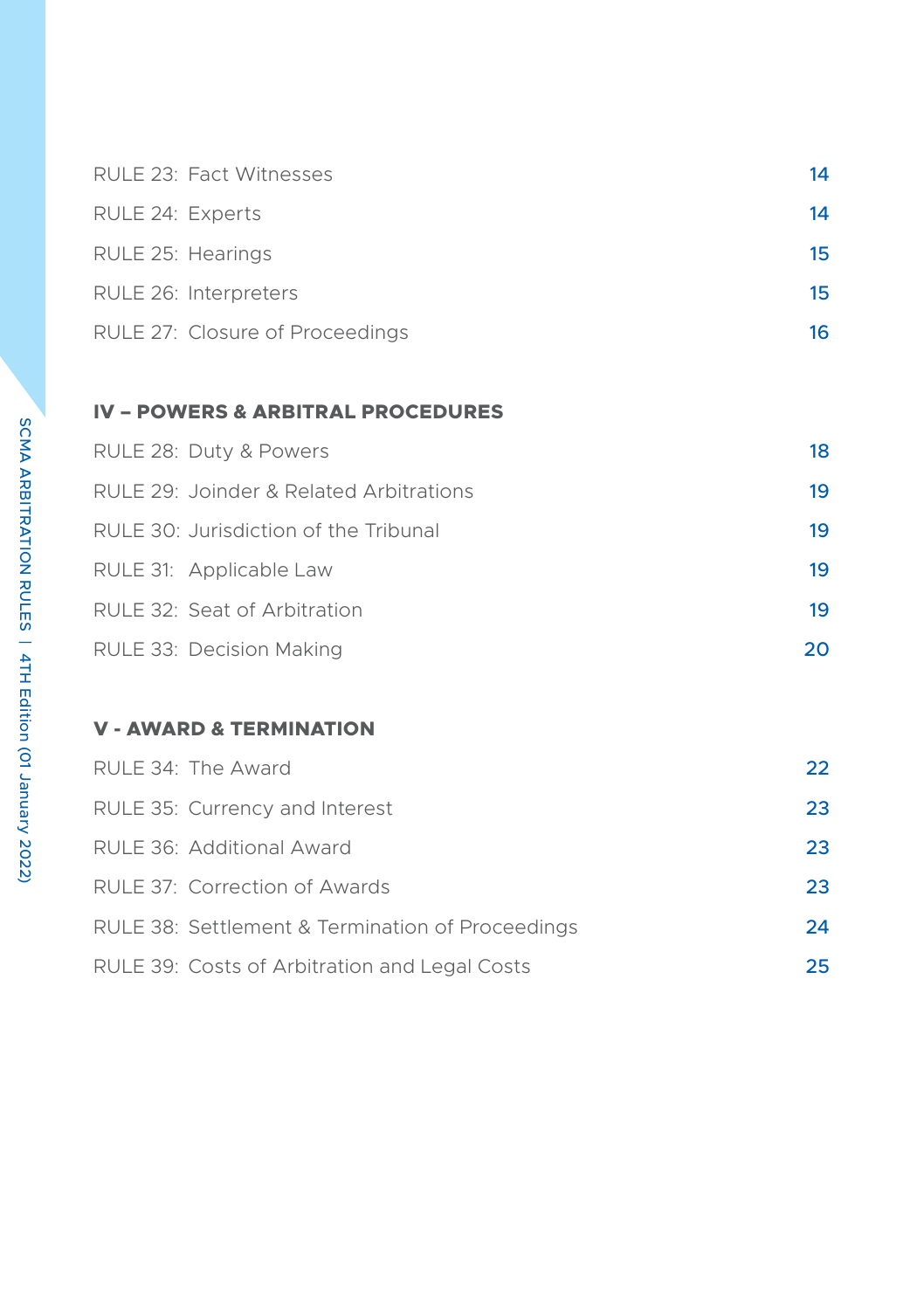### **[VI – TRIBUNAL'S COSTS](#page-33-0)**

| RULE 40: Tribunal's Fees and Expenses                                                 | 27 |
|---------------------------------------------------------------------------------------|----|
| RULE 41: Security for Tribunal's Fees and Expenses                                    | 27 |
| RULE 42: Fund Holding                                                                 | 28 |
| RULE 43: Adjournment                                                                  | 28 |
| VII - EXPEDITED PROCEDURE, COLLISIONS, BUNKER DISPUTES                                |    |
| RULE 44: Expedited Procedure                                                          | 30 |
| RULE 45: SCMA Expedited Arbitral Determination of Collision Claims<br>(SEADOCC Terms) | 31 |
| RULE 46: Singapore Bunker Claims Procedure (SBC Terms)                                | 31 |
| <b>VIII - CONFIDENTIALITY &amp; GENERAL PROVISIONS</b>                                |    |
| RULE 47: Confidentiality                                                              | 33 |
| RULE 48: Exclusion of Liability                                                       | 33 |
| RULE 49: Waiver                                                                       | 34 |
| RULE 50: Purposive Approach to Rules                                                  | 34 |
| <b>SCHEDULE A: QUESTIONNAIRE (RULE 22)</b>                                            | 36 |
| SCMA ARB-MED-ARB PROTOCOL ("SCMA AMA PROTOCOL")                                       | 40 |
| <b>SCMA STANDARD TERMS OF APPOINTMENT</b>                                             | 43 |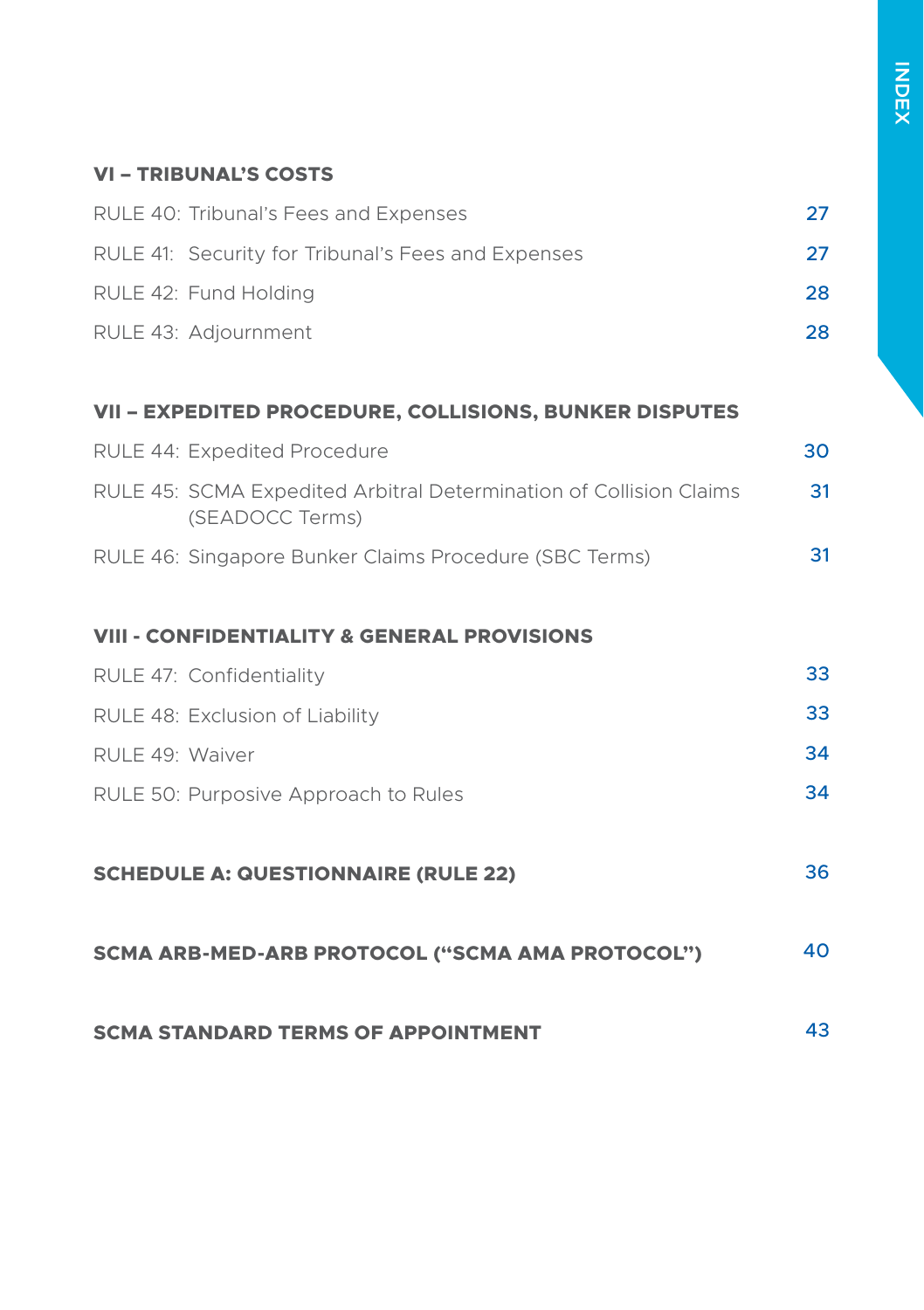# <span id="page-7-0"></span>**I – PRELIMINARY PROVISIONS**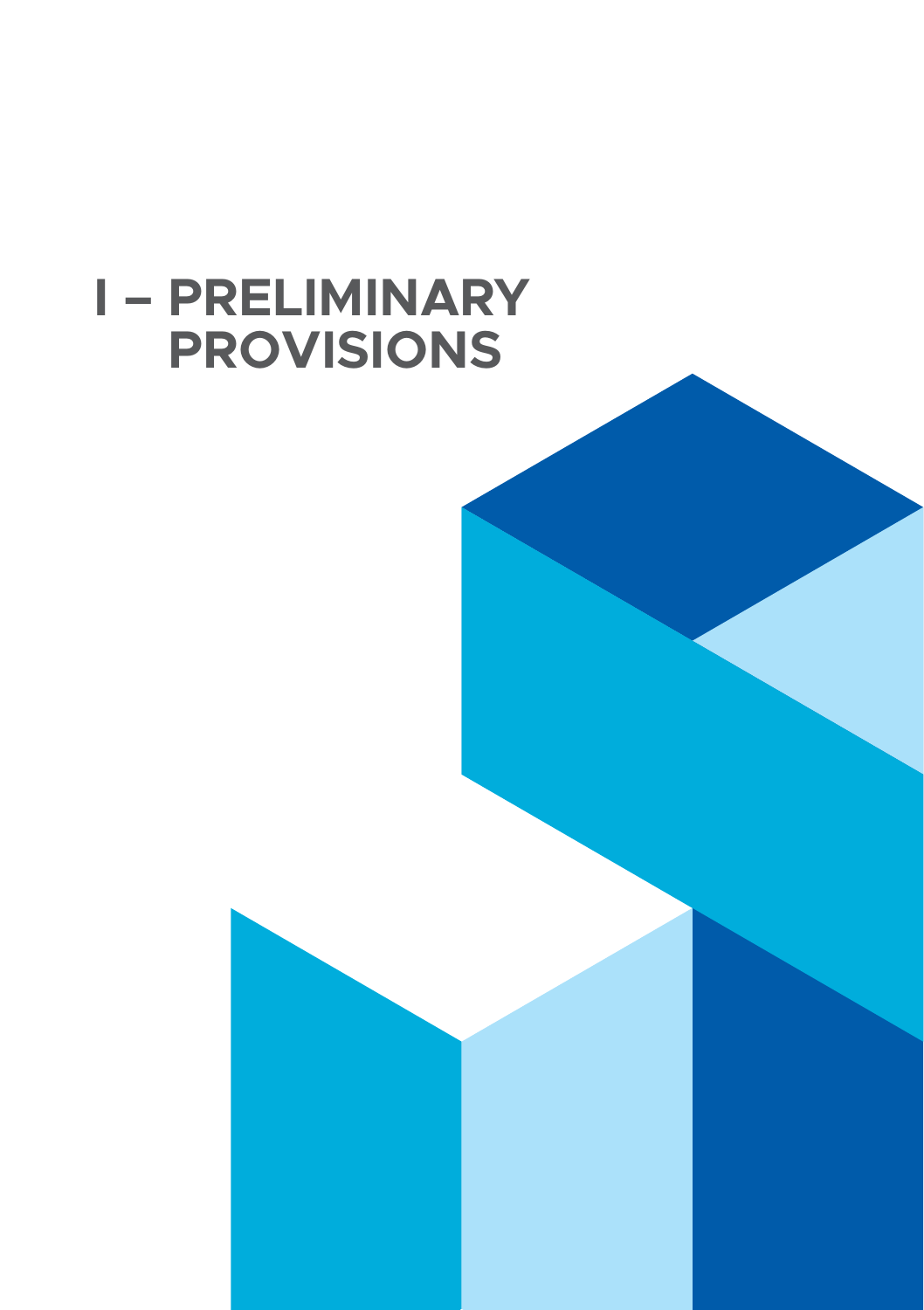#### <span id="page-8-0"></span>**RULE 1 Definitions**

- **1.1** These rules shall be referred to as the "SCMA Rules", or simply the  $"Rulex"$
- **1.2** In these Rules:

"Award" includes any partial, interim, final or additional award.

"Chairperson" means the Chairperson of the Singapore Chamber of Maritime Arbitration, or such other person designated by the Chairperson. The office of the Chairperson includes the Chairman or Chairwoman as applicable.

"Chamber" means the Singapore Chamber of Maritime Arbitration and includes any of the Chamber's officers, employees or agents.

"Expedited Procedure" means the procedure under Rule 44 and includes a reference to the Small Claims Procedure.

"Practice Note" refers to any direction or guideline published by the Registrar from time to time to aid the implementation of these Rules.

"Registrar" means the Registrar of the Chamber and includes the Assistant Registrar. The Registrar when acting on behalf of the Chamber shall (unless otherwise excepted by any other provisions of these Rules or by agreement of the parties) be assumed to have full authority to do all things necessary in the implementation of these Rules.

"SBC Terms" refers to the terms of the Singapore Bunker Claims Procedure referred to in Rule 46 and maintained by the Singapore Standards Council as amended from time to time.

"Schedule of Fees" means the fee schedule maintained by the Chamber which may be amended from time to time.

"SEADOCC Terms" refers to the terms of the SCMA Expedited Arbitral Determination of Collision Claims referred to in Rule 45 and maintained by the Chamber which may be amended from time to time.

"Secretariat" means the Secretariat of the Chamber and includes the Registrar and Assistant Registrar.

"Standard Terms of Appointment" refers to the SCMA Standard Terms of Appointment maintained by the Chamber which may be amended from time to time.

"Tribunal" means either the sole arbitrator, or all the arbitrators when more than one is appointed.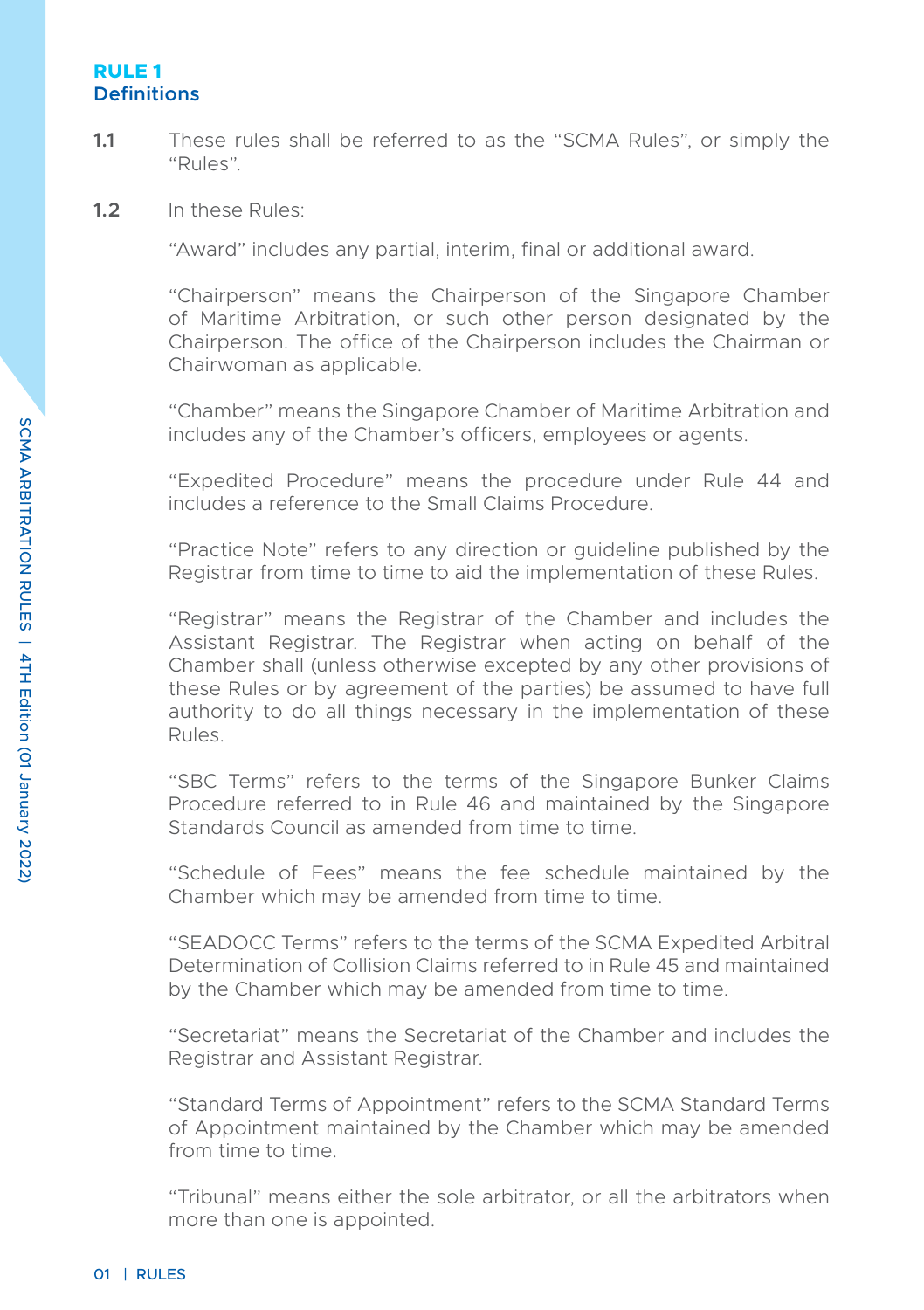#### <span id="page-9-0"></span>**RULE 2 Scope of Application**

- **2.1** These Rules shall apply to an arbitration agreement whenever parties have so agreed and shall consequently govern the arbitration save that, if any of these Rules conflict with any law of the seat of the arbitration from which the parties cannot derogate, then in such case such applicable law shall prevail.
- **2.2** Unless otherwise agreed, this edition of the Rules shall apply to an arbitration which commences on or after 1 January 2022.

#### **RULE 3 Notices, Service, Calculation of Periods of Time**

- **3.1** For the purpose of these Rules, any notice or communication shall be in writing and is deemed to have been effectively served and received if it is delivered with proof of delivery or proof of receipt:
	- a. to the addressee in person; or
	- b. to the addressee's habitual residence, place of business or physical mailing address; or
	- c. to the addressee's designated electronic mailing address; or
	- d. if none of the above in 3.1a to 3.1c can be found after making reasonable inquiry, then, to the addressee's last-known residence or place of business.
- **3.2** Any notice or communication shall be deemed to have been received on the date indicated on the proof of delivery or proof of receipt.
- **3.3** An addressee's electronic mailing address is deemed to be designated if:
	- a. the parties have agreed in writing that correspondence between them is to be sent to such electronic mailing address; or
	- b. such electronic mailing address has been used habitually and effectively between the parties in the course of business relating to the dispute in which the arbitration is commenced.
- **3.4** For the purposes of calculating a period of time under these Rules, such period shall begin to run on the day following the day when a notice or communication is delivered. If the last day of such period is an official holiday or a non-business day at the residence or place of business of the addressee, the period is extended until the first business day which follows. Official holidays or non-business days occurring during the running of the period of time are included in calculating the period.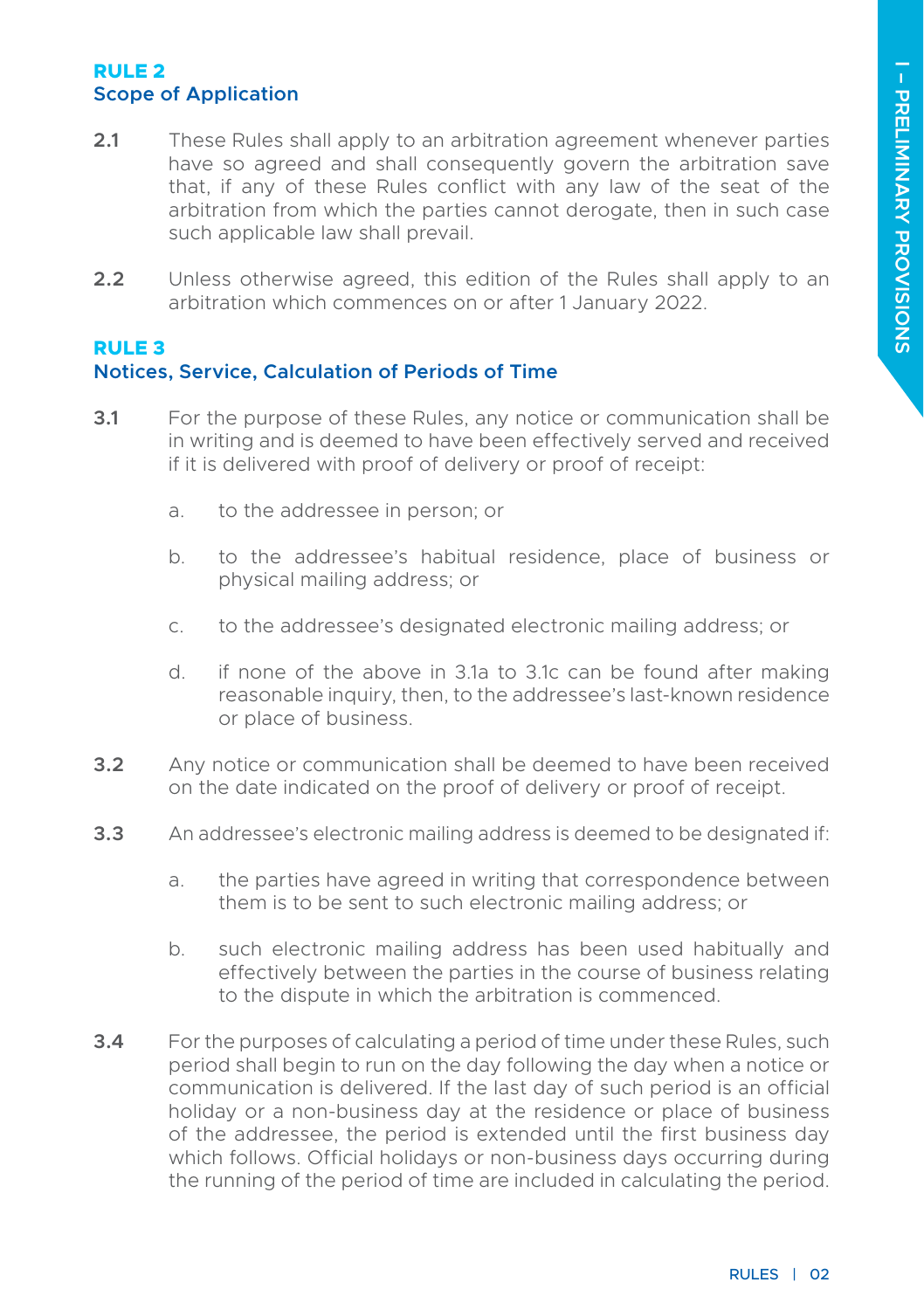#### <span id="page-10-0"></span>**RULE 4 Party Representatives**

- **4.1** Where a party is represented by a lawyer or other agent in connection with any arbitral proceedings, all notices, communications or documents required to be served for the purposes of the arbitral proceedings, together with all decisions, orders and Awards made or issued by the Tribunal, shall be treated as effectively served if served on that lawyer or agent.
- **4.2** Subject to Rule 4.4, any party may be represented by any authorised representative (whether or not that person is a legal practitioner). The Tribunal may require proof of a representative's authority as it considers appropriate.
- **4.3** The name and address of each authorised representative shall be notified promptly to the other party or parties, to the Tribunal and to the Secretariat.
- **4.4** Any change by a party to its authorised representative(s) after the Tribunal has been constituted shall be subject to the Tribunal's approval. Approval may only be withheld if the Tribunal is satisfied that there is a substantial risk that such change might prejudice the conduct of the proceedings or the enforceability of any Award.

#### **RULE 5 Language of Arbitration**

**5.1** Unless otherwise agreed by the parties, the language of any arbitration that is commenced or conducted under the Rules shall be English.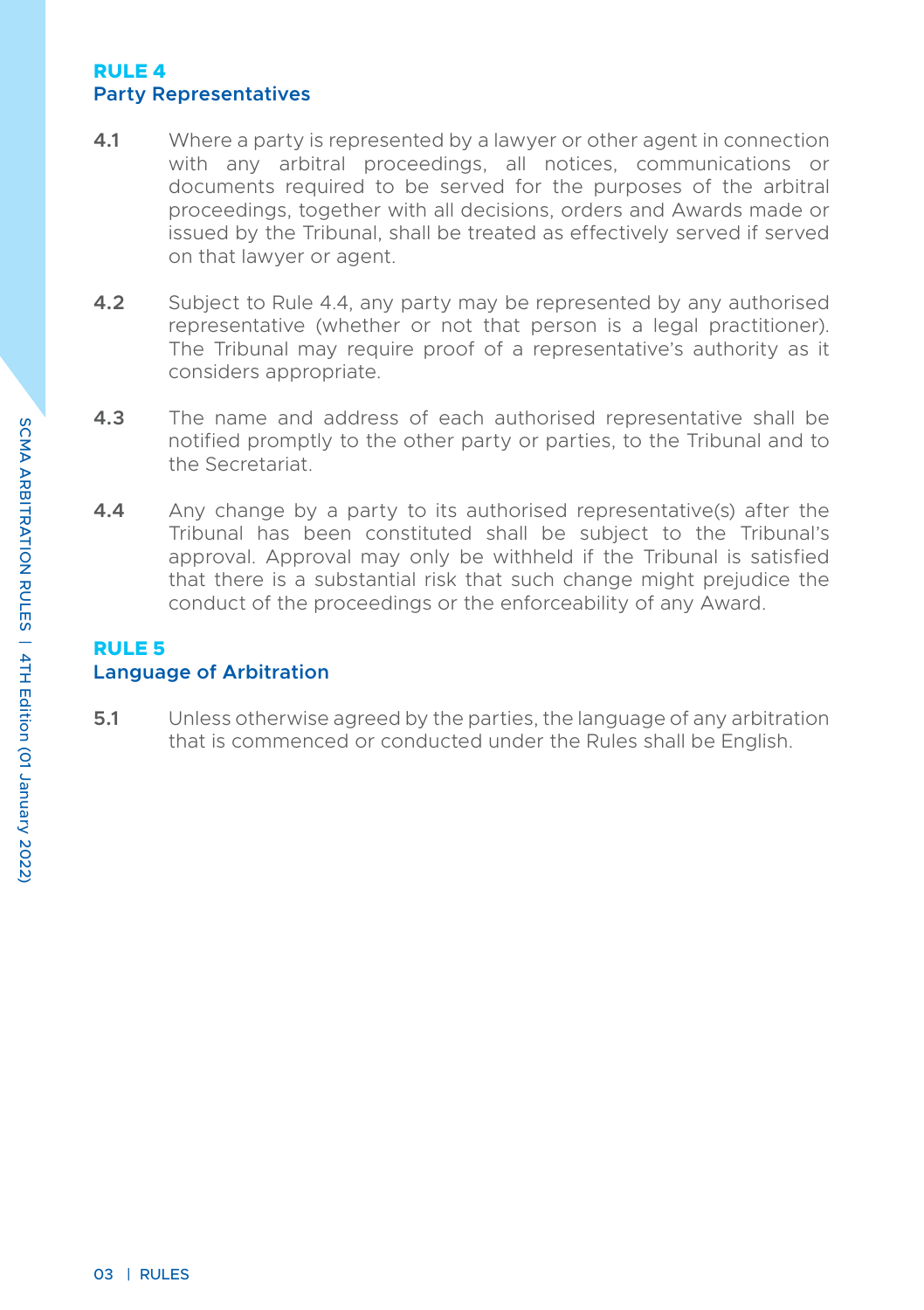# <span id="page-11-0"></span>**II – COMMENCEMENT & CONSTITUTION**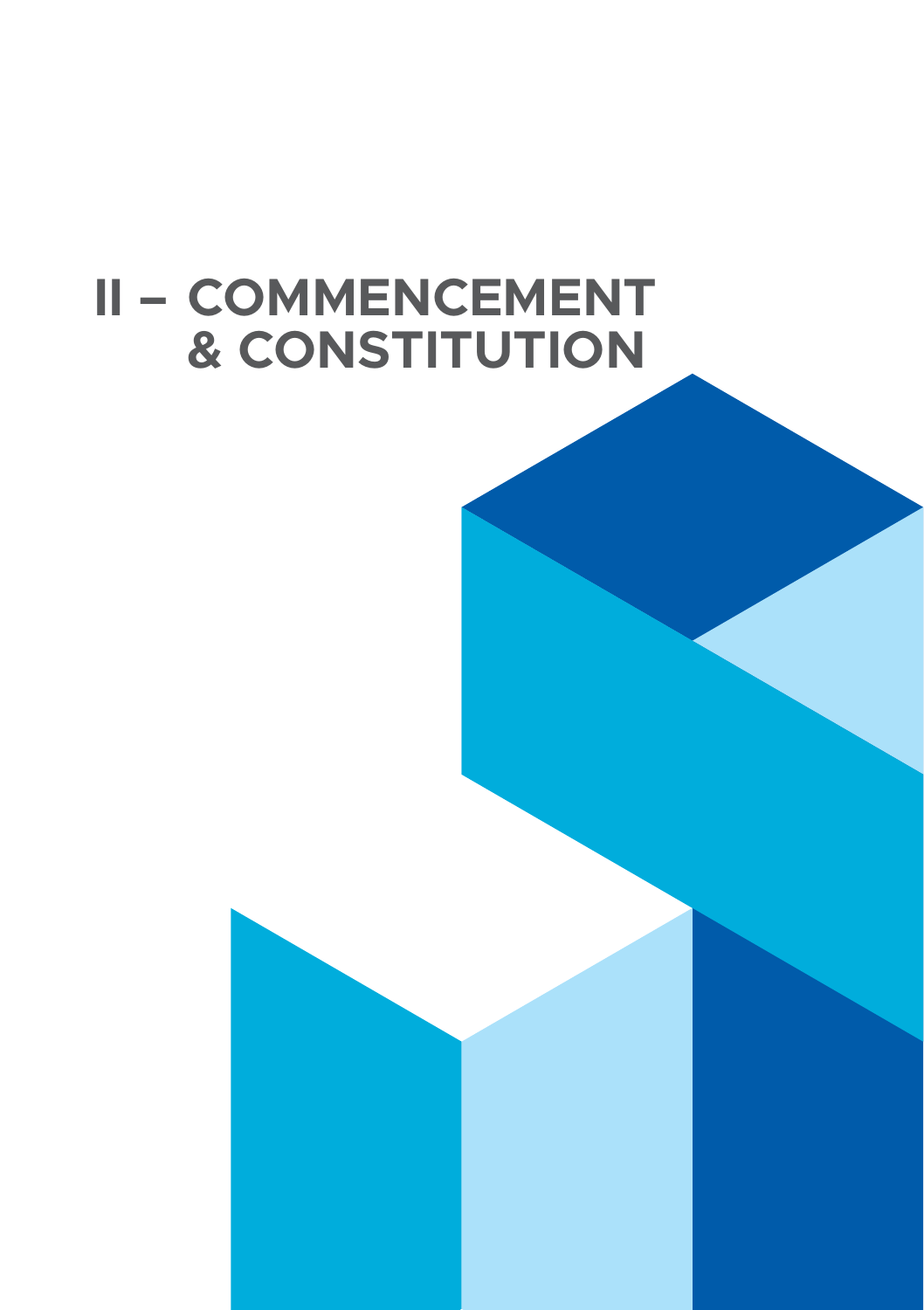#### <span id="page-12-0"></span>**RULE 6 Notice & Commencement of Arbitration**

- **6.1** Any party referring a dispute to arbitration under these Rules (the "Claimant") shall commence arbitration by serving on the other party (the "Respondent") a written Notice of Arbitration (the "Notice of Arbitration"). The Notice of Arbitration shall include:
	- a. a request that the dispute be referred to arbitration;
	- b. the identity of the parties, including the identity of their representatives (if any), to the dispute;
	- c. a reference to the arbitration clause or any separate arbitration agreement that is invoked, or alternatively, a copy of such clause or agreement;
	- d. a reference to the contract out of, or in relation to, which the dispute arises, including any choice of law clause, or alternatively, a copy of such contract;
	- e. where a sole arbitrator is to be appointed, the name and contact details of a nominated arbitrator:\*
	- f. where 3 arbitrators are to be appointed, the name and contact details of the Claimant's party-appointed arbitrator;\*
	- g. a brief statement describing the nature of the claim and where possible, an indication of the amount of the claim; and
	- h. a statement as to whether the Expedited Procedure in Rule 44 is intended to apply.
- **6.2** At the same time the Notice of Arbitration is delivered to the Respondent, the Claimant shall for the purposes of record send a copy of the Notice of Arbitration to the Secretariat electronically at secretariat@scma.org.sg or such other address as directed by the Registrar by Practice Note. The Notice of Arbitration shall not be invalidated for late or non-compliance with this Rule 6.2.

<sup>\*</sup> The parties should take note of the Expedited Procedure in which its application is assessed at the time fixed for the service of the Response to the Notice of Arbitration (see Rule 44.1, read with Rules 44.10 & 44.11). For prudence, parties may wish to make alternative proposals in both Rules 6.1e and 6.1f, as well as Rules 7.1b and 7.1c respectively.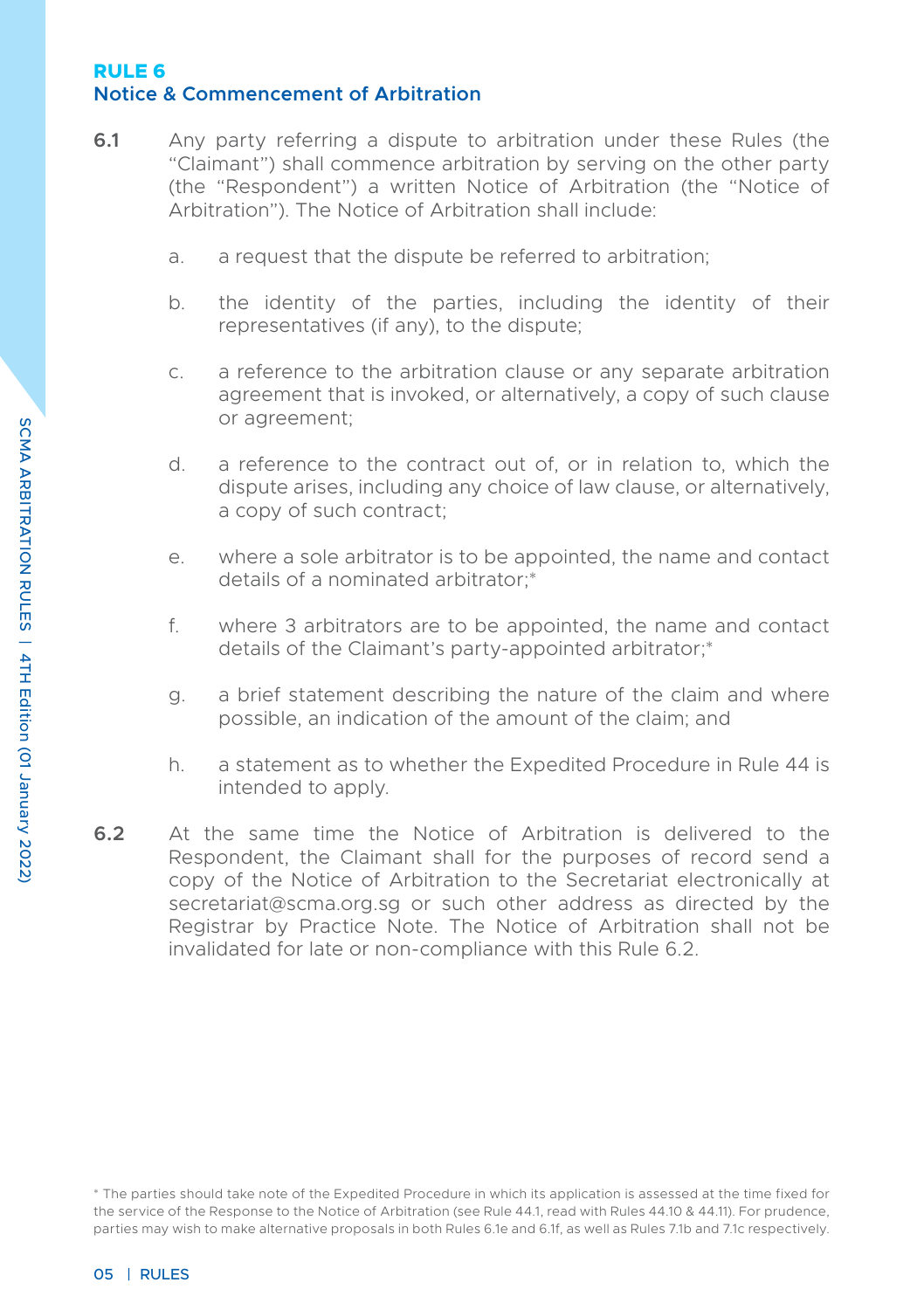#### <span id="page-13-0"></span>**RULE 7 Response to Notice of Arbitration**

- **7.1** Within 14 days of receipt of the Notice of Arbitration, the Respondent shall serve on the Claimant a written Response to the Notice of Arbitration (the "Response"). The Response shall include:
	- a. comments in response to all proposals or statements as contained or required in the Notice of Arbitration including whether the Expedited Procedure in Rule 44 is intended to apply;
	- b. where a sole arbitrator is to be appointed, an agreement to the Claimant's nominated arbitrator, or alternatively, the name and contact details of an alternate nominated arbitrator;\*
	- c. where 3 arbitrators are to be appointed, the name and contact details of the Respondent's party-appointed arbitrator;\* and
	- d. a brief statement describing the nature of the Respondent's defence and any counterclaim, and where possible, an indication of the amount of any counterclaim.
- **7.2** At the same time the Response is delivered to the Claimant, the Respondent shall for the purposes of record send a copy of the Response to the Secretariat electronically at secretariat@scma.org.sg or such other address as directed by the Registrar by Practice Note. The Response shall not be invalidated for late or non-compliance with this Rule 7.2.

#### **RULE 8 Appointment of Tribunal**

- **8.1** Where the parties have neither agreed to a number of arbitrators nor the procedure for appointment, this Rule 8 shall apply subject always to the application of the Expedited Procedure in Rule 44.
- **8.2** Where the parties have not agreed on the number of arbitrators but have agreed to these Rules, 3 arbitrators shall be appointed.
- **8.3** Where a sole arbitrator is to be appointed, and the parties have been unable to agree on the appointment within 14 days from the date fixed for the service of the Response, the Chairperson shall appoint the sole arbitrator upon the application of any of the parties.
- **8.4** Where the parties have agreed that 3 arbitrators are to be appointed but have not agreed to the procedure for their appointment:
	- a. the Claimant shall appoint 1 arbitrator at the time of its service of the Notice of Arbitration, and the Respondent shall appoint 1 arbitrator at the time of its service of the Response to the Notice of Arbitration.

<sup>\*</sup> See footnote to Rule 6.1 above.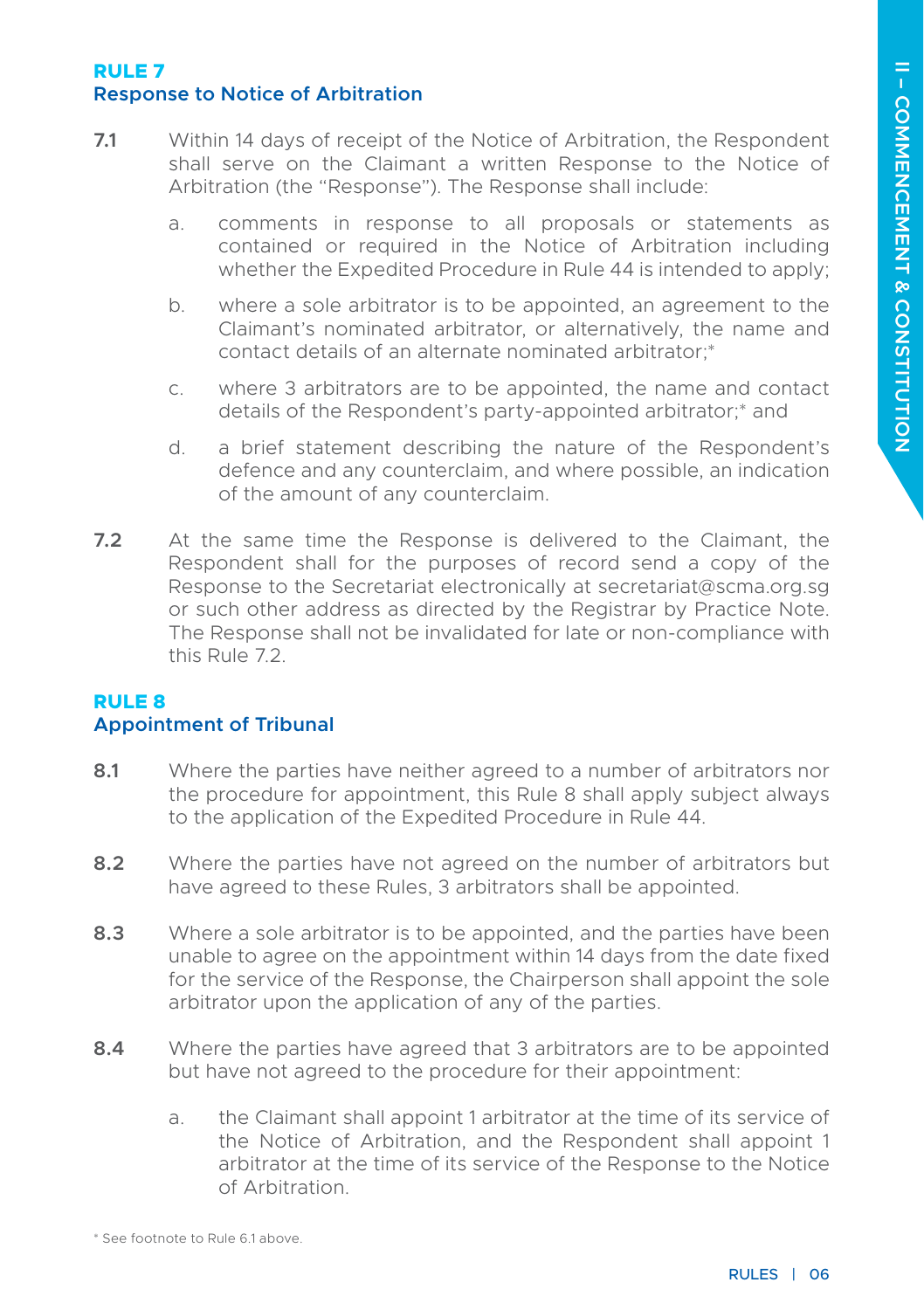- b. If any party fails to convey to the other party the appointment of its party-appointed arbitrator within 14 days after the date fixed for the service of the Response to the Notice of Arbitration, the Chairperson shall appoint the arbitrator(s) upon application of any of the parties.
- c. Unless the parties expressly agree otherwise, the 2 arbitrators once appointed pursuant to this Rule shall constitute the Tribunal for the time being and may at any time thereafter appoint a third arbitrator so long as this is done before any substantive hearing or without delay if the 2 arbitrators cannot agree on any matter relating to the arbitration.
- d. If the 2 arbitrators cannot agree on any matter relating to the arbitration, and if the 2 said arbitrators do not appoint a third arbitrator within 14 days of one calling upon the other to do so, the Chairperson shall, on application of either arbitrator or of a party, appoint the third arbitrator.
- 8.5 If the parties have agreed on any special qualifications required of any arbitrator(s) to be appointed, the parties (or the Tribunal pursuant to Rule 8.4d) shall declare such qualifications to the Chairperson at the time of application and the Chairperson shall have regard to such agreement. In any case, where the Chairperson is exercising powers of appointment pursuant to Rule 8, the Chairperson is not obliged to appoint any candidates proposed.
- **8.6** An appointment service fee as set out in the Schedule of Fees is payable to the Chamber for every appointment made by the Chairperson under this Rule. The parties are jointly and severally liable for payment of the appointment service fee. The parties shall bear the appointment service fee in equal proportions in the first instance. A party applying for the appointment may nevertheless at any time pay the full amount of the appointment service fee and seek recovery of it through its claims in the arbitration.
- **8.7** Every Tribunal constituted under these Rules shall within 7 days of its appointment inform the Secretariat of its appointment, including the following details:
	- a. A brief nature of the dispute;
	- b. Identities of the parties;
	- c. Counsel (if any);
	- d. Quantum of claim and counterclaim (if any);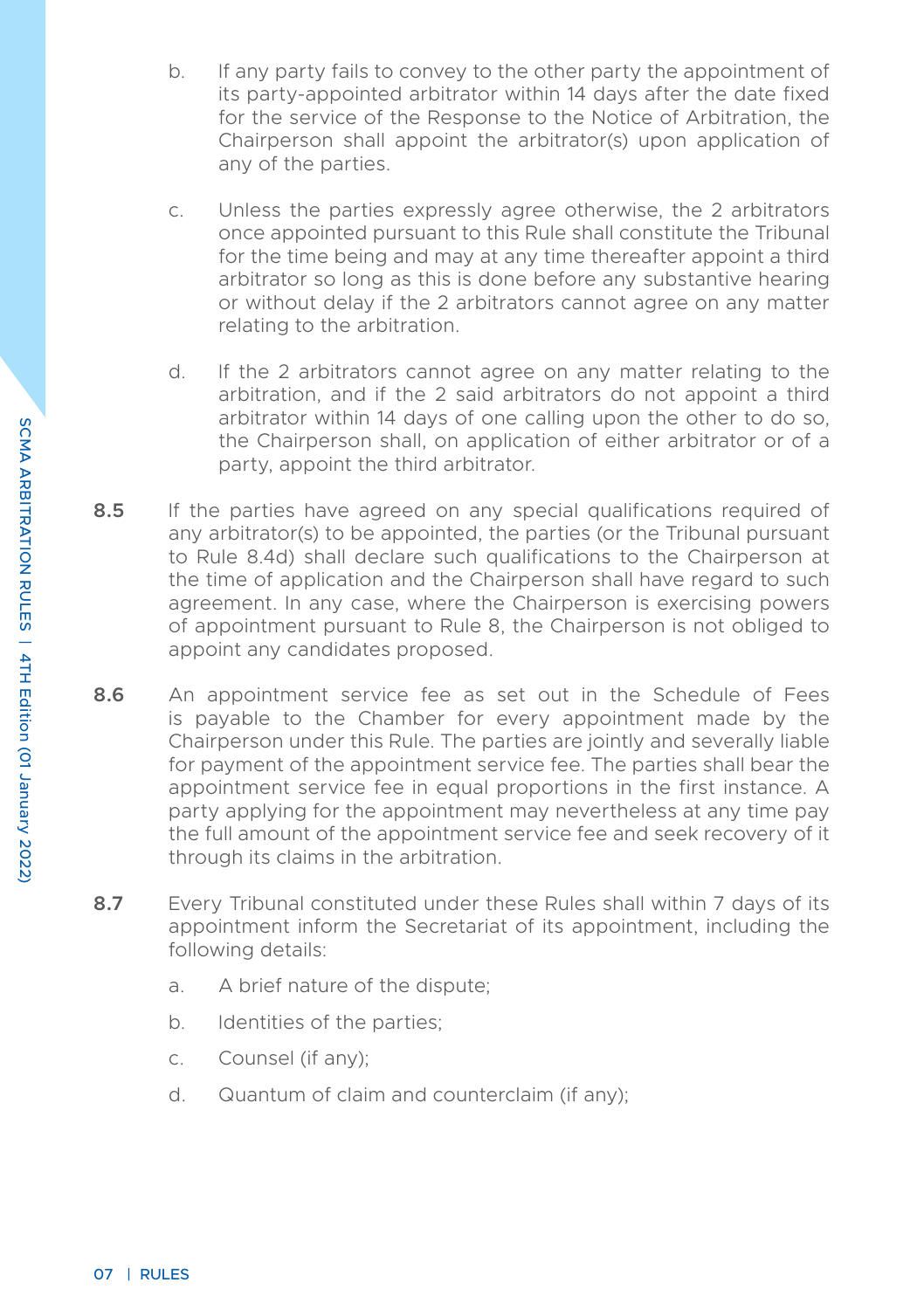- <span id="page-15-0"></span>**8.8** The constitution of any Tribunal under these Rules shall not be impeded by any of these circumstances where in such instances, the Tribunal shall proceed as it considers appropriate:
	- a. any dispute with respect to the sufficiency of the Notice of Arbitration or the Response which shall be finally resolved by the Tribunal; or
	- b. failure by the Respondent to communicate a Response to the Notice of Arbitration; or
	- c. any challenges raised in respect of the jurisdiction of the Tribunal, which shall be resolved by the Tribunal.

#### **RULE 9 Multi-Party Appointment of Tribunal**

- **9.1** Where there are more than 2 parties to the arbitration and a sole arbitrator is to be appointed, the Claimant(s) shall jointly nominate 1 arbitrator and the Respondent(s) shall jointly agree to the Claimant's nomination, or alternatively, the Respondent(s) may jointly nominate 1 arbitrator as required under Rule 7.1b.
- **9.2** Where there are more than 2 parties to the arbitration and 3 arbitrators are to be appointed, the Claimant(s) shall jointly appoint 1 arbitrator and the Respondent(s) shall jointly appoint 1 arbitrator as required under Rules 6.1f and 7.1c.
- **9.3** If the Claimant(s) or the Respondent(s) fail to agree to a sole arbitrator or otherwise fails to convey to the other parties the appointment of their party-appointed arbitrator within 14 days after the date fixed for the service of the last Response to the Notice of Arbitration, the Chairperson shall appoint the arbitrator(s) upon application of any of the parties.

#### **RULE 10 Independence and Impartiality of Tribunal**

- **10.1** The Tribunal conducting an arbitration under these Rules shall be, and remain at all times, independent and impartial, and shall not act as advocate for any party.
- **10.2** A prospective arbitrator shall disclose to any party who approaches the arbitrator in connection with the arbitrator's possible appointment, or to the Chairperson in case of any approach by the Secretariat in connection with a possible appointment by the Chairperson, any circumstances likely to give rise to justifiable doubts as to the arbitrator's impartiality or independence.
- **10.3** An arbitrator, once nominated or appointed, shall disclose any such circumstance referred to in Rule 10.2 above to all parties.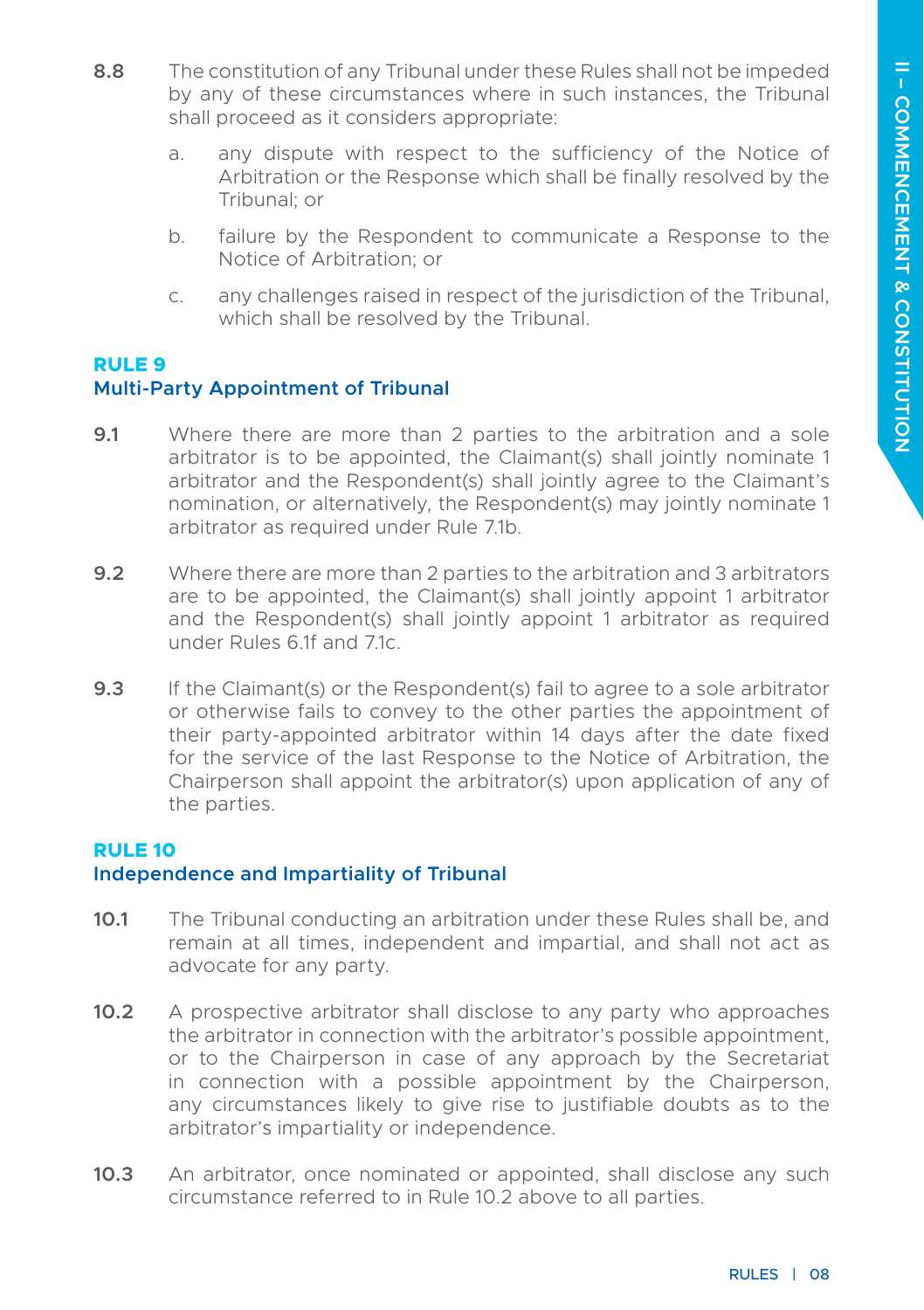#### <span id="page-16-0"></span>**RULE 11 Challenge to Arbitrator**

- **11.1** An arbitrator may be challenged if circumstances exist that give rise to justifiable doubts as to the arbitrator's impartiality or independence, or if the arbitrator does not possess qualifications agreed to by the parties.
- **11.2** A party may challenge an arbitrator nominated by it only for reasons of which it becomes aware after the appointment has been made.

#### **RULE 12 Challenge Procedure**

- **12.1** A party who intends to challenge an arbitrator shall deliver to the Tribunal and on the other party or all other parties, whichever is applicable, a Notice of Challenge which shall state the reasons for such challenge.
- **12.2** The Notice of Challenge shall be delivered to the Tribunal and served within 14 days from the appointment of the arbitrator or within 14 days after the circumstances mentioned in Rule 11.1 became known to that party.
- **12.3** While the challenge is pending, the Tribunal may continue the arbitration proceedings and make an Award.
- **12.4** When an arbitrator has been challenged by one party, the other party or parties may agree to the challenge. The arbitrator may also, after the challenge, withdraw from office. However, it is not implied in either case that there has been an acceptance of the validity of the grounds for the challenge. In both cases, the procedure provided in Rule 8 read with Rule 14, shall be used for the appointment of a substitute arbitrator.

#### **RULE 13 Decision on Challenge**

- **13.1** If the other party or parties do not agree to a challenge under Rule 12 and the arbitrator that is challenged does not withdraw, the party who brought the challenge may, after paying the application fee to the Chamber as set out in the Schedule of Fees, refer the matter to the Chairperson for a final decision.
- **13.2** If the Chairperson agrees to the challenge, a substitute arbitrator shall be appointed or chosen pursuant to the procedure applicable to the appointment of an arbitrator as provided in Rule 8 read with Rule 14.
- **13.3** The decision of the Chairperson under Rule 13.1 shall not be subject to any appeal.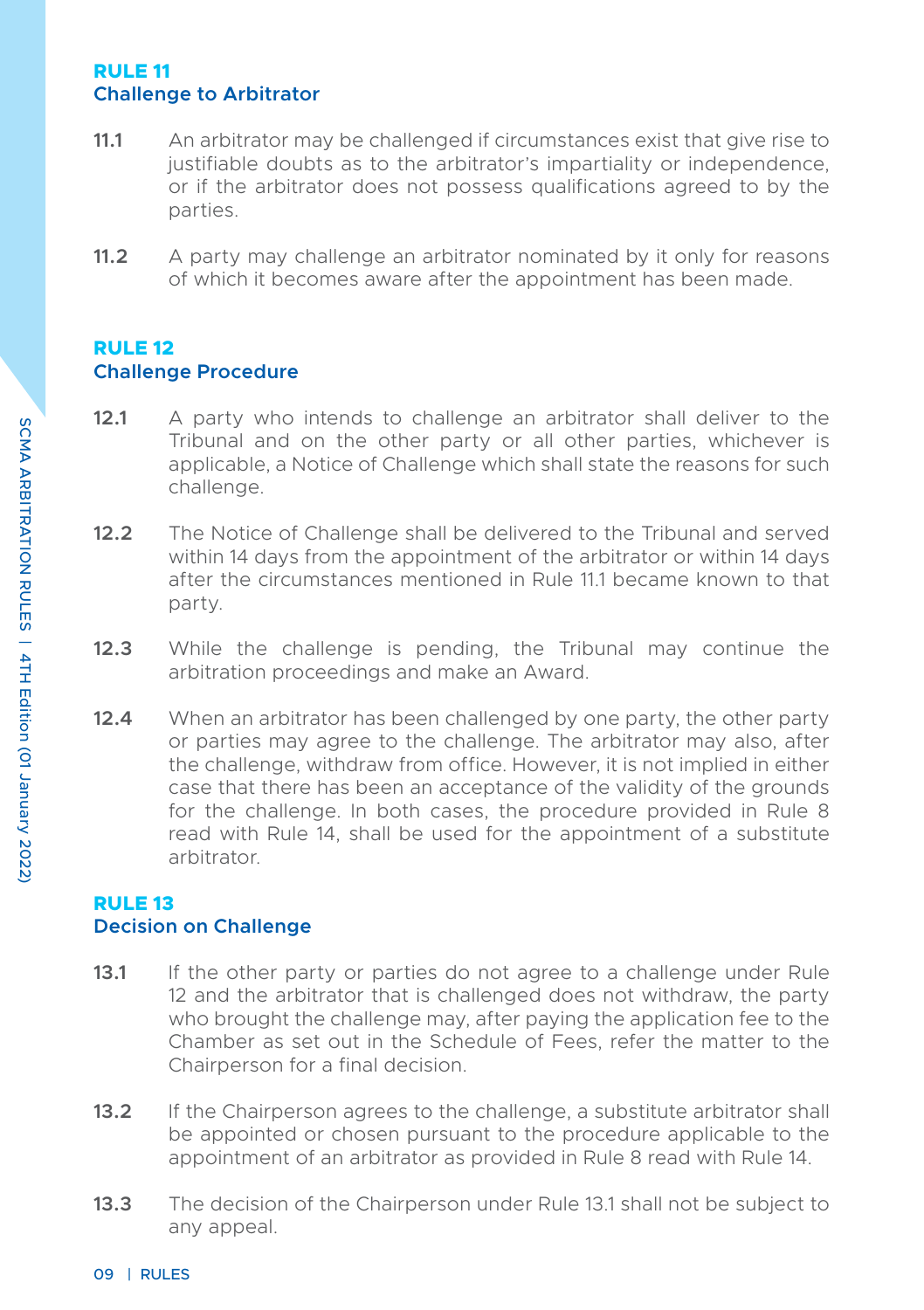#### <span id="page-17-0"></span>**RULE 14 Appointment of Substitute Arbitrator**

**14.1** In the event of the death, resignation or removal of any arbitrator, a substitute arbitrator shall be appointed according to the Rules that were applicable to the appointment of the arbitrator that is being replaced.

#### **RULE 15 Proceedings in the Event of the Substitution of Arbitrator(s)**

**15.1** In the event of the appointment of any substitute arbitrator, the reconstituted Tribunal shall, at its discretion, decide if, and to what extent, prior proceedings shall be repeated before it.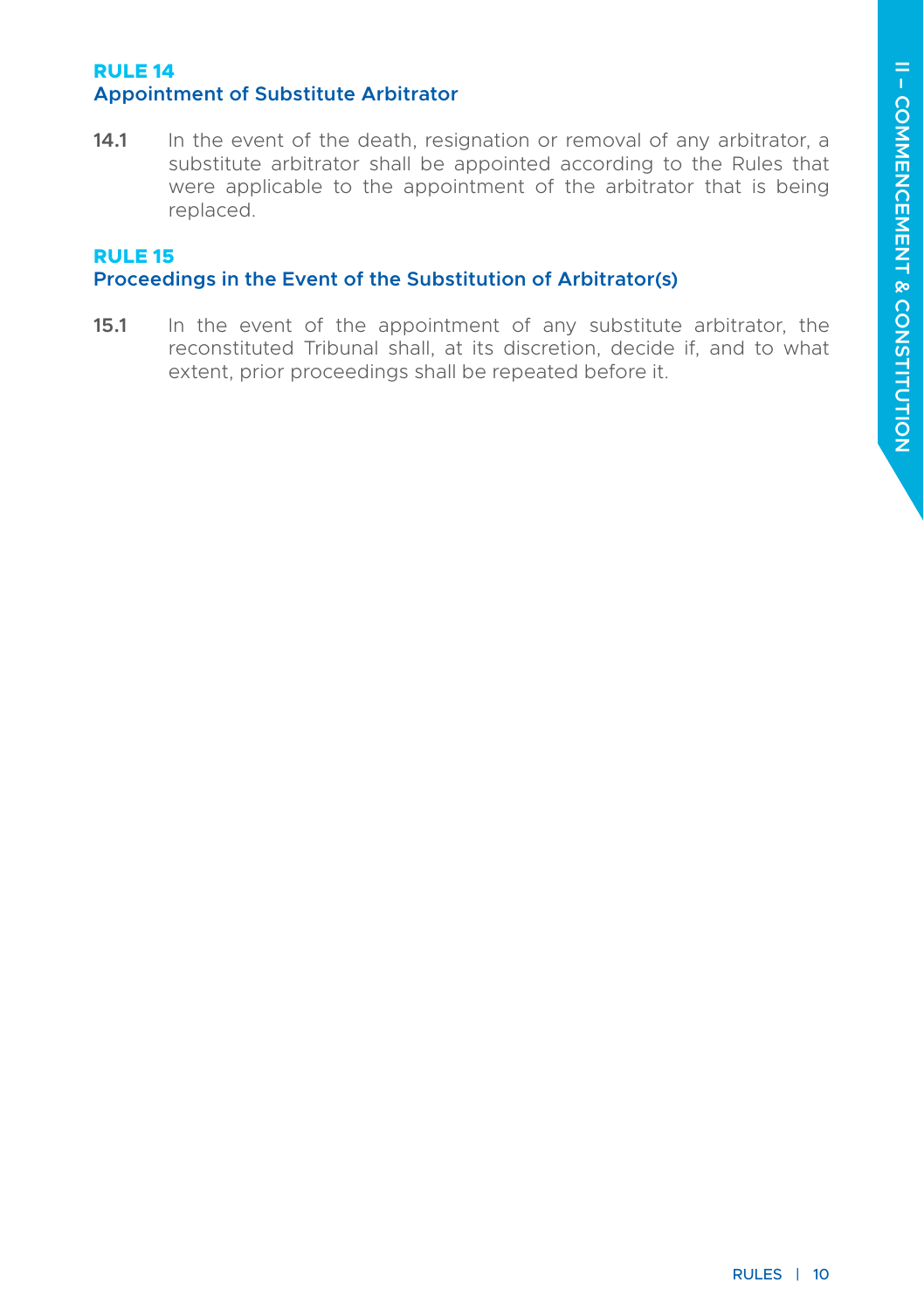# <span id="page-18-0"></span>**III – CASE PROCEEDINGS**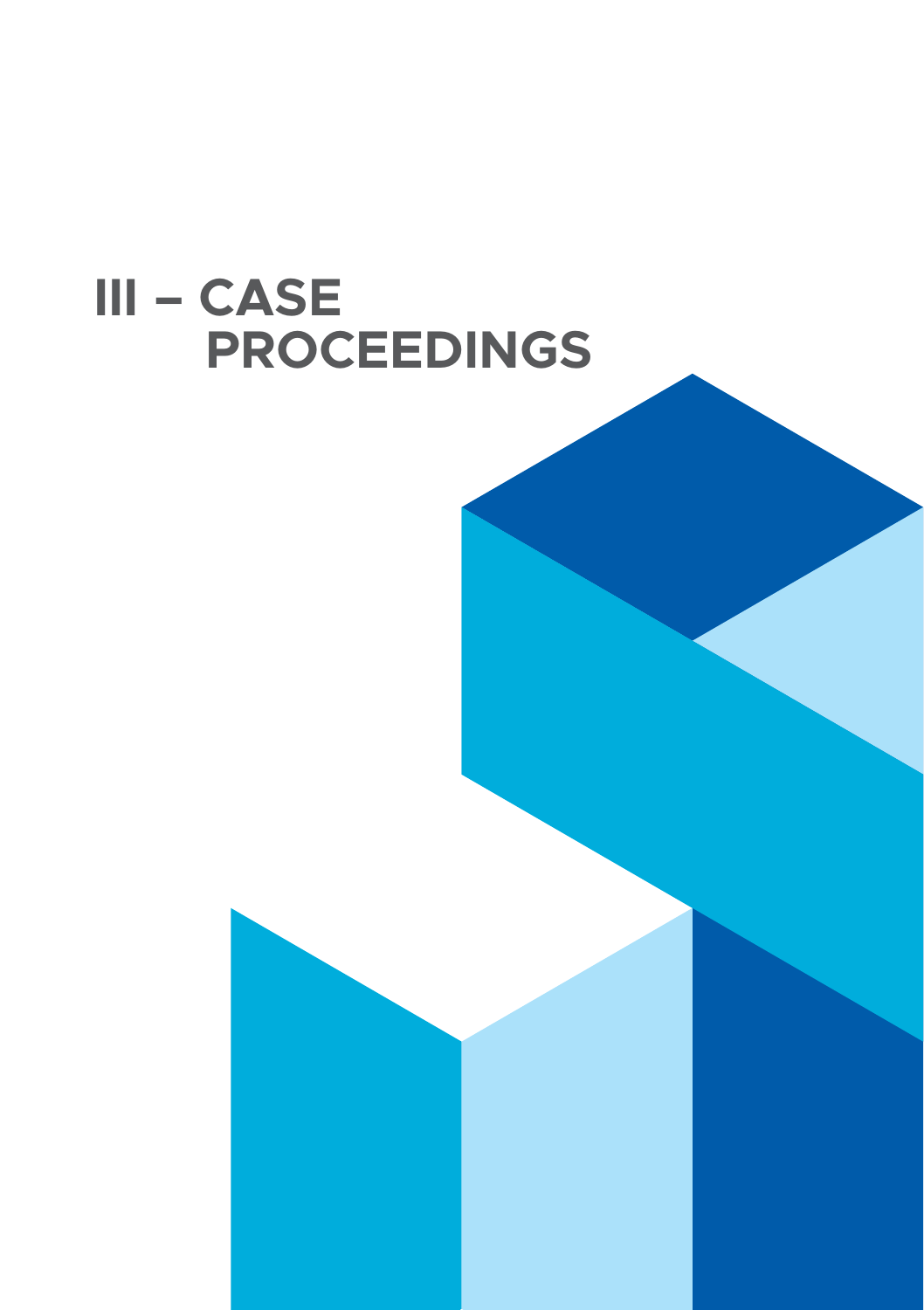#### <span id="page-19-0"></span>**RULE 16 Procedure & Communications**

- **16.1** The parties may agree to any procedural or evidential matter, including the extension or abbreviation of any time limit provided by these Rules, subject always to the Tribunal's overriding discretion.
- **16.2** All written communications relating to the arbitration that emanate from the Tribunal to any party, or from any party to the Tribunal, shall be copied to all other parties and all members of the Tribunal.

#### **RULE 17**

#### **Case Management Meetings**

- **17.1** The Tribunal may decide at any stage of proceedings that a case management meeting be convened. The purpose of the case management meeting(s) may include:
	- a. to enable the parties and the Tribunal to set out the procedure of the arbitration;
	- b. to review the progress of the arbitration;
	- c. to reach agreement so far as possible in preparation for the conduct of any hearing; and
	- d. where agreement is not reached on any matter, to enable the Tribunal to give such directions as it thinks fit.
- **17.2** The Tribunal shall fix the date, time and place of any meeting in the arbitration, and shall provide reasonable notice to the parties prior to the fixing of any meeting.
- **17.3** A case management meeting may be held in person, by telephone, by video-conference, or in any other manner the Tribunal deems appropriate.
- **17.4** All meetings shall be in private unless the parties agree otherwise.

### **RULE 18**

#### **Service of Case Statements**

- **18.1** The Claimant shall deliver to the Tribunal and serve on the Respondent, a Statement of Claimant's Case within 30 days after the appointment of the Tribunal.
- **18.2** The Respondent shall deliver to the Tribunal and serve on the Claimant, a Statement of Respondent's Defence (and Counterclaim, if any) within 30 days after the service of the Statement of Claimant's Case.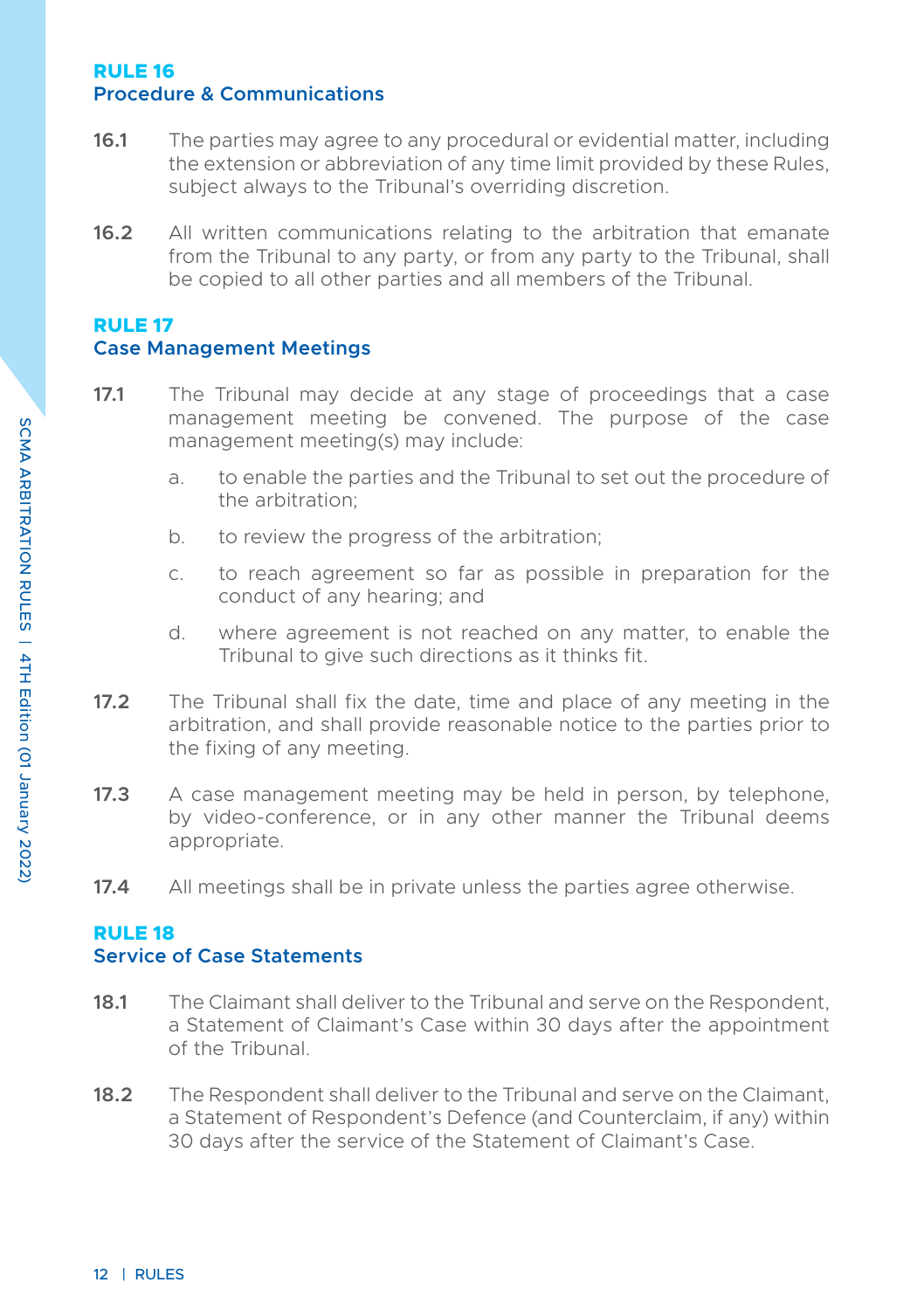- <span id="page-20-0"></span>**18.3** If the Claimant intends to challenge anything in the Statement of Respondent's Defence and/or Counterclaim, the Claimant shall then deliver to the Tribunal and serve on the Respondent, a Statement of Claimant's Reply and, if necessary, Defence to Counterclaim, within 30 days after the service of the Statement of Respondent's Defence.
- **18.4** No further case statements shall be served without the leave of the **Tribunal**

#### **RULE 19 Contents of Case Statements**

- **19.1** Each case statement shall contain the fullest possible details of the party's claim, defence or counterclaim. It shall therefore:
	- a. state the full facts and contentions of the law relied upon;
	- b. set out all relief or other remedies sought, together with the amount of all quantifiable claims and detailed calculations;
	- c. state full reasons for denying any allegation or statement of the other party or parties; and
	- d. state fully its own version of events if a party intends to put forward a version of events different from that given by the other party or parties.
- **19.2** A case statement shall be signed by, or on behalf of, the party making it.
- **19.3** All statements referred to in Rules 18 or 20 must be accompanied by all the documents on which that party relies to support its case.

#### **RULE 20**

#### **Further Written Statements**

- **20.1** The Tribunal will decide which further written statements, in addition to the case statement(s) already filed, are required from the parties and shall fix the periods of time for delivery and service of such statements.
- **20.2** All such further statements shall be given to the Tribunal and served on the Claimant or Respondent, whichever is applicable.

#### **RULE 21**

#### **Default in Service of Case Statements**

**21.1** If the Claimant fails within the time specified under these Rules or as may be fixed by the Tribunal to serve its Statement of Case, the Tribunal may issue an order for the termination of the arbitral proceedings or make such other directions as may be appropriate in the circumstances.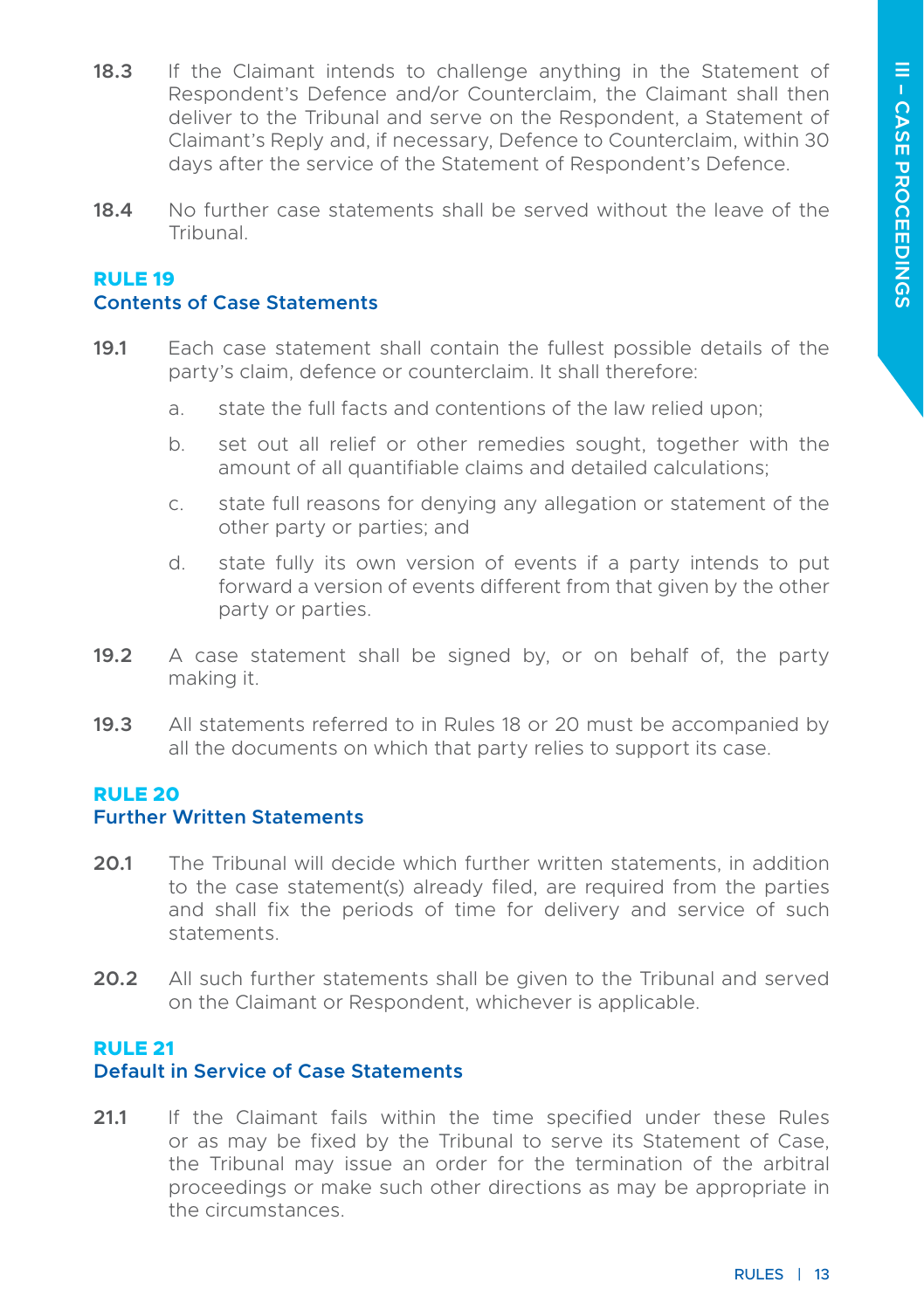<span id="page-21-0"></span>**21.2** If the Respondent fails to submit a Statement of Respondent's Defence, the Tribunal may nevertheless proceed with the arbitration and make an Award.

#### **RULE 22 Questionnaire**

- **22.1** Unless the parties agree that the reference is ready to proceed to an Award on the exclusive basis of the written submissions that have already been served, the parties shall complete the Questionnaire in the form set out in Schedule A and it shall be delivered to the Tribunal and the other party or parties within 14 days after the time fixed for the service of the Statement of the Claimant's Reply.
- **22.2** The Questionnaire must contain the declaration set out at the end of the document which shall be signed by a properly authorized officer of the party.

#### **RULE 23 Fact Witnesses**

- **23.1** The Tribunal shall require each party to give notice of the identity and designation of any fact witness it intends will give evidence whether by written statement or at a hearing.
- **23.2** A fact witness who is called to give evidence at a hearing may be questioned by each party or its representative subject to any rulings made by the Tribunal.
- **23.3** A fact witness may be required by the Tribunal to testify at a hearing under oath or affirmation.
- **23.4** Subject to such order or direction which the Tribunal may make, the testimony of fact witnesses may be presented in written form, either as signed statements or by statements made under oath or affirmation.
- **23.5** If a fact witness does not attend a hearing to give oral evidence when called to do so, the Tribunal may place such weight on the witness' written testimony as it deems fit. The Tribunal shall in any case determine the admissibility, relevance, materiality and weight of the evidence given by any fact witness as it deems fit.

#### **RULE 24 Experts**

**24.1** No party shall adduce expert evidence without the leave of the Tribunal. Where leave is given, the Tribunal shall require the party adducing expert evidence to give notice of the identity and designation of any expert the party intends will submit evidence or who will be called at any hearing.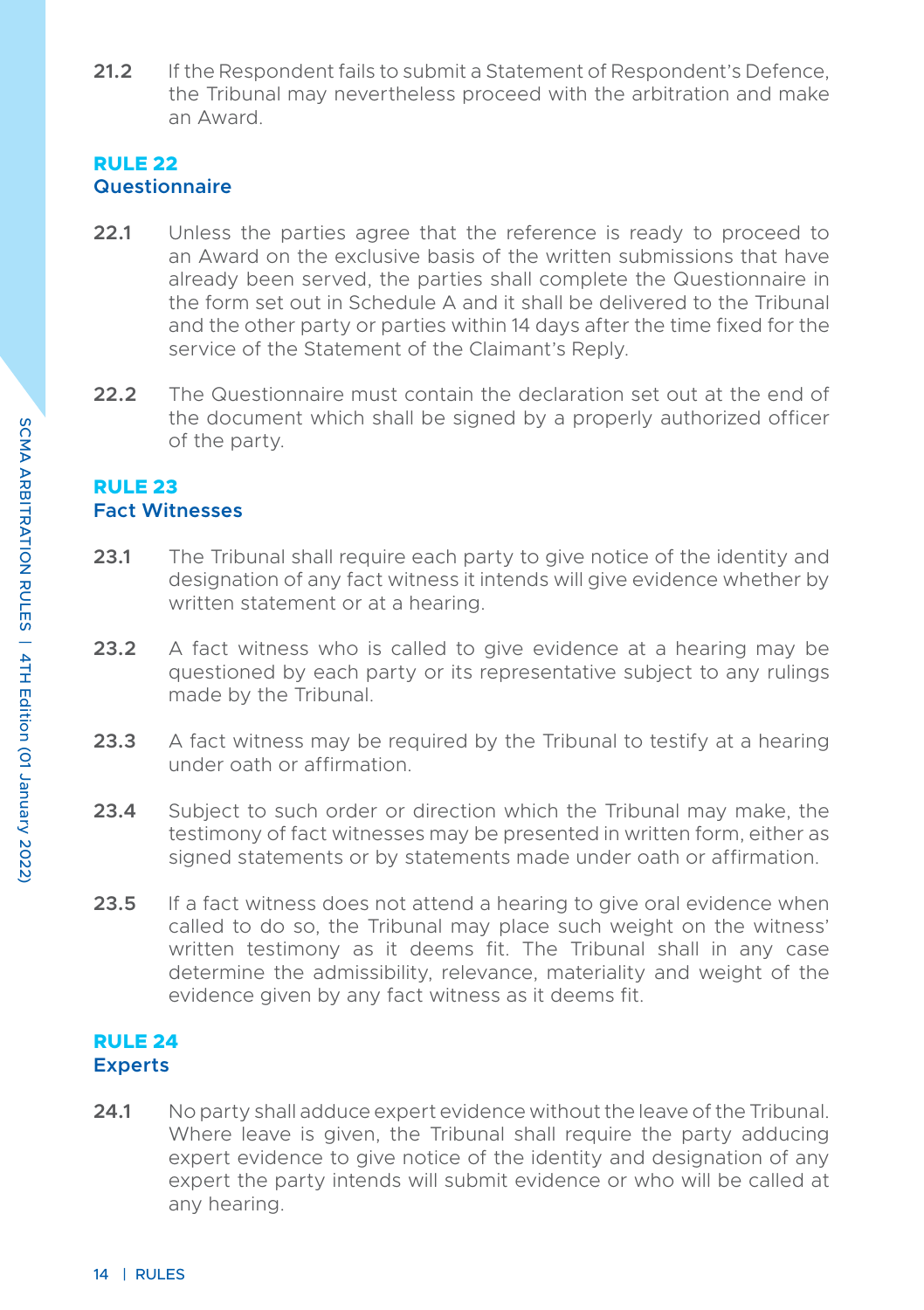- <span id="page-22-0"></span>**24.2** Unless otherwise agreed by the parties, the Tribunal may:
	- a. at parties' cost in such proportion as it deems fit, appoint one or more experts to report to the Tribunal on specific issues; and/or
	- b. require a party to give any expert any relevant information or to produce and provide access to any relevant documents, goods or property for inspection by the expert.
- **24.3** An expert who is called to give evidence at a hearing may be questioned by each party or its representative in such manner the Tribunal deems fit in order to testify on the points in issue.
- **24.4** Subject to such order or direction which the Tribunal may make, the testimony of an expert may be presented in a report, either as a signed statement or by a statement made under oath or affirmation. The Tribunal shall determine the admissibility, relevance, materiality and weight of the evidence given by any expert as it deems fit.

#### **RULE 25 Hearings**

- **25.1** The Tribunal shall decide if a hearing should be held or if the matter is to proceed on documents only, save that there shall in any event be a hearing so long as any party requests one.
- **25.2** The Tribunal shall fix the date, time and place of any hearing in the arbitration, and shall provide reasonable notice to the parties prior to the fixing of any hearing.
- **25.3** A hearing may be held in person, by telephone, by video-conference or in any other manner the Tribunal deems appropriate.
- **25.4** In the event that a party to the proceedings, without sufficient cause, fails to appear at a hearing of which notice has been given, the Tribunal may proceed with the arbitration and make the Award.
- **25.5** All hearings shall be in private unless the parties agree otherwise.

#### **RULE 26 Interpreters**

- **26.1** If required, any party may appoint an interpreter with the leave of the Tribunal.
- **26.2** The interpreter shall be independent of the parties and the party appointing the interpreter shall pay for the interpreter's fees.
- **26.3** If the interpreter is appointed by both parties, the fees will be shared by both parties in such proportion as the Tribunal may determine.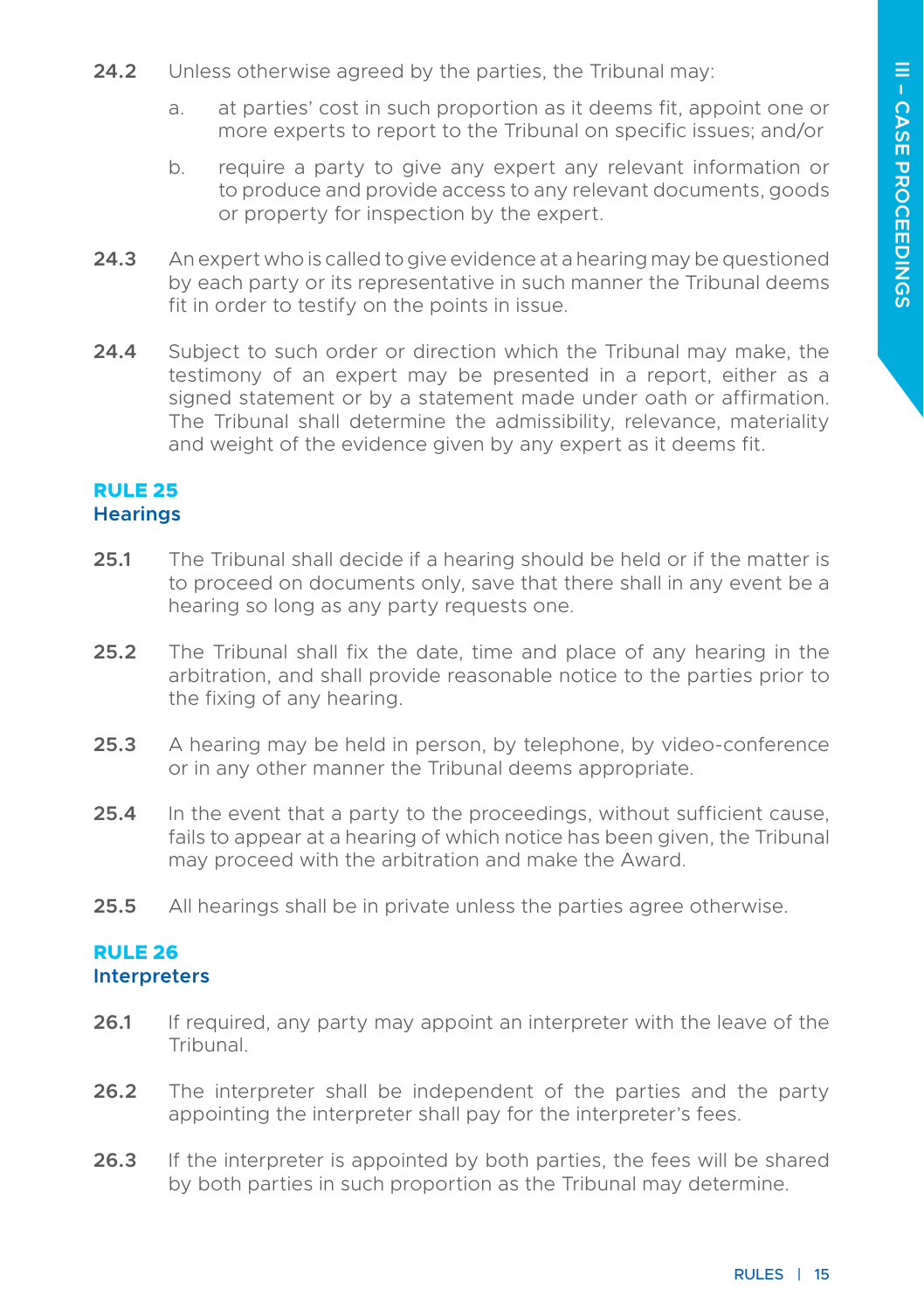#### <span id="page-23-0"></span>**RULE 27 Closure of Proceedings**

- **27.1** The Tribunal shall at an appropriate stage declare the proceedings closed and proceed to a final Award. In any event, unless the parties agree or the Tribunal otherwise directs, proceedings shall be deemed to be closed after the lapse of 3 months from the date of any final written submission or final hearing.
- **27.2** The Tribunal may in appropriate circumstances reopen the proceedings at any time before the final Award is made.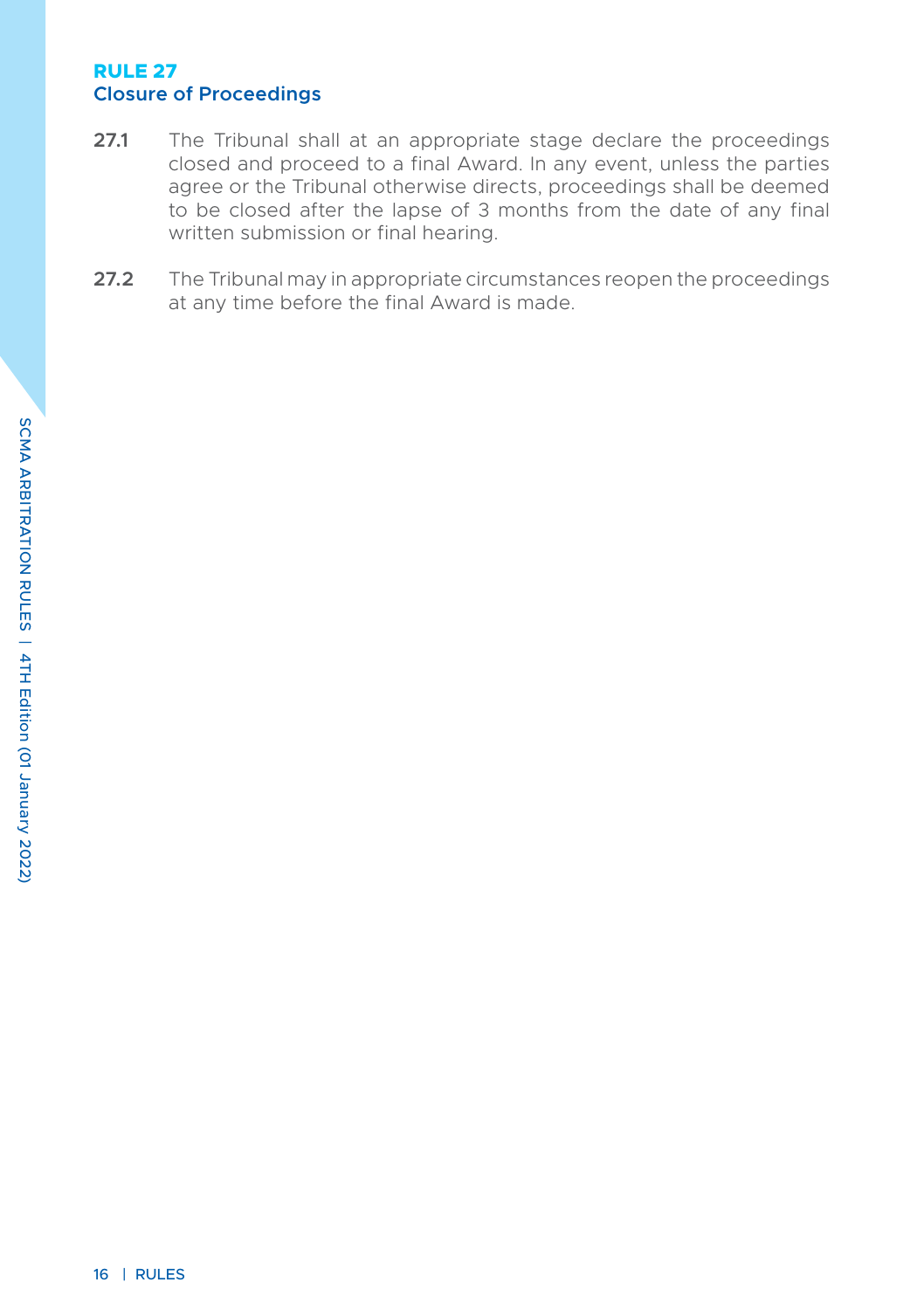# <span id="page-24-0"></span>**IV – POWERS & ARBITRAL PROCEDURES**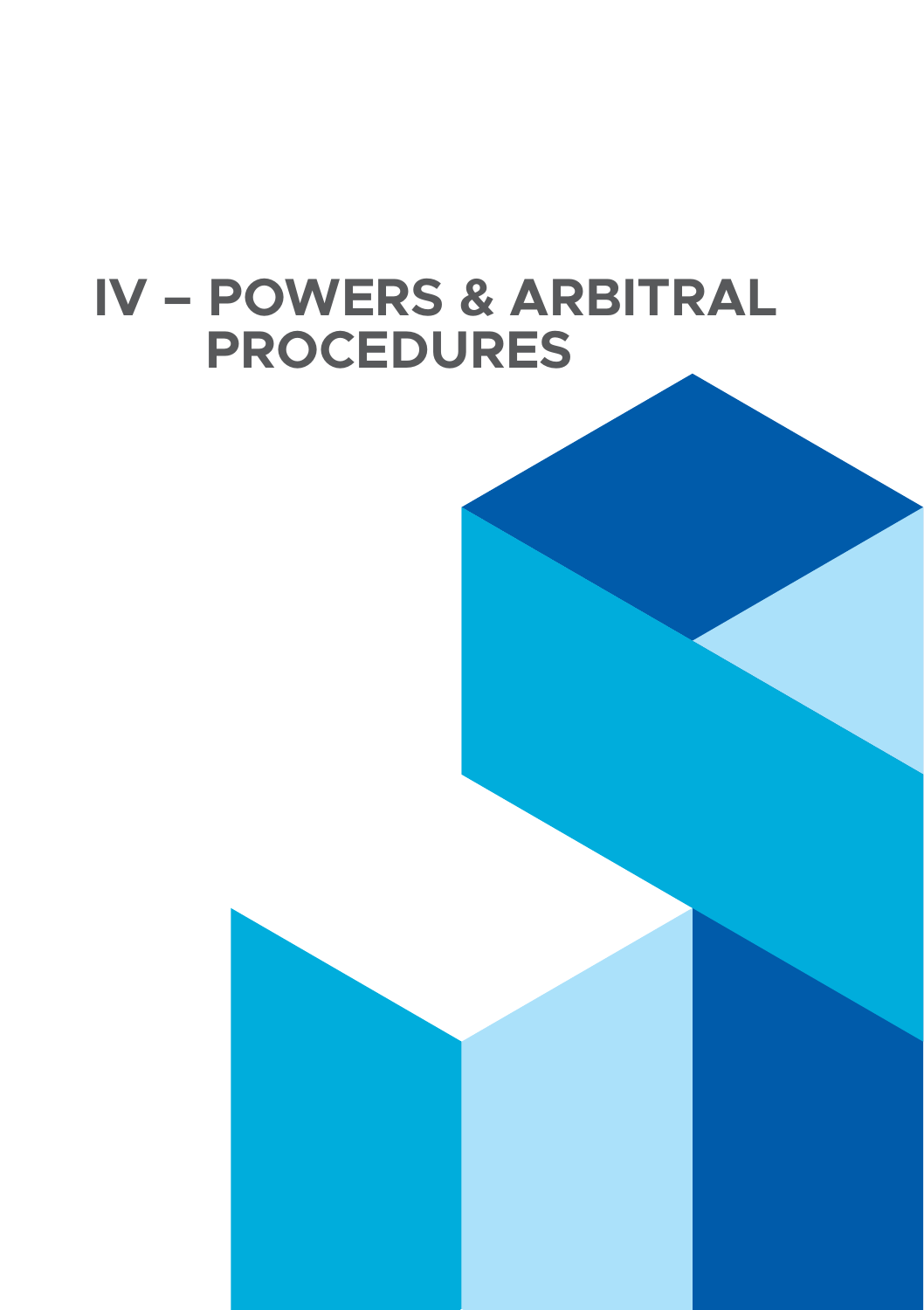#### <span id="page-25-0"></span>**RULE 28 Duty & Powers**

- **28.1** It is the Tribunal's duty to ensure the fair, expeditious, economical and final determination of the dispute.
- **28.2** The Tribunal shall have the widest discretion in all matters allowed by the seat of the arbitration while having regard to any agreement between the parties.
- **28.3** In addition to the powers defined elsewhere in these Rules or any applicable law for the time being in force, the Tribunal shall have power to:
	- a. decide all procedural and evidential matters;
	- b. extend or abbreviate any time limits provided by these Rules;
	- c. allow any party, upon such terms (as to costs and otherwise) as it shall determine, to:
		- i. vary or supplement its claims or counterclaims; and
		- ii. amend any case statement.
	- d. make orders or give directions to any party to provide further information about its case;
	- e. conduct such enquiries as may appear to the Tribunal to be necessary or expedient;
	- f. order the parties to make any property or thing available for inspection;
	- g. order any party to produce to the Tribunal, and to the other parties for inspection, and to supply copies of any documents or classes of documents in their possession, custody or power which the Tribunal determines to be relevant;
	- h. order samples to be taken from, or any observation to be made from or experiment conducted upon, any property which is or forms part of the subject matter of the dispute;
	- i. receive and take into account such written or oral evidence as it shall determine to be relevant;
	- j. make such orders or give such directions as it deems fit; and
	- k. proceed with the arbitration and make an Award notwithstanding the failure or refusal of any party to comply with these Rules or with the Tribunal's written orders or written directions, or to exercise its right to present its case, but only after giving that party written notice that it intends to do so.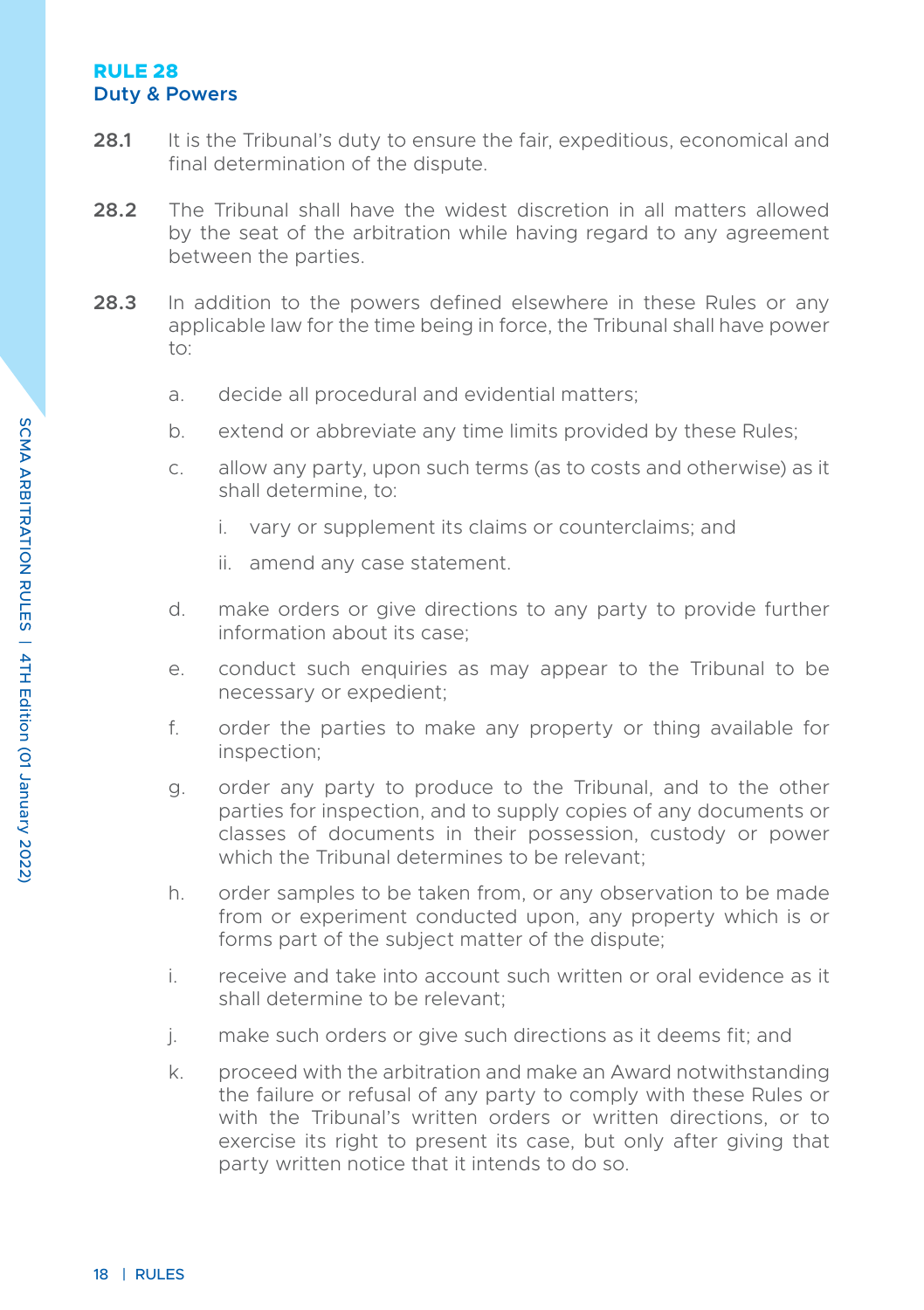#### <span id="page-26-0"></span>**RULE 29 Joinder & Related Arbitrations**

- **29.1** If the parties so agree, the Tribunal shall have the power to add other parties (with their consent) to the arbitration and make a single final Award determining all disputes between them.
- **29.2** Where 2 or more arbitrations appear to raise common issues of fact or law, the Tribunals may direct that the 2 or more arbitrations be heard concurrently or consecutively. Where such an order is made, the Tribunals may give such directions as the interests of fairness, economy and expedition require, including:
	- a. that the documents disclosed by the parties in one arbitration shall be made available to the parties to the other arbitration upon such conditions as the Tribunals may determine; and/or
	- b. that the evidence given in one arbitration shall be received and admitted in the other arbitration(s), subject to all parties being given a reasonable opportunity to comment upon it and subject to such other conditions as the Tribunals may determine.

#### **RULE 30 Jurisdiction of the Tribunal**

- **30.1** In addition to the jurisdiction to exercise the powers defined elsewhere in these Rules or any applicable law for the time being in force, the Tribunal shall have jurisdiction to:
	- a. rule on its own jurisdiction; and
	- b. determine all disputes arising under or in connection with the transaction or the subject of the reference, no matter whether such dispute arises before or after the reference was commenced, always having regard to the scope of the arbitration agreement and any question of law arising in the arbitration.

#### **RULE 31 Applicable Law**

**31.1** The Tribunal shall apply the law designated by the parties as applicable to the substance of the dispute. Failing such designation by the parties, the Tribunal shall apply the law which it considers applicable.

#### **RULE 32 Seat of Arbitration**

**32.1** The seat of arbitration shall be Singapore unless otherwise agreed by the parties. Where the seat of the arbitration is Singapore, the International Arbitration Act (Chapter 143A) shall apply unless otherwise agreed by the parties.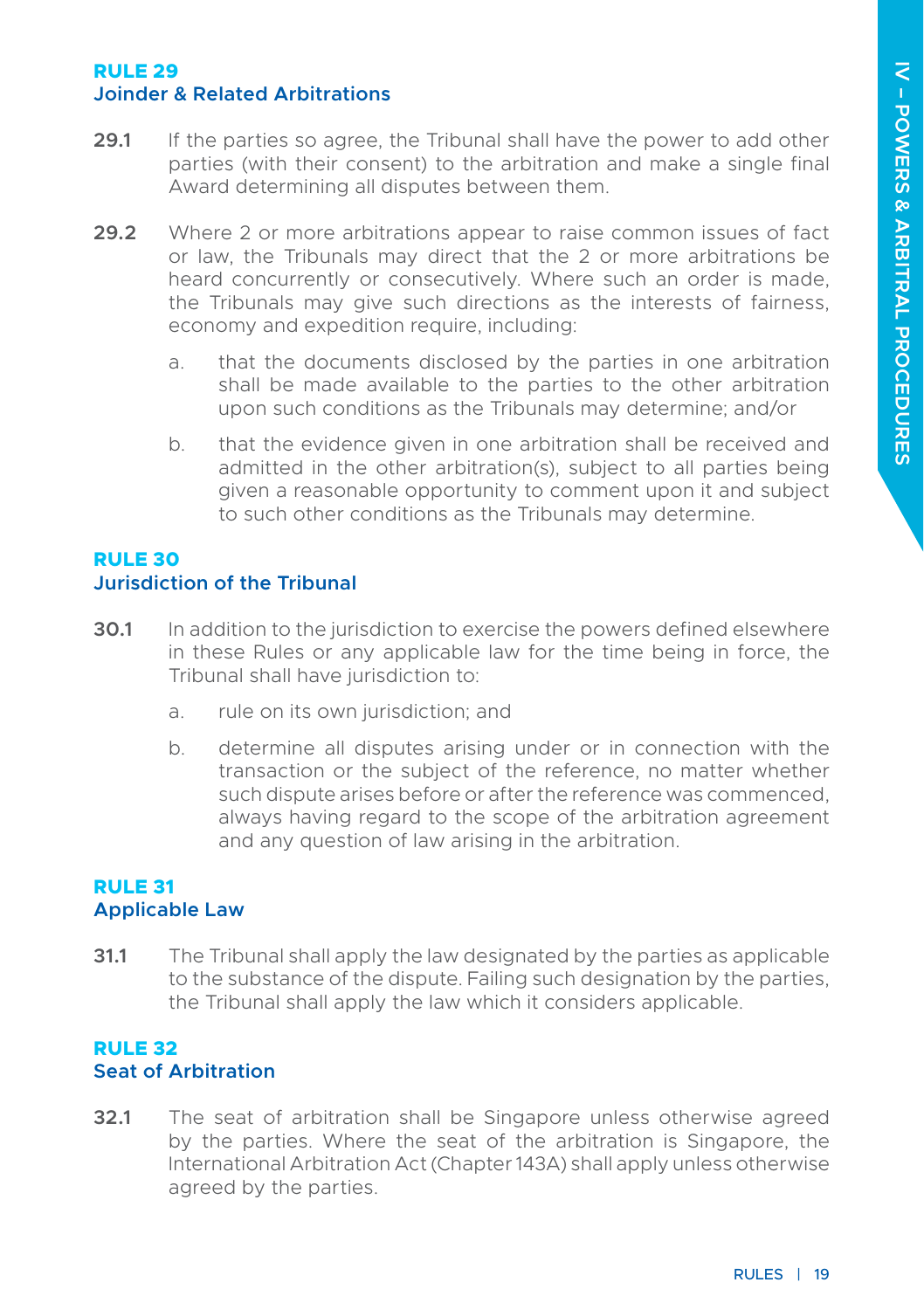- <span id="page-27-0"></span>**32.2** An Award made under these Rules shall be deemed to be made in the seat of arbitration.
- **32.3** Regardless of the seat of the arbitration, all physical hearings and meetings of the arbitration shall by default be held in Singapore save where parties agree otherwise or where the Tribunal otherwise directs.

#### **RULE 33 Decision Making**

- **33.1** Save as provided in Rule 33.2, where a Tribunal has been appointed any direction, order, decision or Award of the Tribunal shall be made by the whole Tribunal or by a majority. The view of the third arbitrator shall prevail in relation to a decision, order or Award in respect of which there is neither unanimity nor a majority.
- **33.2** Where a third arbitrator has not been appointed, or if the third arbitrator's position becomes vacant, the remaining 2 arbitrators if agreed on any matter, shall have the power to make decisions, orders and Awards.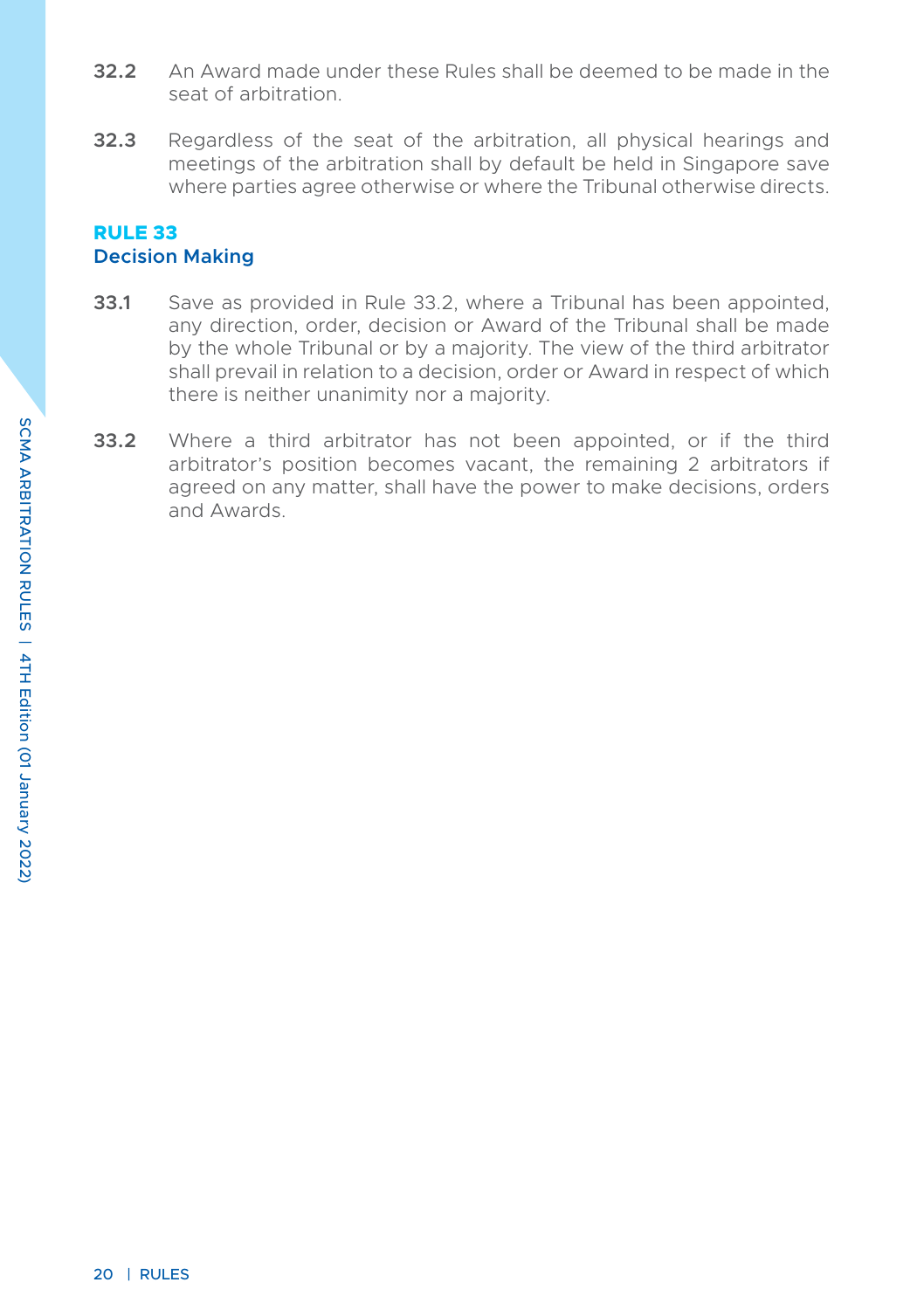<span id="page-28-0"></span>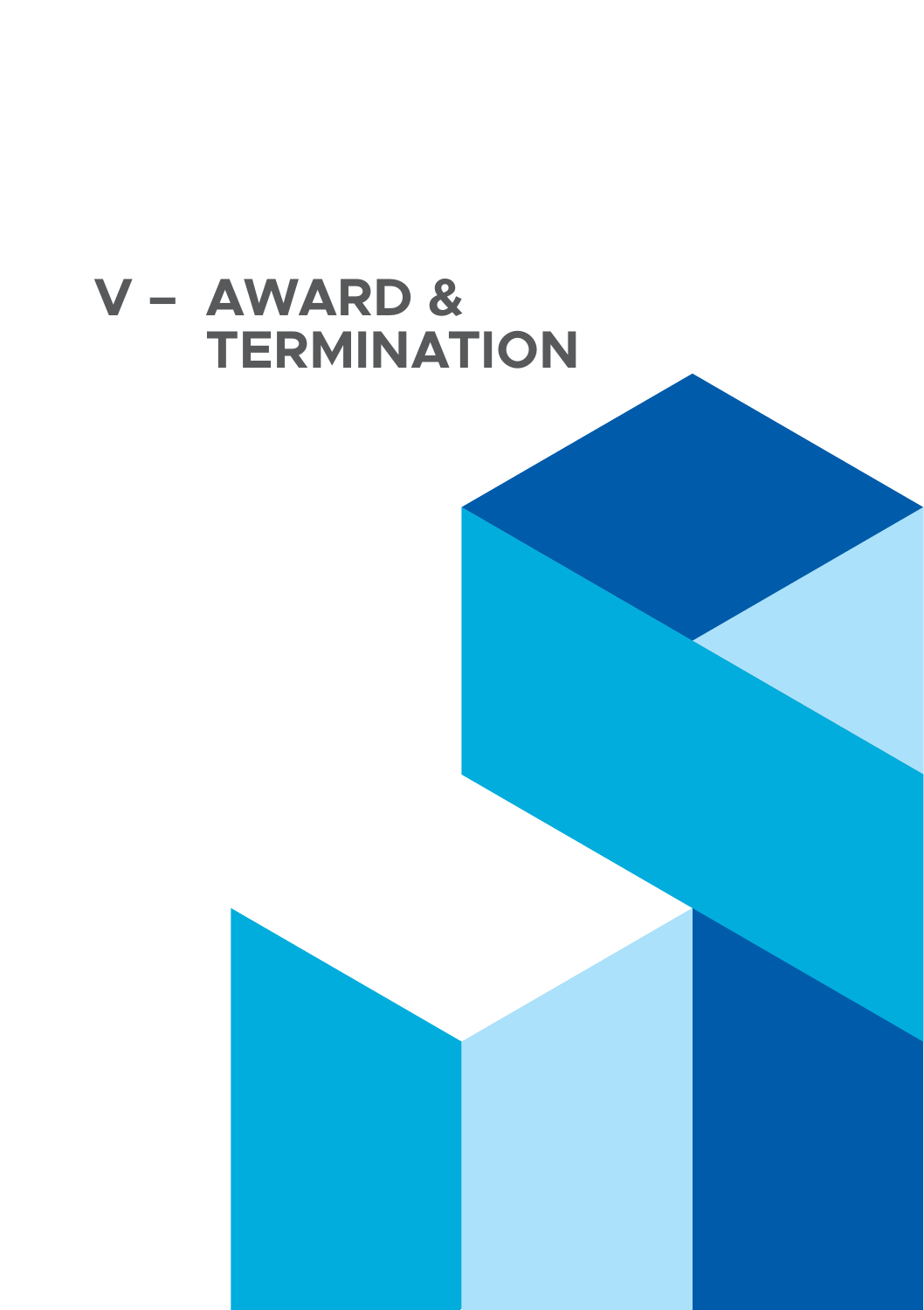#### <span id="page-29-0"></span>**RULE 34 The Award**

- **34.1** Unless otherwise agreed by all parties, the Tribunal shall make its final Award in writing within 3 months from the date on which the proceedings are closed and the Tribunal shall state in the final Award the reasons upon which the Award is based.
- **34.2** By agreeing to arbitration under these Rules, the parties agree that any Award shall be binding on the parties from the date it is made, and undertake to carry out the Award immediately and without delay.
- **34.3** Every Award shall state its date and shall be signed by the Tribunal in accordance with Rule 33. If an arbitrator refuses or fails to sign the Award, the signatures of the majority shall be sufficient, provided that the reason for the omitted signature is stated in the Award.
- **34.4** Members of a Tribunal need not meet in person to sign any Award or to effect corrections. Unless any party requires or the Tribunal in its discretion otherwise decides, an Award may be signed electronically and/or in counterparts and assembled into a single electronic document.
- **34.5** Where the Tribunal's fees are not secured or remain outstanding at the time an Award is made or about to be made, the Tribunal shall without delay notify the parties in writing of the outstanding amount of the fees and expenses, and inform that the Award is available to be sent to or for collection (whether electronically or physically) by the parties upon full payment of such amount. The Tribunal shall be entitled to refuse to deliver or release the Award or any copy of it to the parties except upon full payment of its fees and expenses. The Tribunal may in its discretion transmit the Award to the Secretariat and instruct its release to the parties upon full payment of the Tribunal's fees and expenses, or on such lesser terms the Tribunal may decide.
- **34.6** If any Award has not been paid for within 1 month from the date of the notification in Rule 34.5, the Tribunal may give written notice to any party requiring payment of any outstanding fees and expenses of the Tribunal. The party that has been given such notice shall be obliged to pay for and collect the Award within 14 days of the notice.
- **34.7** The Tribunal shall send a copy of any Award to the Secretariat at the time of its transmission to any party, or in any event, within 14 days from the date of such transmission.
- **34.8** Unless any party by notice in writing informs the Secretariat of its objection to publication within 30 days of the transmission of an Award, the Award may be publicised by the Chamber for academic and professional purposes. The publication will be redacted to preserve anonymity as regards the identity of the parties, of their legal or other representatives, and of the Tribunal.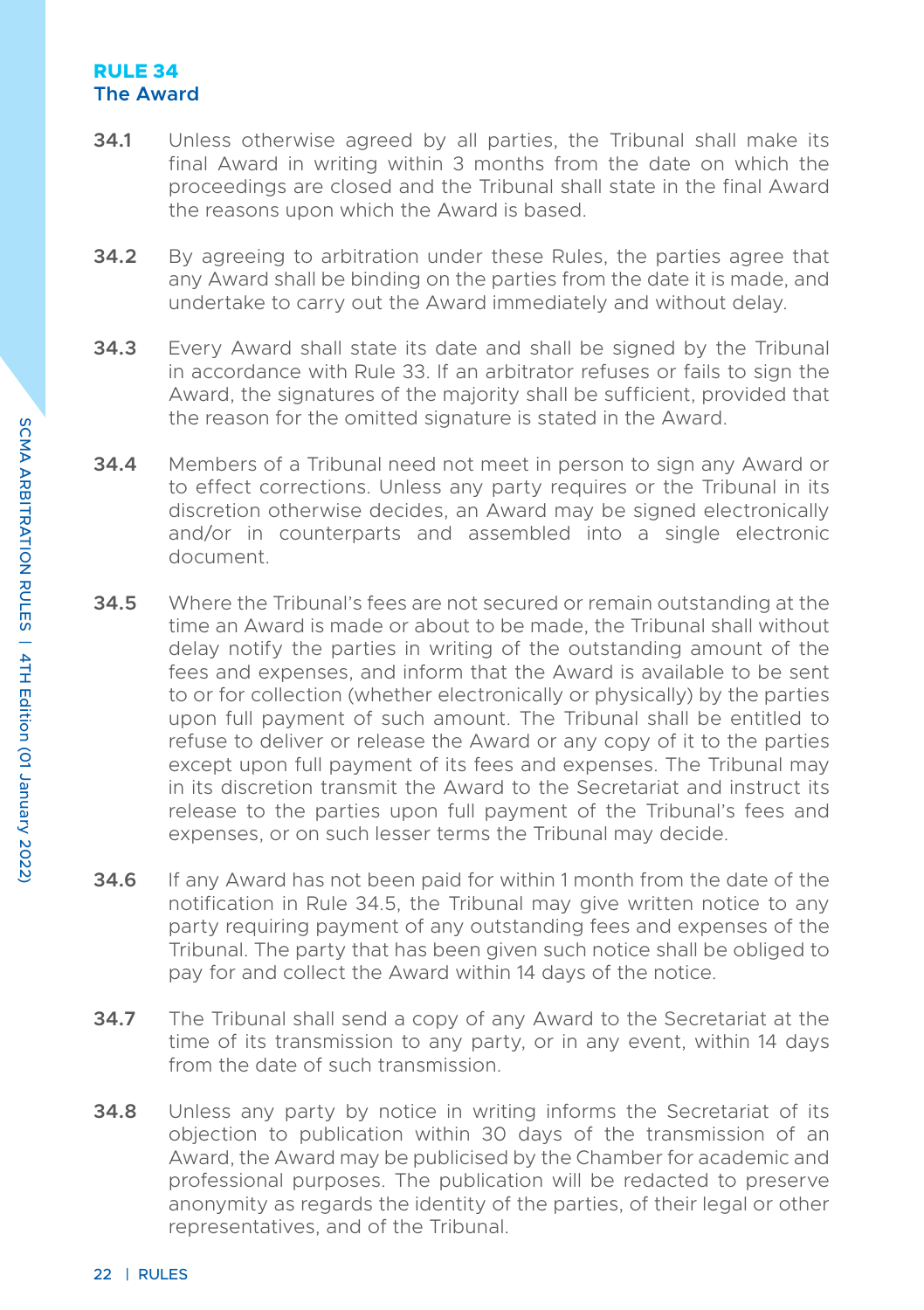- <span id="page-30-0"></span>**34.9** Any party may apply to the Chairperson or the Registrar for the authentication or certification of any SCMA Award. The party making such application shall pay the fee as set out in the Schedule of Fees to the Chamber together with any other required cost towards printing, binding or postage or any other related expense before the release of the authenticated Award or certified copy of the Award.
- **34.10** 3 months after the publication of a final Award, the Tribunal may notify the parties of its intention to dispose of the documents and to close the file, and it will act accordingly unless otherwise requested within 21 days of such notice being given.

#### **RULE 35 Currency and Interest**

- **35.1** The Tribunal may make an Award in any currency as it considers appropriate and fair.
- **35.2** The Tribunal may award simple or compound interest on any sum awarded at such rate or rates and in respect of such period or periods both before and after the date of the Award as the Tribunal considers appropriate and fair.

#### **RULE 36 Additional Award**

- **36.1** Within 30 days after the receipt of an Award, any party, with notice to the other party or parties, may request that the Tribunal make an additional Award as to claims presented in the arbitral proceedings but omitted from the Award.
- **36.2** If the Tribunal considers the request for an additional Award to be justified and considers that the omission can be dealt with in an additional Award, it shall notify all the parties within 7 days of the receipt of the request that it will make an additional Award, and complete the additional Award within 60 days after the receipt of the request.

#### **RULE 37 Correction of Awards**

- **37.1** Within 30 days of receiving an Award, unless another period of time has been agreed upon by the parties, a party may by notice to the Tribunal request that the Tribunal correct, any errors in computation, any clerical or typographical errors, or any errors of similar nature, in the Award.
- **37.2** If the Tribunal considers the request justified, it shall make the correction(s) by way of an addendum within 30 days of receiving the request. Any correction shall be notified in writing to the parties and shall become part of the Award.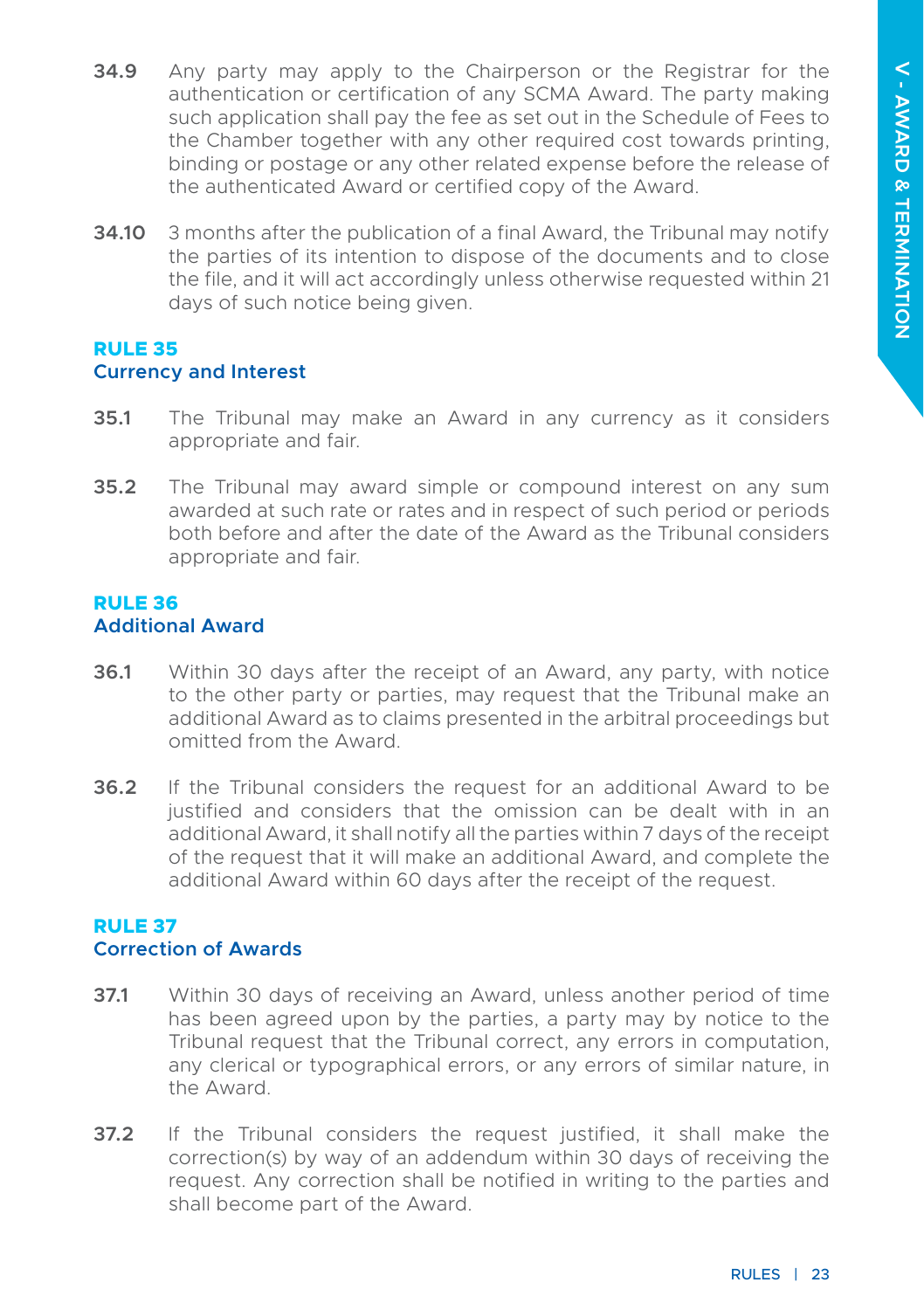<span id="page-31-0"></span>**37.3** The Tribunal may correct any error of the type referred to in Rule 37.1 above on its own initiative within 30 days of the date of the Award.

#### **RULE 38**

#### **Settlement & Termination of Proceedings**

- **38.1** The parties shall notify the Tribunal immediately if the arbitration is settled or otherwise terminated, and where applicable, the parties shall make provision in any settlement for the payment of the costs of the arbitration.
- **38.2** If the parties agree on a settlement of the dispute before the final Award is made, the Tribunal shall either issue an order for the termination of the arbitral proceedings or, if requested by both parties and accepted by the Tribunal, record the settlement in the form of an Award made by consent. The Tribunal is not obliged to give reasons in an Award made by consent.
- **38.3** If the continuation of the arbitral proceedings becomes unnecessary or impossible for any reason not mentioned in Rule 38.1 above, the Tribunal shall inform the parties of its intention to issue an order for the termination of the proceedings. The Tribunal shall have the power to issue such an order unless a party raises justifiable grounds for objection within 30 days after the Tribunal has made its intention known.
- **38.4** Unless a party requires, or the Tribunal in its discretion otherwise decides, copies of the order for termination of the arbitral proceedings or of the Award made by consent may be signed by the Tribunal electronically and/or in counterparts. The Tribunal shall be entitled to refuse to deliver or release the Award made by consent or the order for termination in the same manner as an Award described in Rule 34.5. The Tribunal may in its discretion transmit the order for termination or Award made by consent to the Secretariat and instruct its release to the parties upon full payment of the Tribunal's fees and expenses, or on such lesser terms the Tribunal may decide.
- **38.5** The Tribunal shall send a copy of any Award made by consent or order for termination to the Secretariat at the time of its transmission to any party, or in any event, within 14 days from the date of such transmission.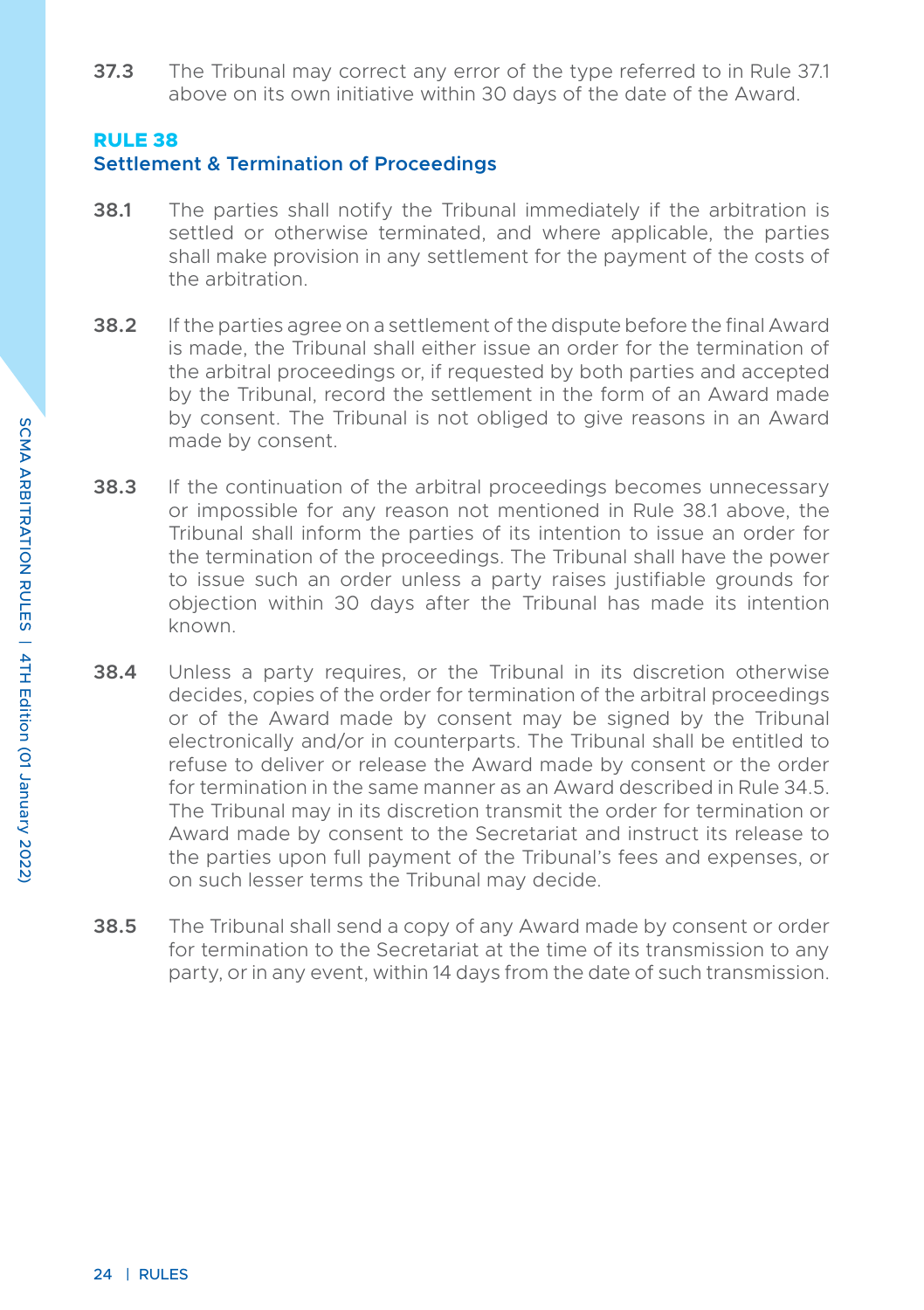#### <span id="page-32-0"></span>**RULE 39 Costs of Arbitration and Legal Costs**

- **39.1** The Tribunal shall specify in the final Award, the costs of the arbitration and decide the proportion in which the parties shall bear such costs.
- **39.2** The "costs of the arbitration" shall include:
	- a. the fees and expenses of the Tribunal; and
	- b. the costs of any expert appointed by the Tribunal and any other assistance reasonably required by the Tribunal.
- **39.3** The Tribunal has power to order in any Award that all or part of the legal or other costs of one party shall be paid by another party. The Award shall fix such costs or direct that the costs be assessed by the Tribunal if not agreed by the parties.
- **39.4** When deciding which party shall bear the costs of the arbitration and the legal or other costs of the parties, and the amounts of all such costs, the Tribunal may take into account any unreasonable refusal by a party to participate in mediation and/or accept any settlement offers that were made. Any party may before a final Award is made, provide notice of any settlement offer that has been made in the course of proceedings and the disclosure of such settlement shall be made in accordance with the Tribunal's directions.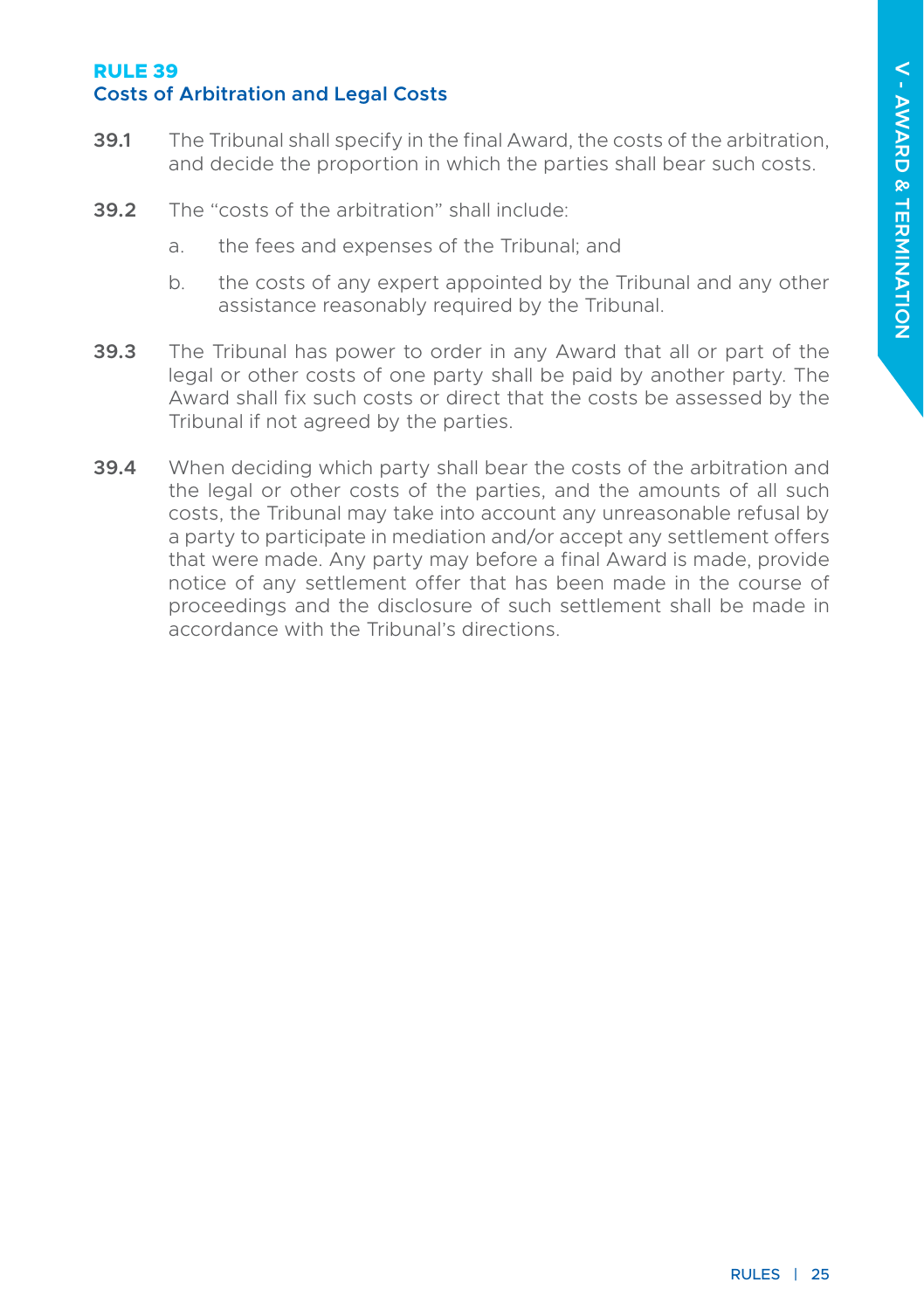## <span id="page-33-0"></span>**VI – TRIBUNAL'S COSTS**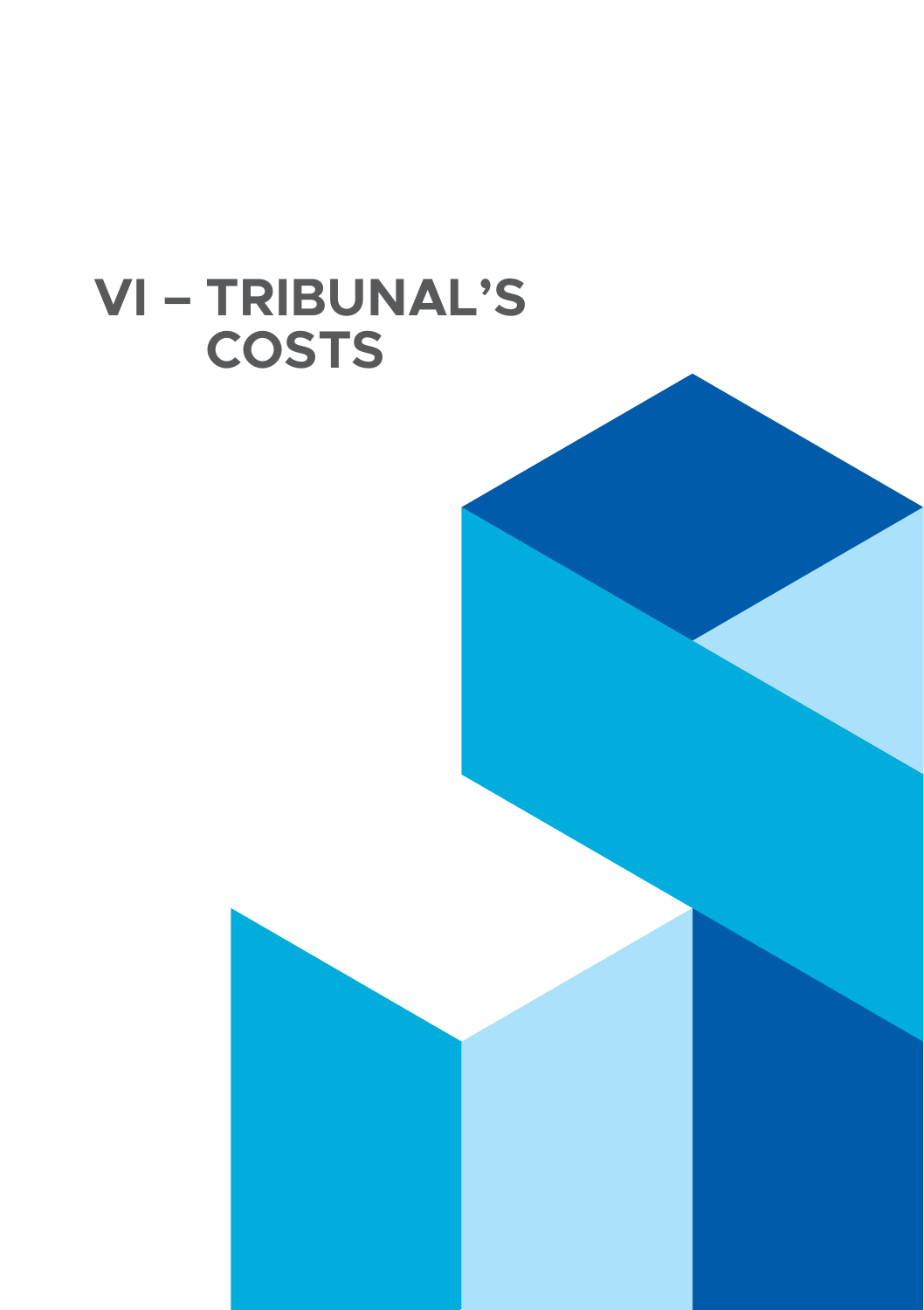#### <span id="page-34-0"></span>**RULE 40 Tribunal's Fees and Expenses**

- **40.1** The parties shall be jointly and severally liable for all fees and expenses incurred by the Tribunal in discharging its duties when appointed in accordance with these Rules.
- **40.2** Unless an arbitrator and the parties otherwise agree, an arbitrator appointed under these Rules and the parties are deemed to have agreed to the Standard Terms of Appointment.
- **40.3** The Tribunal members may in their discretion require interim payment of each member's fees and expenses at appropriate intervals including in accordance with the Standard Terms of Appointment, if they apply. Any such demand for payment shall be addressed to the parties and shall be copied to all other members of the Tribunal.
- **40.4** If any amount due under Rule 40.3 remains unpaid for more than 28 days after payment has been demanded, the arbitrator in their sole discretion may give written notice to the parties and other arbitrators that they will resign from their appointment if such amount still remains unpaid for 14 days after such notification. Without prejudice to ultimate liability for the fees in question, any party may prevent such resignation by paying the amount demanded within the said 14 days. Upon any resignation under this Rule, the arbitrator will be entitled to immediate payment of their fees to date and the arbitrator shall be under no liability to any party for any consequences of the resignation. The Tribunal may abbreviate or extend the time periods provided for under this Rule 40.4 if it considers it appropriate to do so.

### **RULE 41**

### **Security for Tribunal's Fees and Expenses**

- **41.1** A Tribunal is entitled to reasonable security for the costs of arbitration. If a Tribunal exercises the right to request security, it shall advise the parties of its total estimated costs of the arbitration or up to any stage in respect of which security for its costs is required. The Tribunal shall take into account any Practice Note issued in accordance with this Rule when estimating and fixing the amount of security that is requested.
- **41.2** The Tribunal shall have discretion as to when and which party shall provide security for the costs of arbitration and in what proportion. If a party fails to provide security within a reasonable time set, any other party will be given 14 days' notice in which to provide it, failing which, the Tribunal may suspend the arbitration or vacate any hearing dates previously fixed.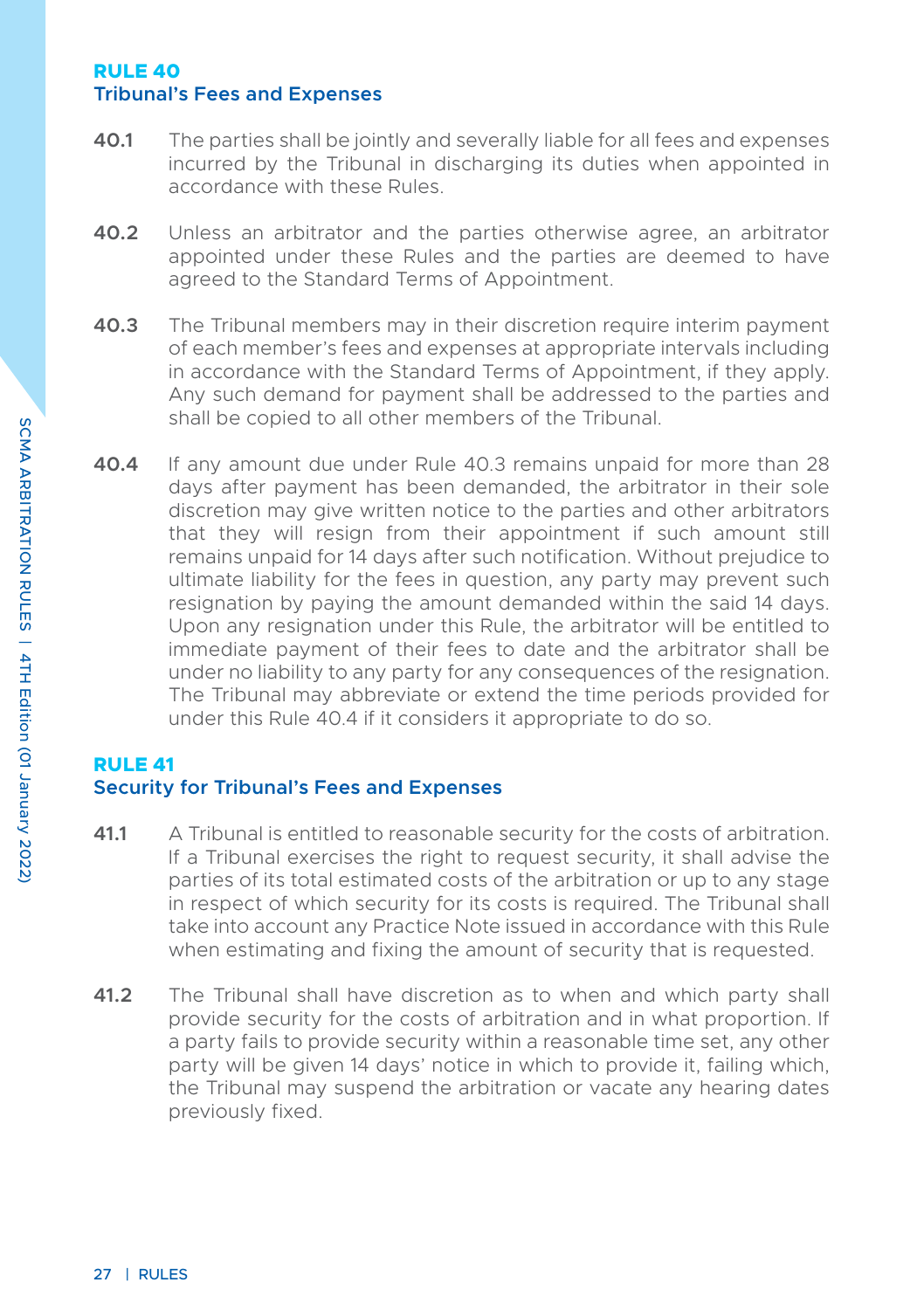- <span id="page-35-0"></span>**41.3** Any security provided or payment made in accordance with these provisions shall be without prejudice to ultimate liability as between the parties for the costs of arbitration, and to the parties' joint and several liability to the Tribunal until all outstanding fees and expenses have been paid in full.
- **41.4** The Tribunal may order that any security provided or paid in accordance with these provisions shall be held by the Chamber under Rule 42 or under such other arrangement as agreed by the parties.

#### **RULE 42 Fund Holding**

**42.1** The Tribunal in its discretion may direct that the parties, or the parties by agreement may, engage the Chamber's fund holding service the fees for which shall be set out in the Schedule of Fees. The Secretariat shall administer the fund holding service in accordance with any Practice Note issued under this Rule.

#### **RULE 43 Adjournment**

**43.1** If a hearing is for any reason adjourned part-heard, the Tribunal will be entitled to an interim payment, payable by the parties in equal shares or otherwise as the Tribunal may direct, in respect of any fees and expenses already incurred.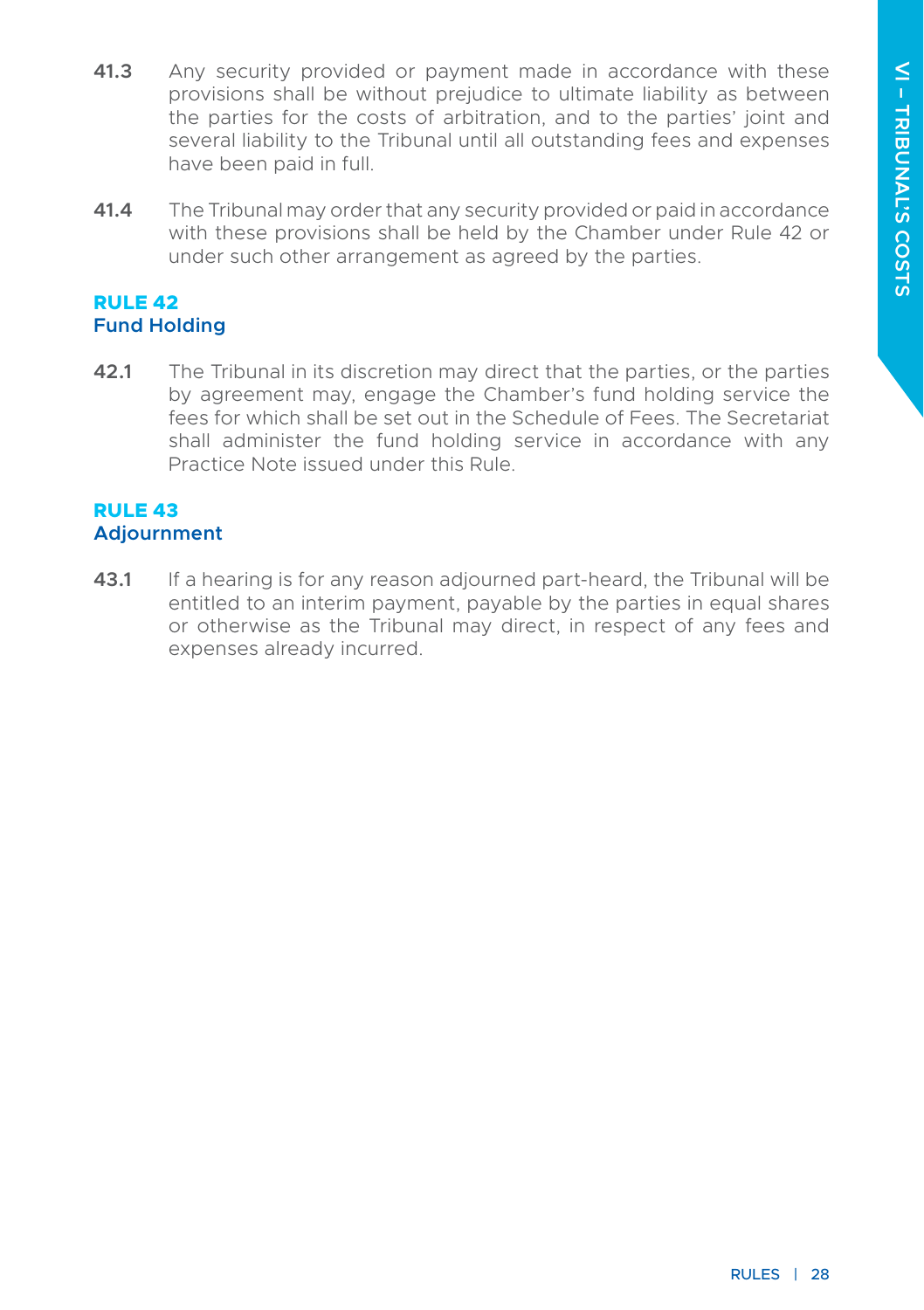# <span id="page-36-0"></span>**VII – EXPEDITED PROCEDURE, COLLISIONS, BUNKER DISPUTES**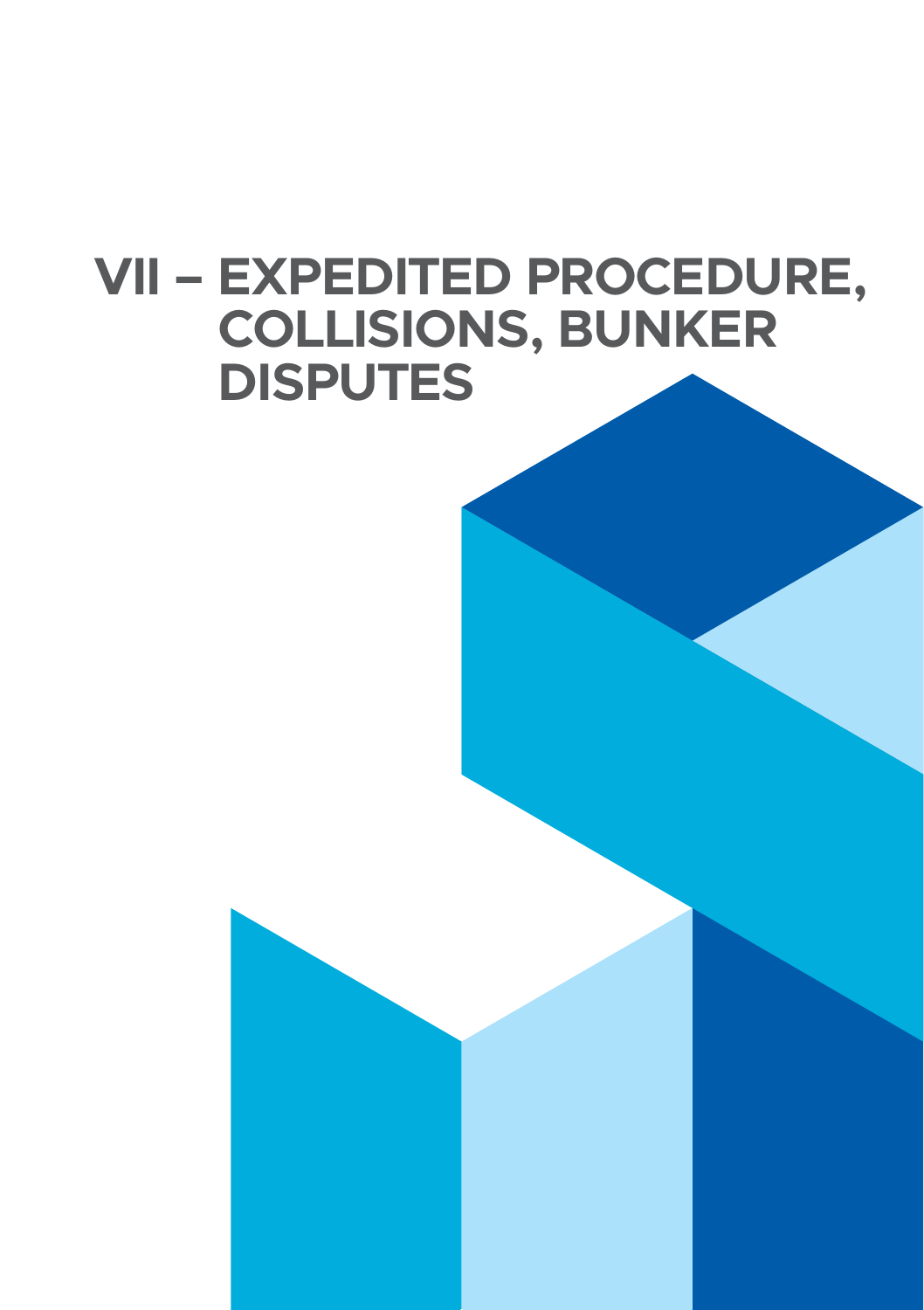#### <span id="page-37-0"></span>**RULE 44 Expedited Procedure**

#### **Application**

- **44.1** The Expedited Procedure set out in this Rule 44 shall apply to any dispute referred under these Rules where:
	- a. at the time fixed for the service of the Response to the Notice of Arbitration, the aggregate amount of the claim and counterclaim (if any) in dispute is equal to or less than US\$300,000 (excluding interest and costs); or
	- b. the parties agree in writing that their dispute shall be dealt with under this Rule.

#### **Time Abridgment**

**44.2** For the purposes of service of the case statements referred to in Rule 18, the time limit for each statement shall be reduced to 14 days.

#### **Summary Determination**

- **44.3** The Tribunal shall as soon as practicable after its appointment, proceed to give directions for the determination of the matters in issue summarily.
- **44.4** Unless the Tribunal so requires, there shall be no oral hearing. The oral hearing if so directed shall be held for arguments only and the Tribunal may allocate and limit the time for such a hearing.
- **44.5** Unless the Tribunal requires the production of any document or class of documents it considers relevant for the determination of the matters in dispute, no party may seek any order for the production of evidence, further particulars or interrogatories.
- **44.6** The Tribunal may draw such inferences from any document disclosed or not disclosed as the Tribunal deems appropriate.

#### **Time for Making Award**

- **44.7** The Tribunal shall issue the Award within 21 days either from the date of receipt of all parties' case statements or, if an oral hearing is fixed, from the close of the oral hearing.
- **44.8** Brief reasons shall be given in an Award made under this Expedited Procedure.

#### **Appointment of Arbitrator**

- **44.9** A dispute proceeding under this Expedited Procedure shall be heard by a sole arbitrator and Rule 8.3 shall apply.
- **44.10** Where Rule 44.1a applies, any appointment of a party-appointed arbitrator under Rules 6.1f and 7.1c shall be deemed to be a notice of nomination under Rules 6.1e and 7.1b.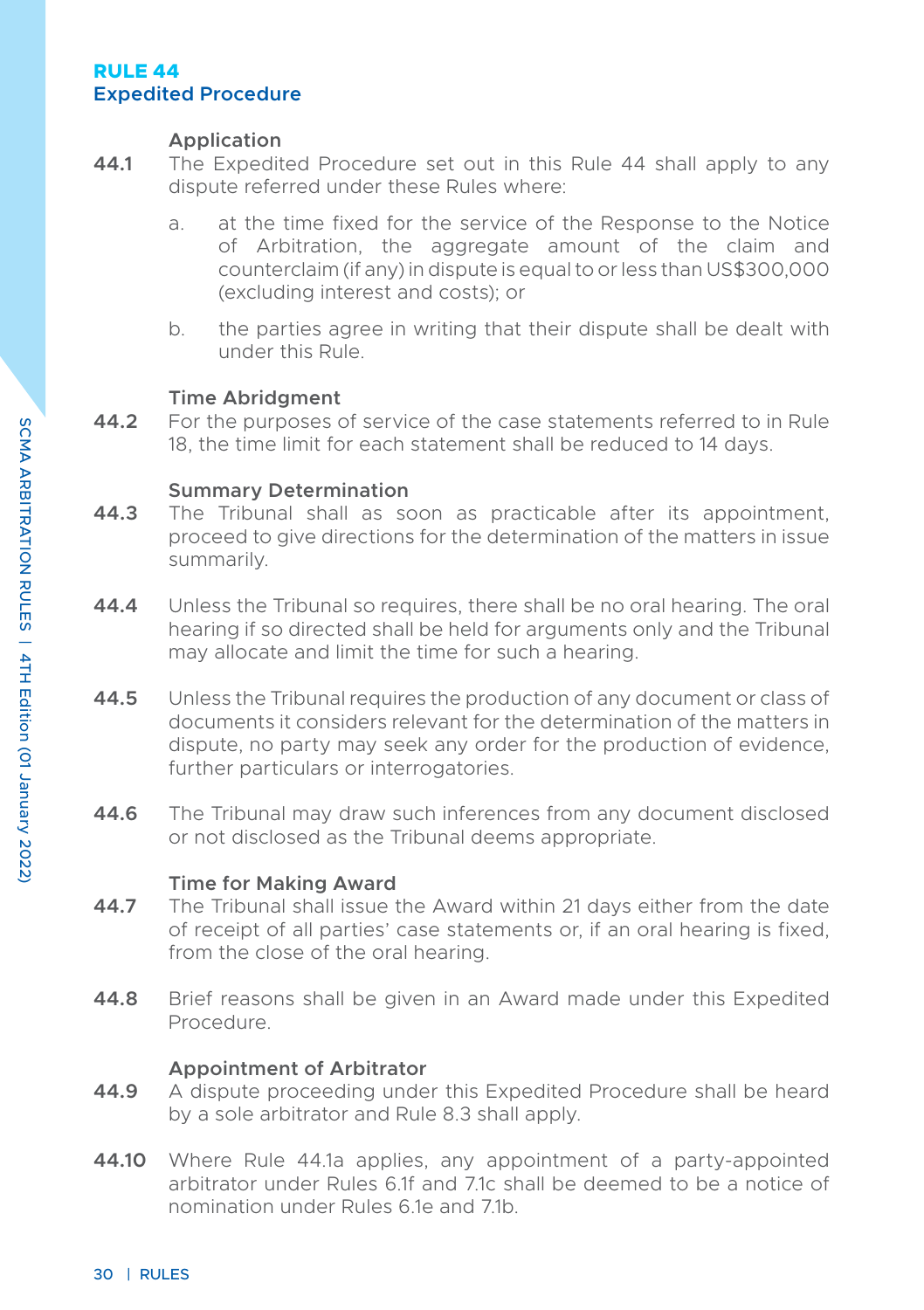- <span id="page-38-0"></span>**44.11** Where Rule 44.1a does not in fact apply, then any nomination by a party of an arbitrator for appointment as sole arbitrator under Rules 6.1e and 7.1b shall be deemed to be notice of its appointment of a party-appointed arbitrator under Rules 6.1f and 7.1c respectively.
- **44.12** The fees of any arbitrator hearing a dispute under the Expedited Procedure shall be capped at the amount set out in the Schedule of Fees.

#### **Costs**

**44.13** The Tribunal may order that all or part of the legal or other costs of one party shall be paid by another party but the amount of such costs to be paid by that other party shall not exceed the amount set out in the Schedule of Fees.

#### **Applicability of Rules**

**44.14** Save as expressly provided for or modified by this Rule 44, all other provisions of the Rules shall apply mutatis mutandis to any arbitration under the Expedited Procedure.

#### **RULE 45**

#### **SCMA Expedited Arbitral Determination of Collision Claims (SEADOCC Terms)**

- **45.1** Parties seeking a determination of a dispute arising out of a collision may agree to refer the dispute to the SEADOCC Terms.
- **45.2** The fees and costs of an arbitrator appointed under the SEADOCC Terms will be shared equally between the parties regardless of the outcome of the SEADOCC arbitration. The parties shall be jointly and severally liable for payment of all the costs of arbitration.

#### **RULE 46**

#### **Singapore Bunker Claims Procedure (SBC Terms)**

- **46.1** Whether by agreement to these Rules or otherwise, the parties to any contract for the sale and/or supply of bunkers may agree that the Singapore Bunker Claims Procedure (SBC Terms) as maintained by the Singapore Standards Council shall apply to any or all disputes arising out of or in connection with the contract for the sale and/or supply of bunkers.
- **46.2** Where a dispute arises from any contract for the sale and/or supply of bunkers, and the claim and counterclaim do not exceed SGD 100,000, the Registrar may upon the application of a party direct that the dispute be resolved under the SBC Terms.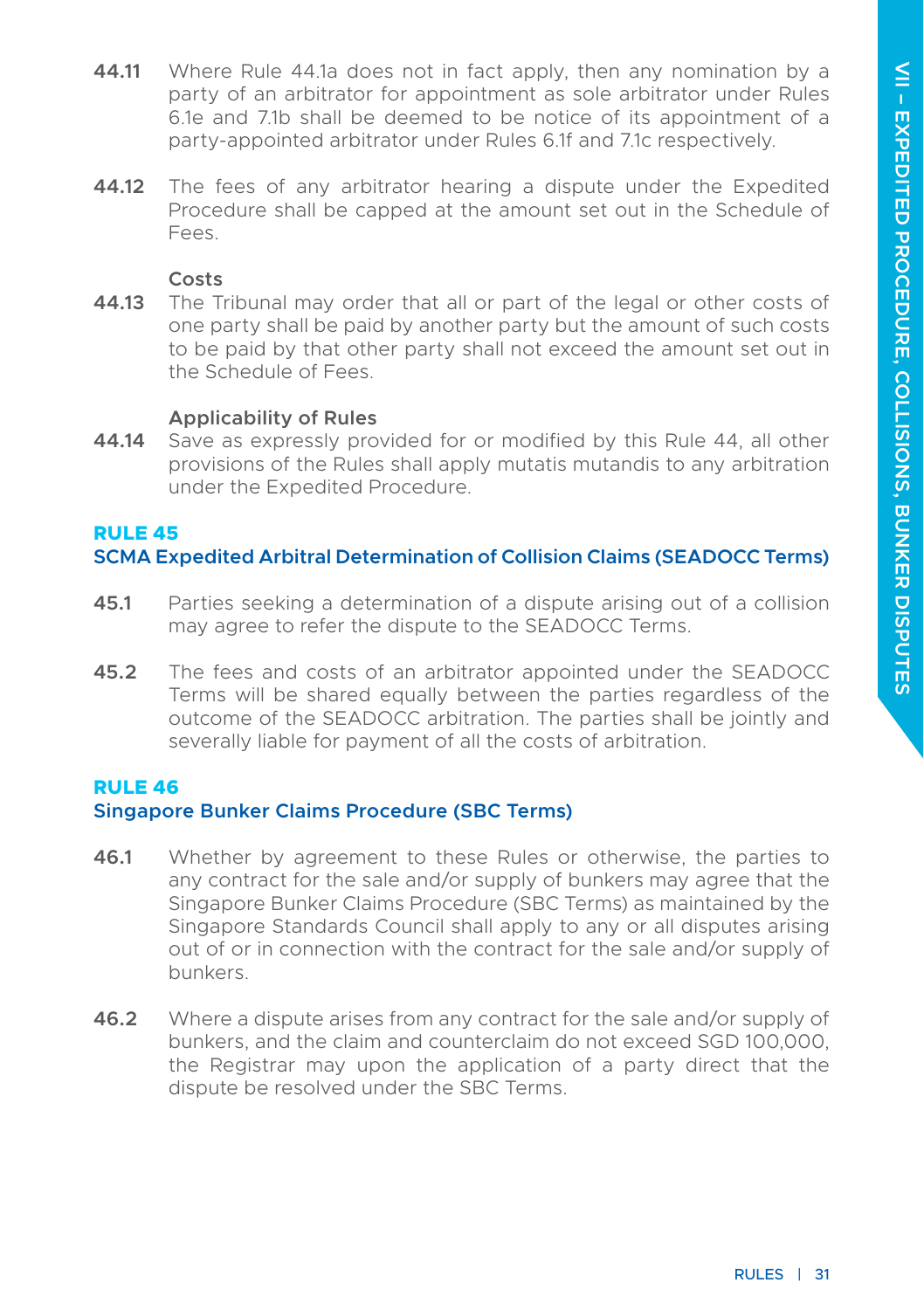# <span id="page-39-0"></span>**VIII – CONFIDENTIALITY & GENERAL PROVISIONS**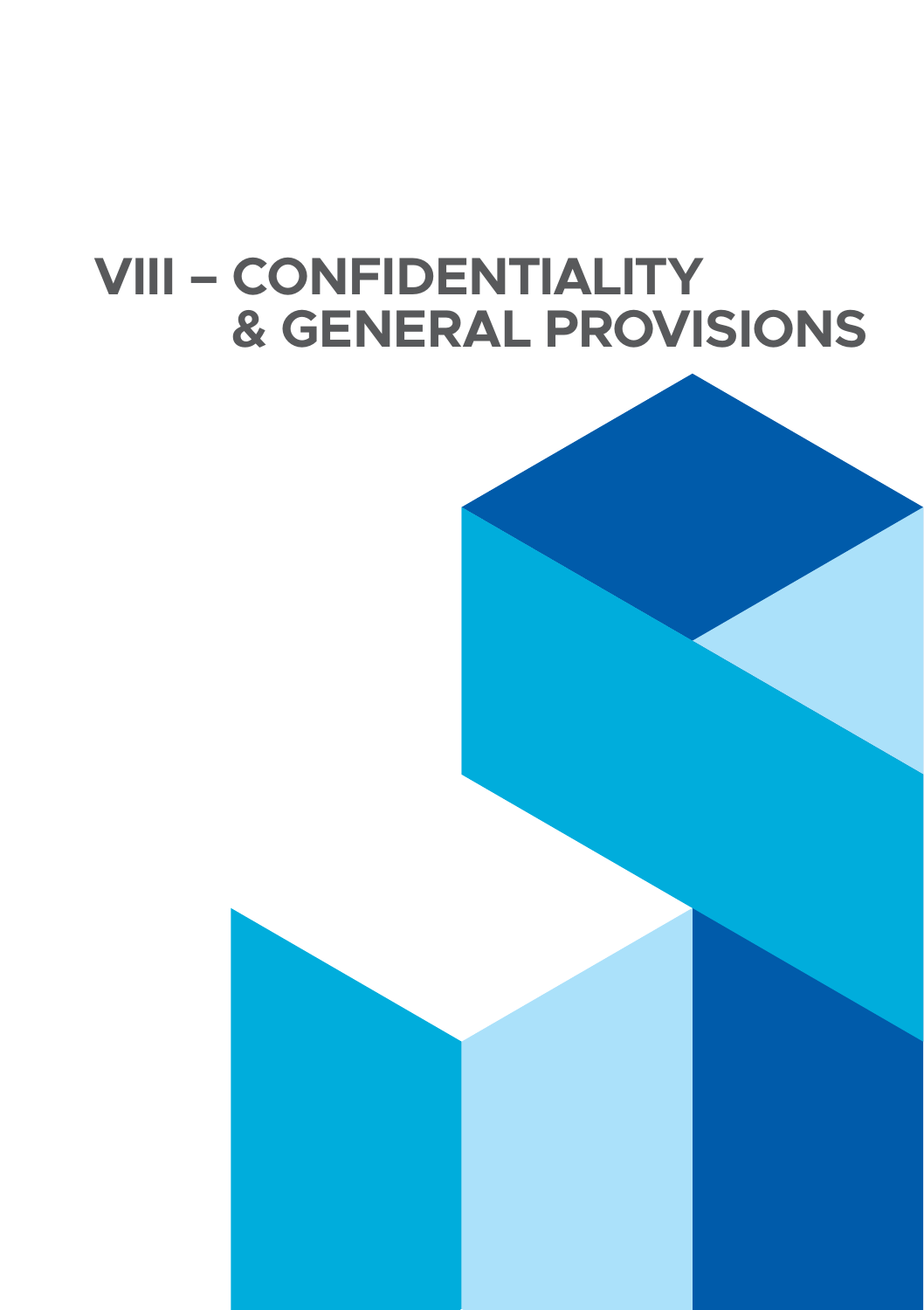#### <span id="page-40-0"></span>**RULE 47 Confidentiality**

- **47.1** The parties and the Tribunal, as well as the Chamber, shall at all times treat all matters relating to the arbitration (including the existence of the arbitration) and the Award as confidential save for the matters in Rule 472
- **47.2** A party, any arbitrator, as well as the Chamber shall not, without the prior written consent of the other party or the parties, as the case may be, disclose to a third party any matter relating to proceedings under these Rules except:
	- a. for the purpose of making an application to any competent court;
	- b. for the purpose of or in relation to an application to the courts of any State to enforce the Award;
	- c. pursuant to the order of a court of competent jurisdiction;
	- d. in compliance with the provisions of the laws of any State which is binding on the party making the disclosure;
	- e. in compliance with the request or requirement of any regulatory body or other authority which, if not binding, nonetheless would be observed customarily by the party making the disclosure; or
	- f. to institute or defend any suit arising out of the arbitration proceedings.
- **47.3** The Chamber may, upon the application of a party in respect of a request under Rule 47.2, and with the consent of the Tribunal, issue a certificate certifying the existence and status of the arbitral proceedings upon payment of the fee to the Chamber as set out in the Schedule of Fees.

#### **RULE 48 Exclusion of Liability**

- **48.1** The Tribunal and the Chamber shall not be liable to any party for any act or omission in connection with any arbitration conducted under these Rules.
- **48.2** After the final Award has been made and the possibilities of correction and additional Awards have lapsed or been exhausted, neither the Tribunal nor the Chamber shall be under any obligation to make any statement to any person about any matter concerning the arbitration, and no party shall seek to make any arbitrator or the Chamber a witness in any legal proceedings arising out of the arbitration.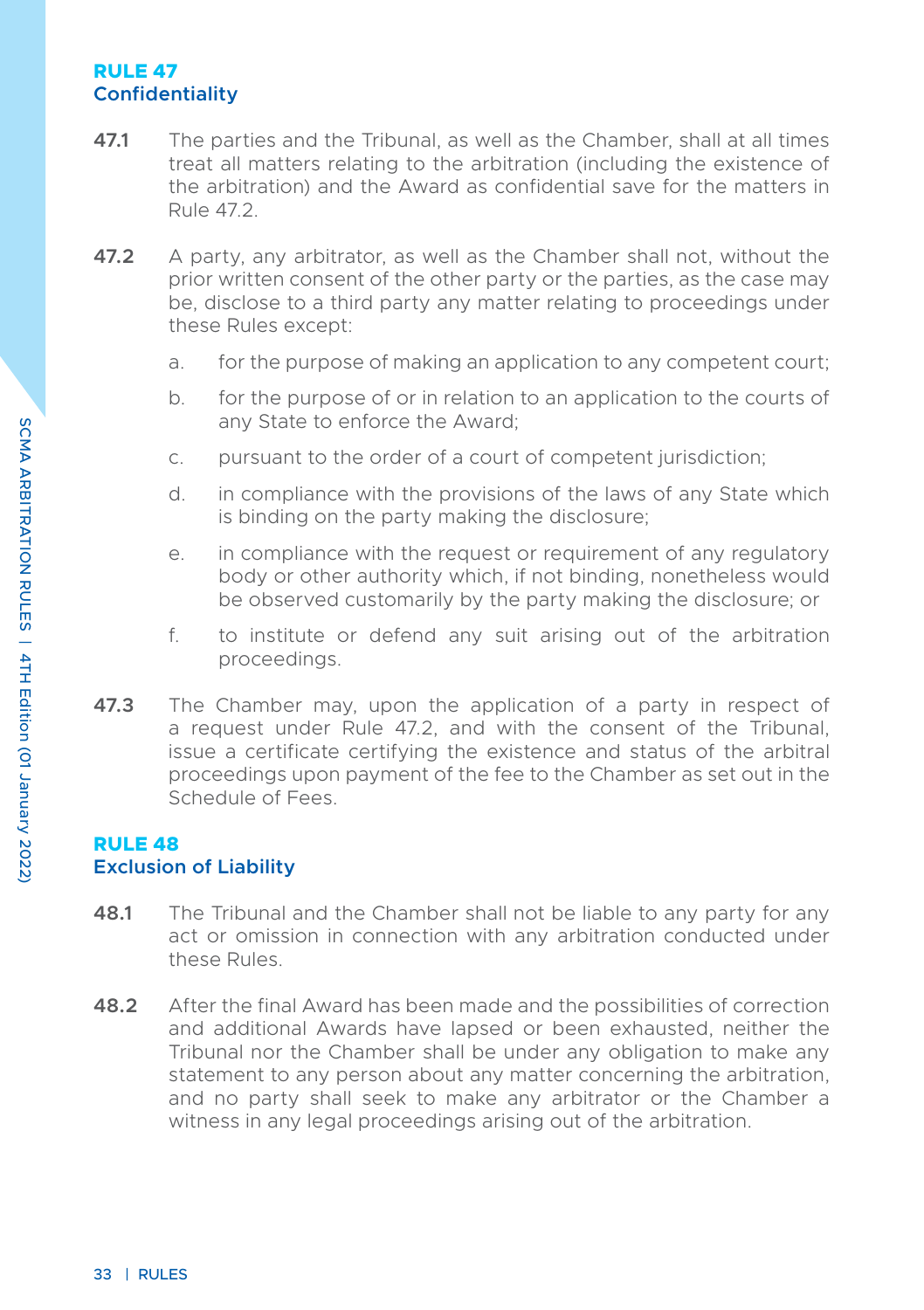#### <span id="page-41-0"></span>**RULE 49 Waiver**

**49.1** Any party which is aware of non-compliance with these Rules and yet proceeds with the arbitration without promptly stating its objection to such non-compliance shall be deemed to have waived its right to object.

#### **RULE 50 Purposive Approach to Rules**

**50.1** In relation to any matters not expressly provided for in these Rules, the Tribunal, Chairperson and Registrar shall act in accordance with the spirit of these Rules.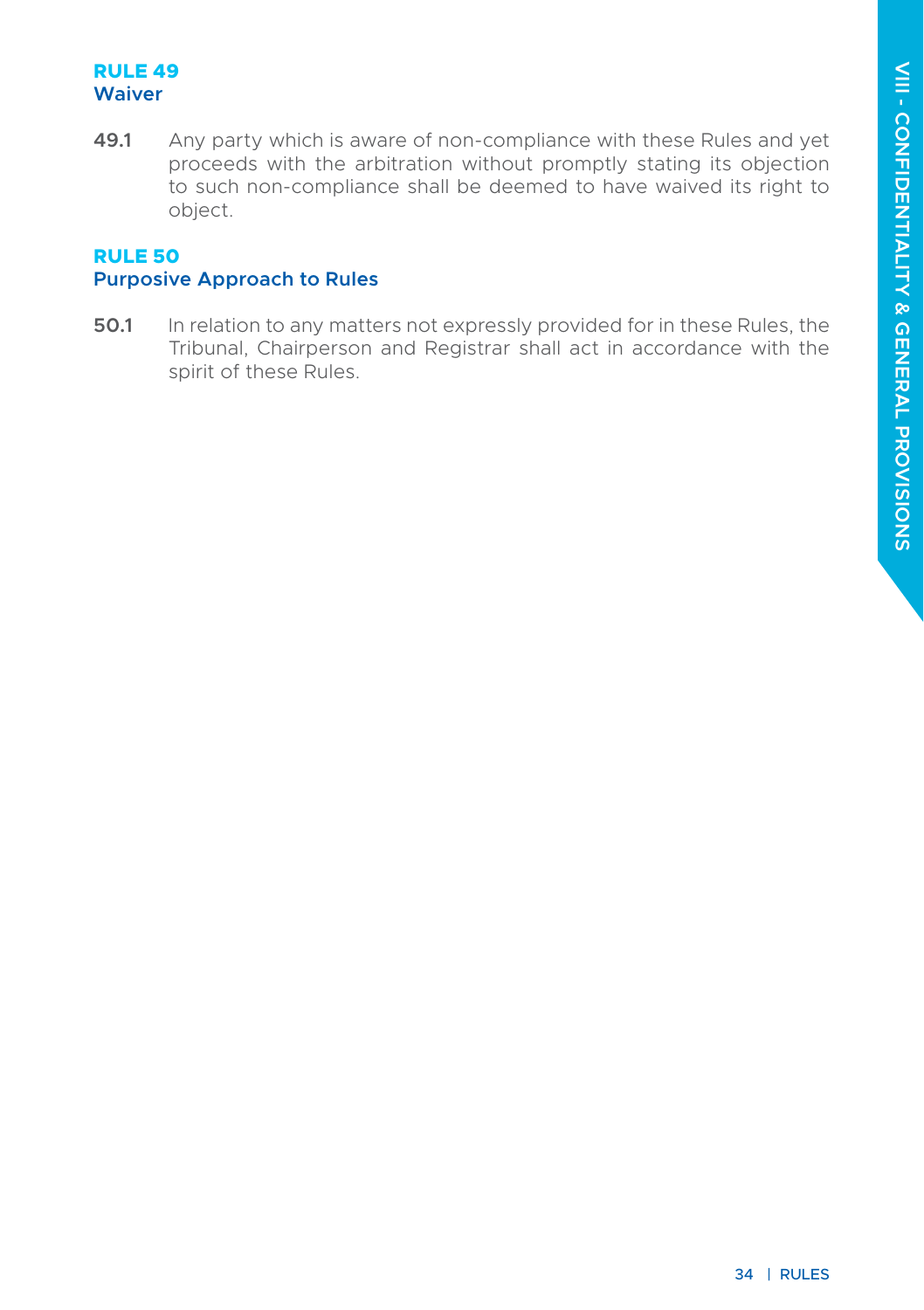# **SCHEDULE A: QUESTIONNAIRE (RULE 22)**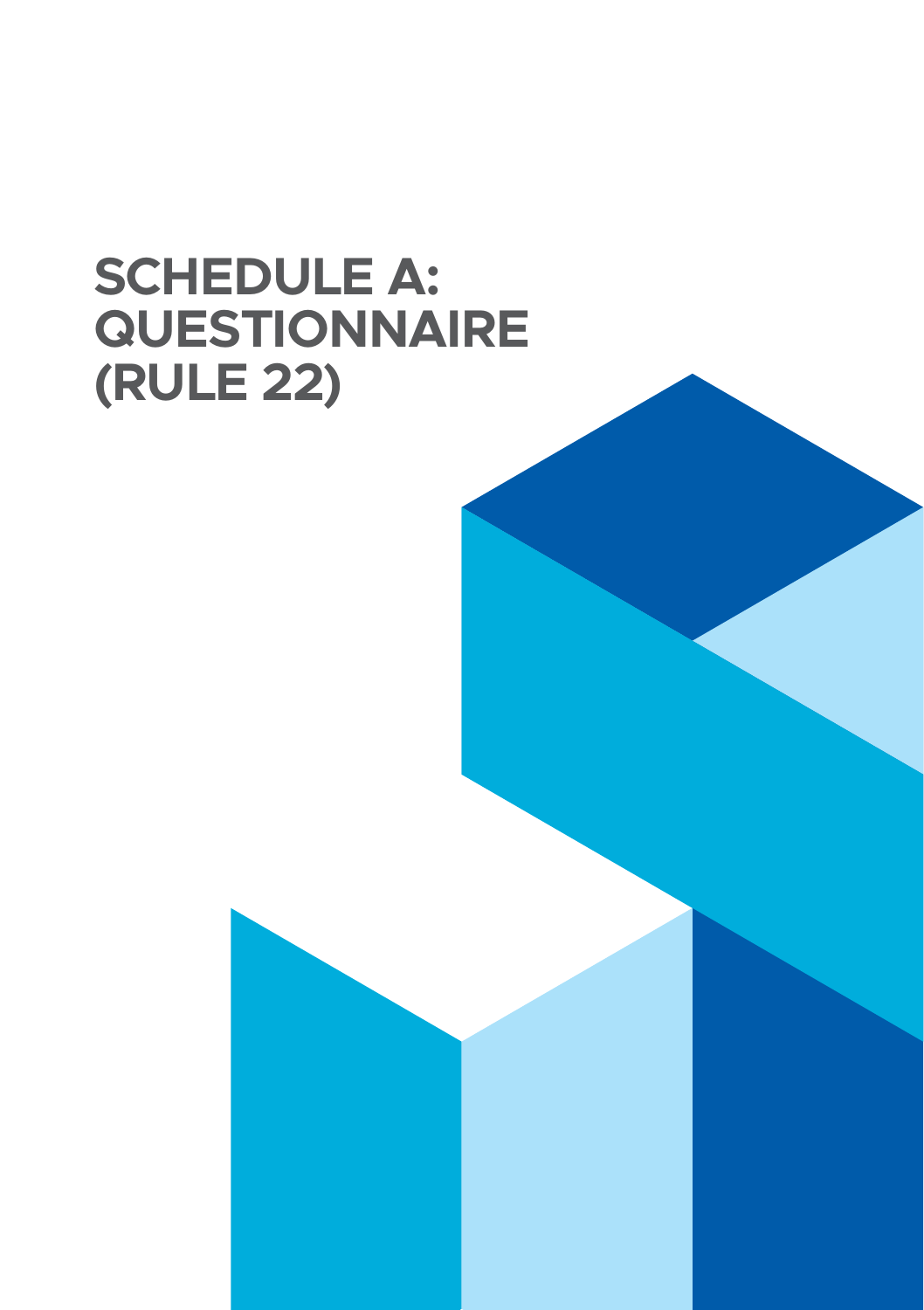## <span id="page-43-0"></span>SCHEDULE A: QUESTIONNAIRE (RULE 22)

If not already directed by the Tribunal, the parties or their representatives are required to consult with each other and agree to a proposal for the future procedural course of the reference and submit that agreed proposal to the Tribunal for its approval. If agreement has not been possible, the parties should each provide their own proposals together with this Questionnaire for the Tribunal's consideration and decision.

The parties and their representatives shall answer the following questions and provide the requested information diligently and co-operatively to the fullest possible extent:

- **1.** What is the nature of the claim? A brief description will suffice but any unusual feature should be identified and explained.
- **2.** What is the currently estimated quantum of the claim and of any counterclaim?
- **3.** Have the parties agreed to a list of issues? If not, each party shall define and list the main factual, technical and legal issues requiring determination in the reference.
- **4.** Are any of the agreed or party-defined issues suitable for determination as a preliminary issue? If so, by what means of procedure? What savings of time or costs might be achieved upon preliminary determination of such issue(s)?
- **5.** Is there to be any application for amendment(s) to the claim, defence or counterclaim?
- **6.** Are there any issues of disclosure that remain to be dealt with and does either party have any intention of making a request for production of any documents to any another party?
- **7.** Does any party request an oral hearing for the presentation of evidence or for oral argument in the reference, or is the Tribunal to determine the issues in the arbitration on a documents-only basis?
- **8.** In relation to witness evidence of fact:
	- a. What witness evidence of fact in statement form is intended to be adduced and from whom?
	- b. In the case of each witness, what subjects and/or issues will the evidence of the witness cover?
	- c. By what dates is it proposed such statements should be produced and served?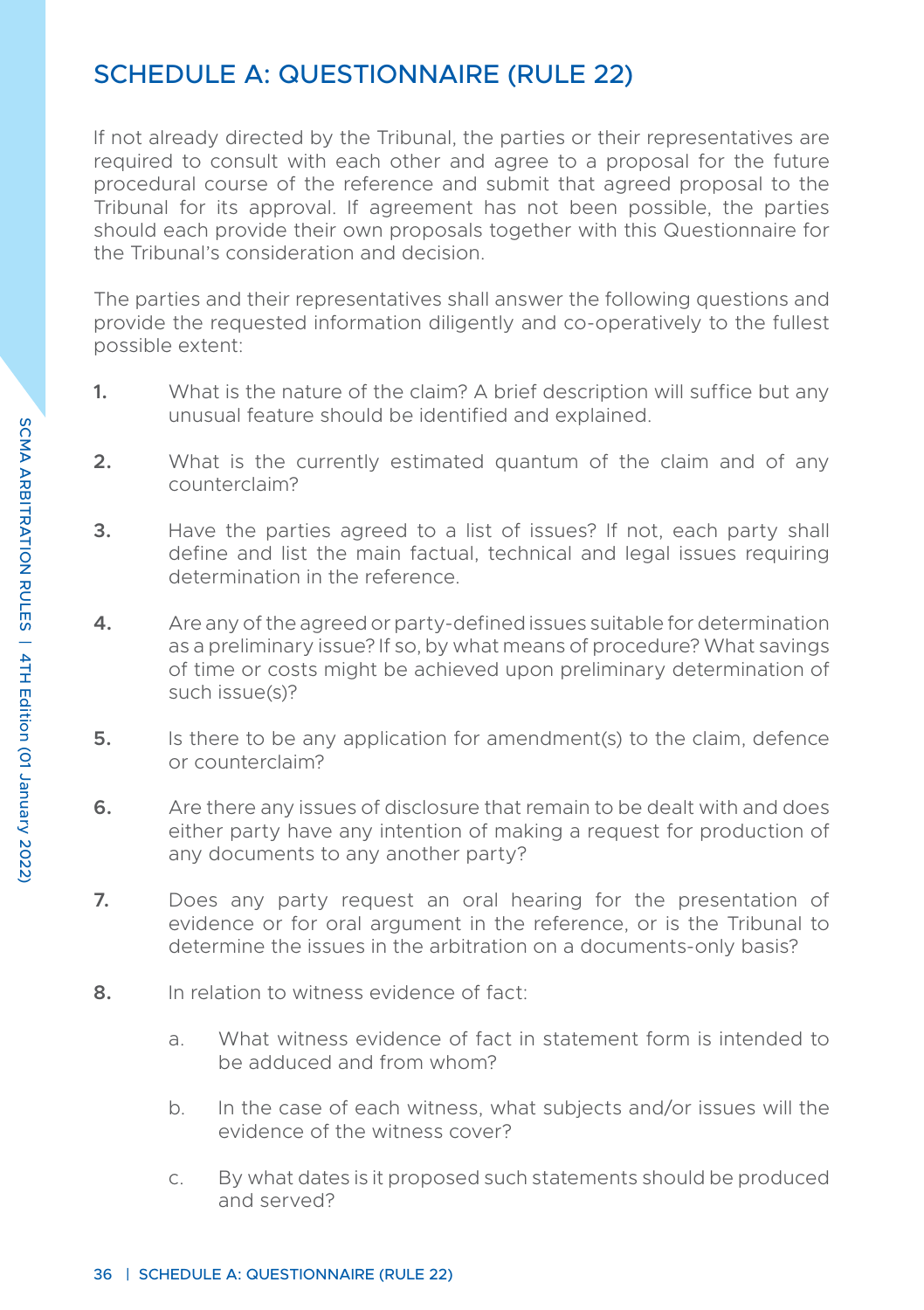- d. In the event that the Tribunal directs there is to be a hearing, which witness(es) will be called to give oral evidence at the hearing?
- e. Have the parties considered whether and how factual witness evidence could be restricted, not duplicated and/or the need for it avoided, by agreeing facts or requesting or tendering admissions? A brief report of the consideration given, and any steps taken or to be taken is required.
- **9.** In relation to expert evidence:
	- a. What expert evidence is needed for the Tribunal to resolve the agreed or defined technical issues (as per identified in question 3)?
	- b. What technical issues requiring determination might be resolved by the parties' joint instruction of an agreed (or Tribunal appointed) expert?
	- c. What expert evidence does each party otherwise intend to adduce by way of reports and/or oral testimony (if a hearing is ordered) and by when will experts' reports be exchanged?
	- d. By when is it proposed a meeting or meetings between experts (and of which experts together dealing with which issues) should take place and by what means; and by when and how an agenda for such meeting should be prepared and the outcome of the meeting recorded?
	- e. By what means or procedure should expert witnesses give their evidence at the hearing (if one is ordered)? If some form of witness conferencing is agreed or proposed, how and subject to what protocol (if any) is it proposed it be conducted?
- **10.** As to determination on documents alone or if there is to be a hearing:
	- a. What, in either case, is the agreed or proposed timetable for the exchange of written submissions?
	- b. Is it possible to estimate the length of the hearing, if one is ordered to take place?
	- c. When is it proposed such hearing should take place?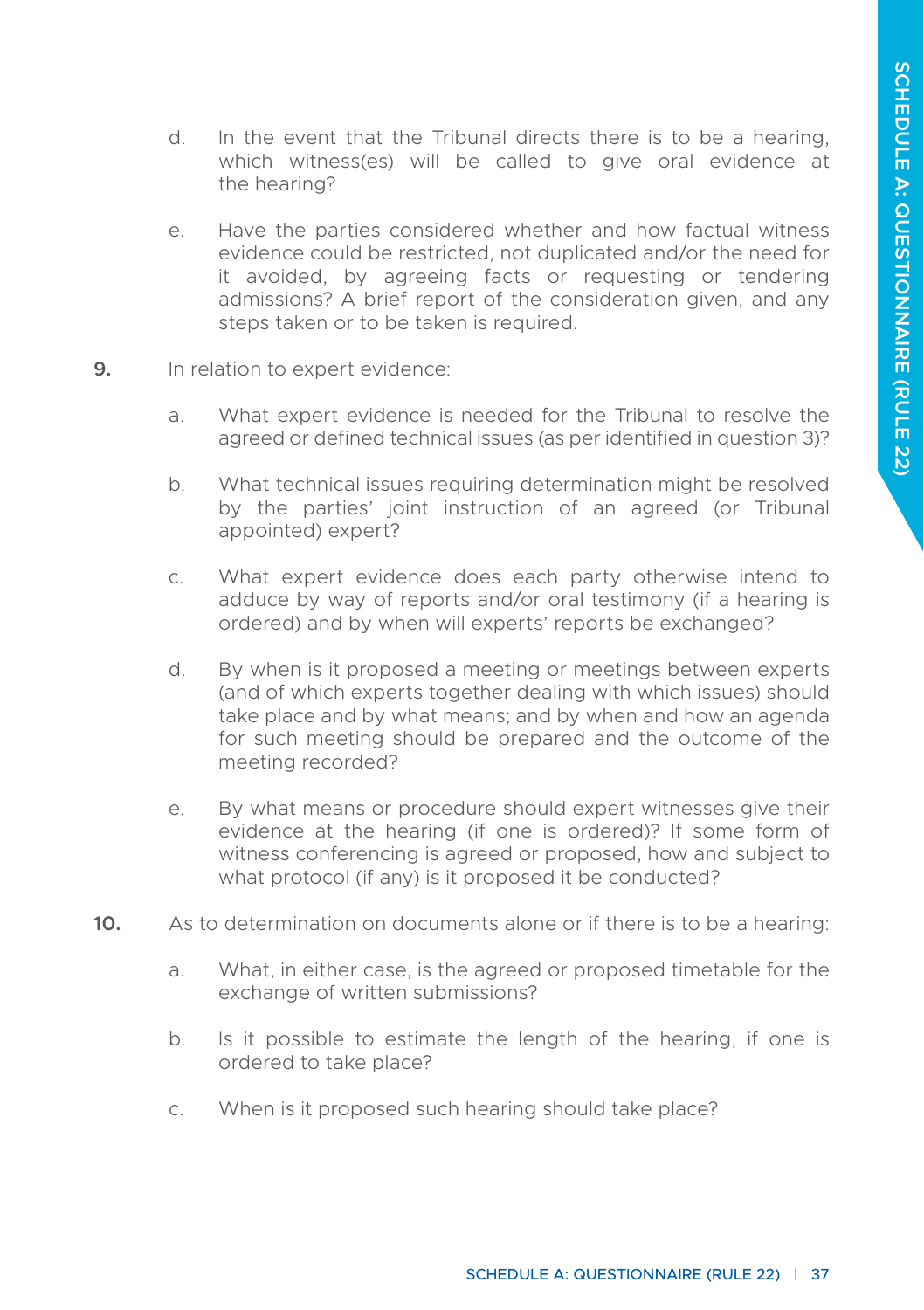- **11.** As to costs:
	- a. What legal and other costs have been incurred in the reference by the party thus far? Each party should provide a breakdown.
	- b. What are the estimated future legal and other costs likely to be incurred in the reference up to the publication of an Award? Each party should again provide a breakdown.
	- c. Does either party consider that it is entitled to security for their costs and, if so, in what amount?
- **12.** Mediation:
	- a. Does the party consider that the case is suitable for mediation?
	- b. Has mediation been proposed and/or rejected?
	- c. Does the party seek a pause (and if so for how long) in the procedural steps now to be followed, for the possibility of mediation to be explored/undertaken?

DECLARATION (TO BE SIGNED BY A PROPERLY AUTHORISED OFFICER OF THE PARTY COMPLETING THIS QUESTIONNAIRE):

On behalf of the [Claimant/Respondent] I, the undersigned [name] being [state position in organisation] and being fully authorised to make this declaration, confirm that I have read and understood, and agree to, the answers given above.

Signature Date

………………………………………………… ……………………………………………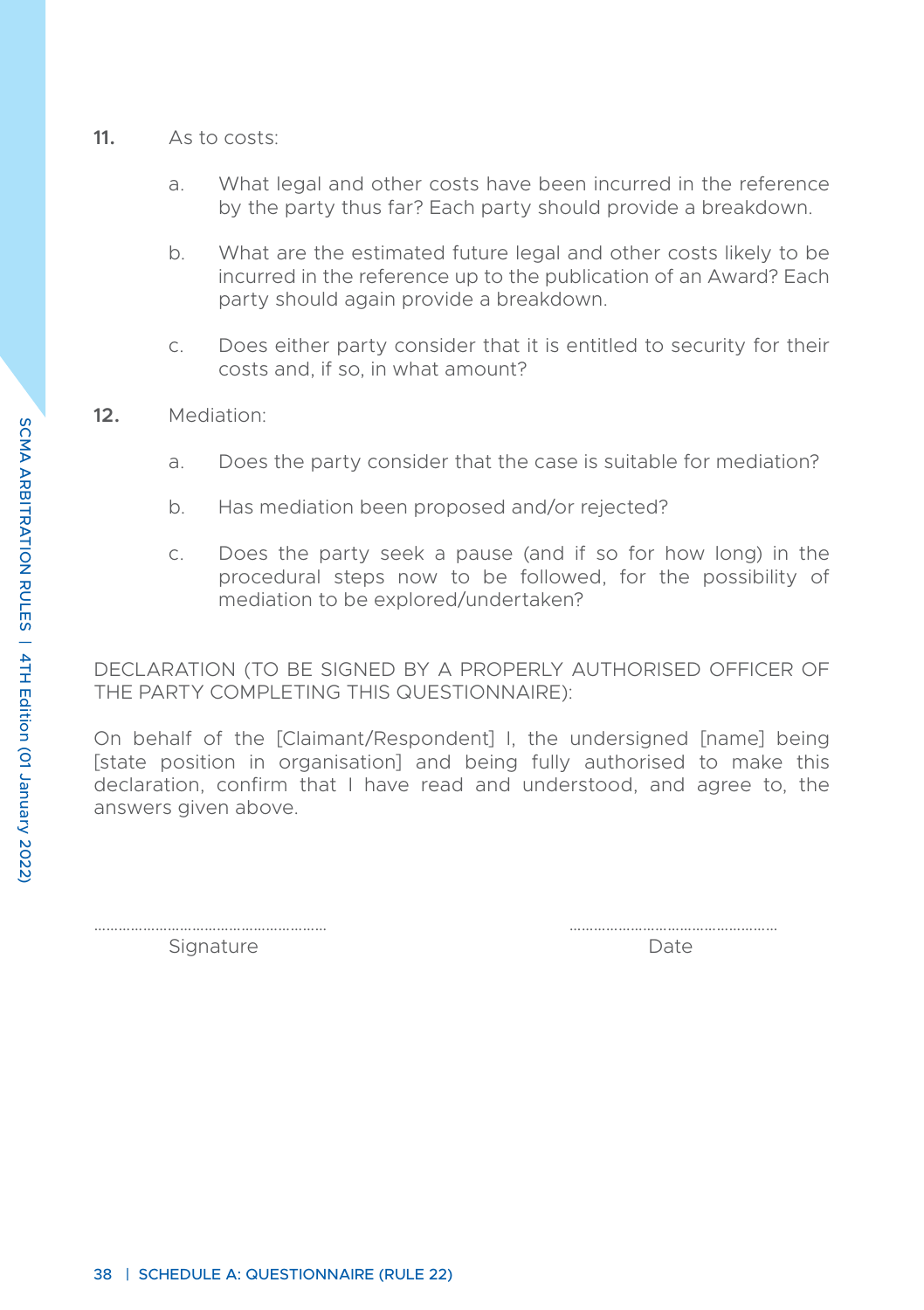# **SCMA ARB-MED-ARB PROTCOL ("SCMA AMA PROTOCOL")**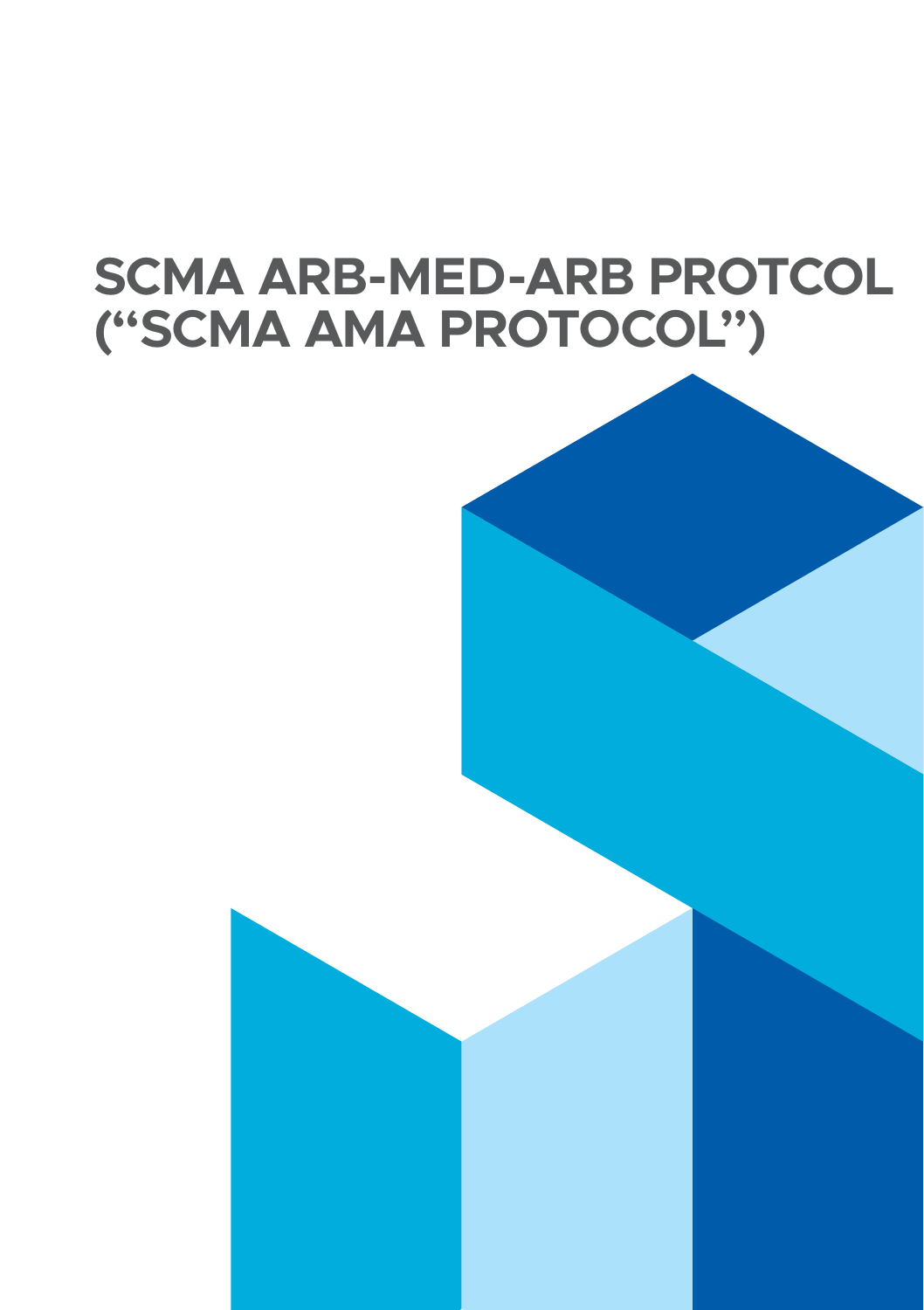### <span id="page-47-0"></span>SCMA ARB-MED-ARB PROTOCOL ("SCMA AMA PROTOCOL")

- **1.** This SCMA AMA Protocol shall apply to all disputes submitted for resolution under the SCMA Arb-Med-Arb Clause or other similar clause ("SCMA AMA Clause") and/or any dispute which parties have agreed to submit for resolution under this SCMA AMA Protocol. Under the SCMA AMA Protocol, parties agree that any dispute settled in the course of the mediation at the Singapore Mediation Centre ("SMC"), Singapore International Mediation Centre ("SIMC") or any other recognized mediation institution (each of which known as the "Mediation Centre") shall fall within the scope of their arbitration agreement.
- **2.** A party wishing to commence arbitration under the "SCMA AMA" Clause shall commence arbitration under the SCMA Rules.
- **3.** The parties will inform the Mediation Centre of the arbitration commenced pursuant to an "SCMA AMA" Clause within 4 working days from the commencement of the arbitration, or within 4 working days from the agreement of the parties to refer their dispute to mediation under the "SCMA AMA" Protocol. The parties will send to the Mediation Centre a copy of the notice of arbitration.
- **4.** The Tribunal shall be constituted in accordance with the SCMA Rules and/or the parties' arbitration agreement.
- **5.** The Tribunal shall, after the exchange of the Notice of Arbitration and Response to the Notice of Arbitration, stay the arbitration. The parties will send the Notice of Arbitration and the Response to the Mediation Centre for mediation at the Mediation Centre. Upon the Mediation Centre's receipt of the documents, the Mediation Centre will inform the parties of the commencement of mediation at the Mediation Centre (the "Mediation Commencement Date") pursuant to the relevant Mediation Rules applicable at the Mediation Centre. All subsequent steps in the arbitration shall be stayed pending the outcome of mediation at the Mediation Centre.
- **6.** The mediation conducted under the auspices of the Mediation Centre shall be completed within 8 weeks from the Mediation Commencement Date, unless the parties, in consultation with the Mediation Centre, extend the time. For the purposes of calculating any time period in the arbitration proceedings, the time period will stop running at the Mediation Commencement Date and resume upon notification by either party to the Tribunal of the termination of the mediation proceeding.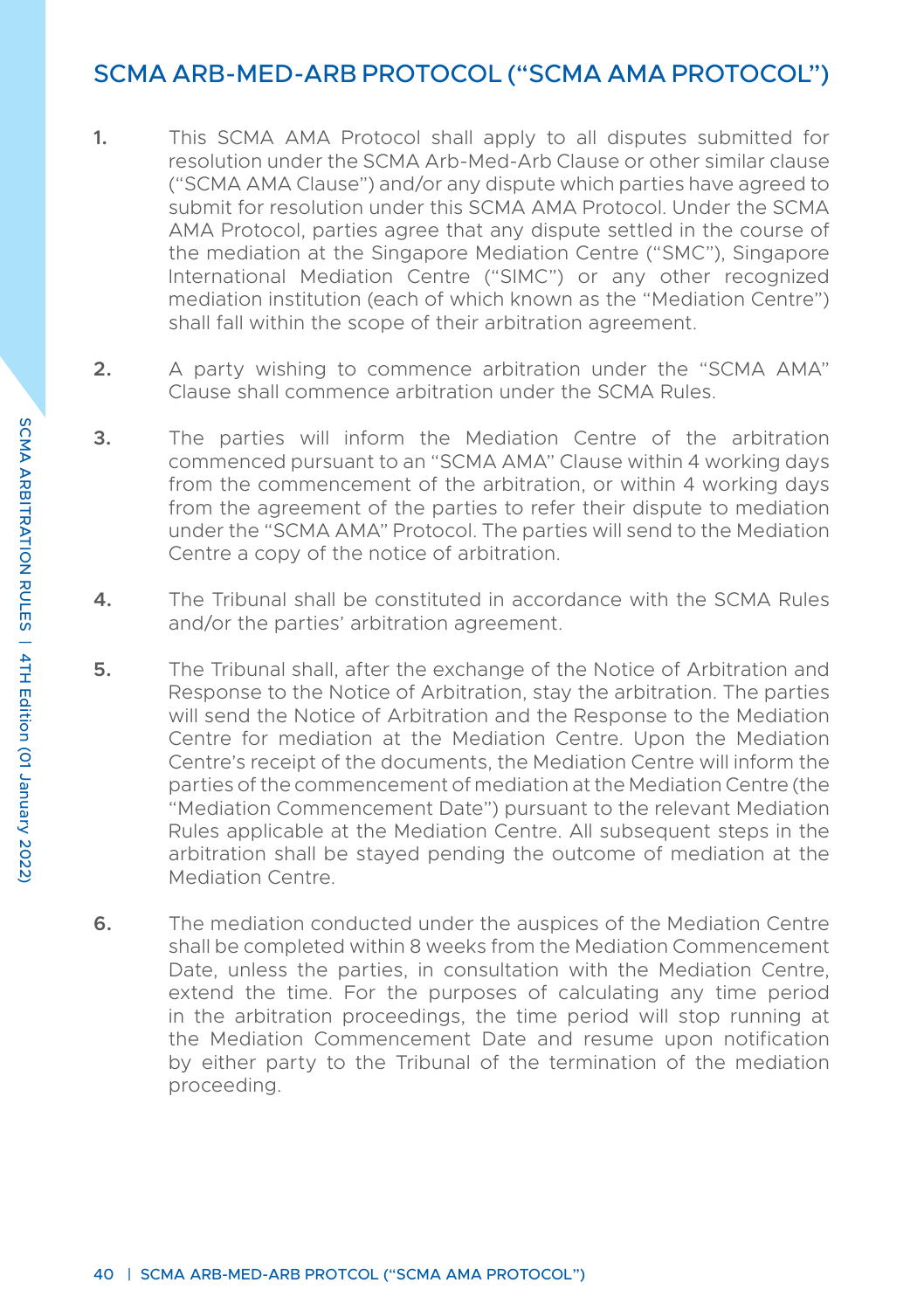- **7.** At the termination of the 8-week period (unless the deadline is extended by the parties in consultation with the Mediation Centre) or in the event the dispute cannot be settled by mediation either partially or entirely at any time prior to the expiration of the 8-week period, the Mediation Centre shall promptly inform the parties of the outcome of the mediation, if any.
- **8.** In the event that the dispute has not been settled by mediation either partially or entirely, either party may inform the Tribunal that the arbitration proceeding shall resume. Upon the date of such notification to the Tribunal, the arbitration proceeding in respect of the dispute or remaining part of the dispute (as the case may be) shall resume in accordance with the SCMA Rules.
- **9.** In the event of a settlement of the dispute by mediation between the parties, the Mediation Centre shall inform the parties that a settlement has been reached. If the parties request the Tribunal to record their settlement in the form of a consent Award, the parties shall refer the settlement agreement to the Tribunal and the Tribunal may render a consent Award on the terms agreed to by the parties.

#### Financial Matters

- **10.** Parties shall also pay the Mediation Centre administrative fees and expenses for the mediation ("Mediation Advance") in accordance with the respective Mediation Centre's Schedule of Fees ("the Deposit"). The quantum of the Deposit will be determined by the Mediation Centre.
- **11.** Where a case is commenced pursuant to the "SCMA AMA" Clause and where parties have agreed to submit their dispute for resolution under the "SCMA AMA Protocol" before the commencement of arbitration proceedings, the Mediation Advance shall be paid upon the submission of the case for mediation at the Mediation Centre.
- **12.** Any party is free to pay the Deposit of the other party, should the other party fail to pay its share. The Mediation Centre shall inform the parties if the Deposit remains wholly or partially unpaid.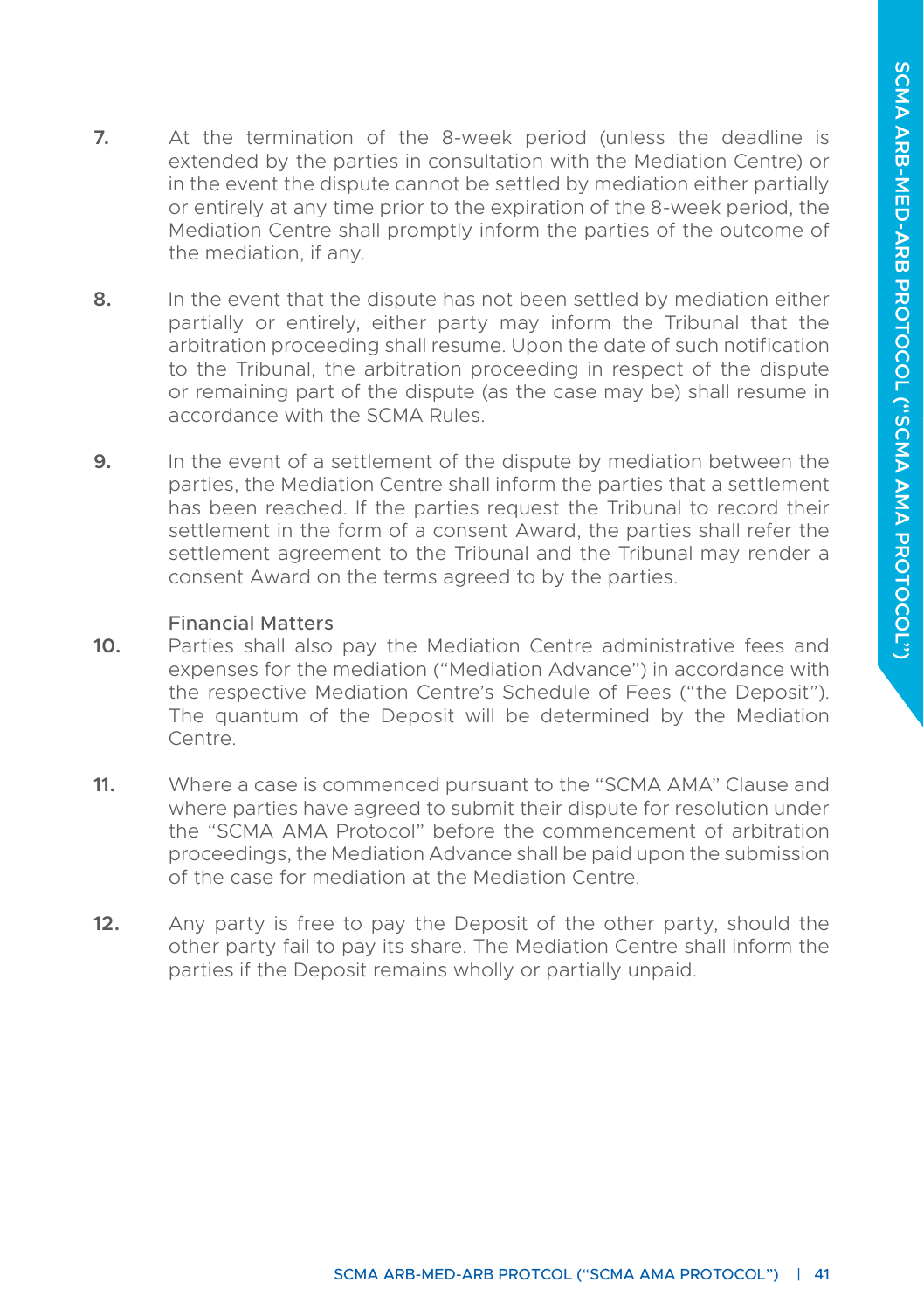# **SCMA STANDARD TERMS OF APPOINTMENT**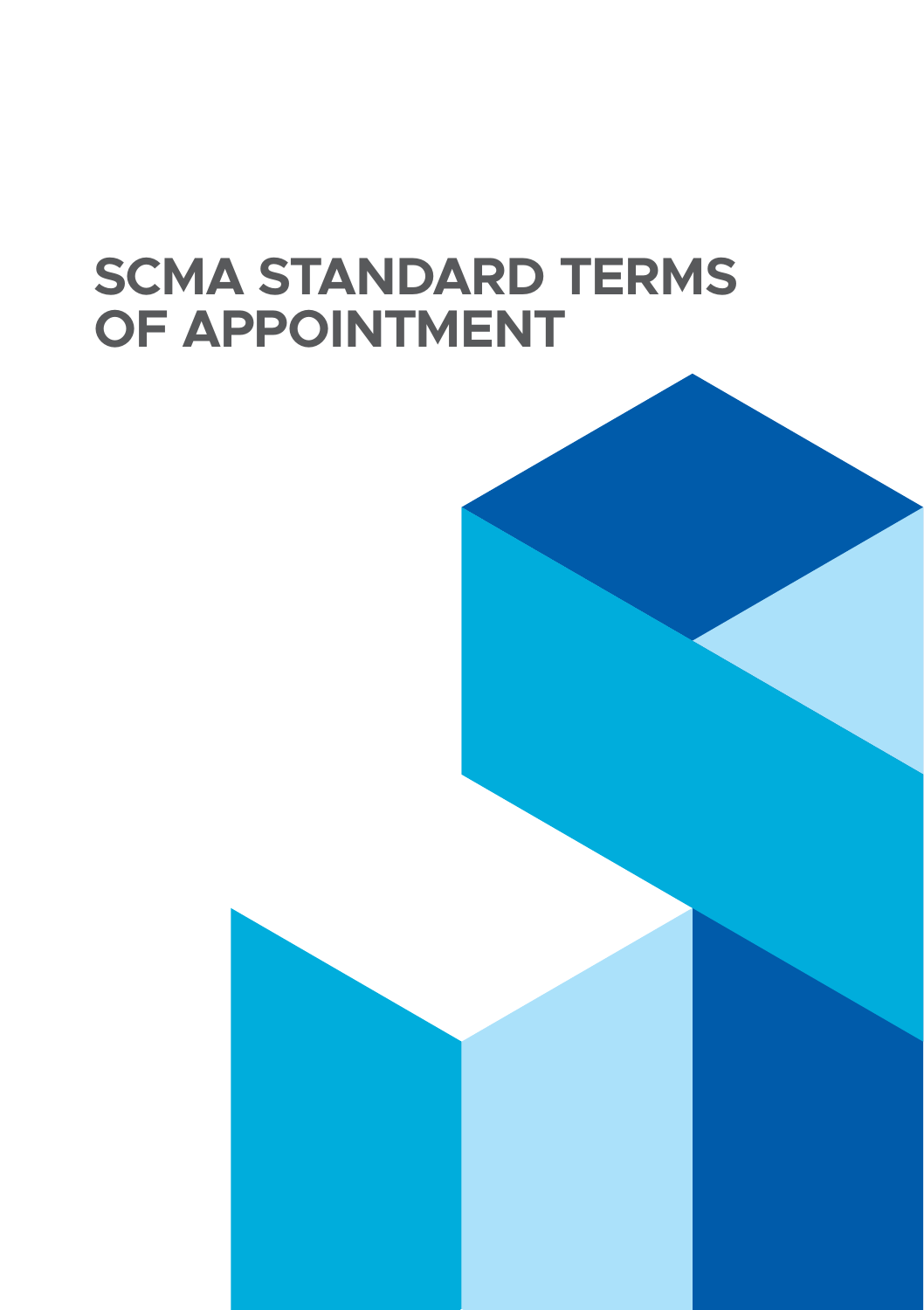#### <span id="page-50-0"></span>SCMA STANDARD TERMS OF APPOINTMENT **(For Arbitrators, Pursuant to Rule 40 of the SCMA Rules, 4th Edition) 1 January 2022**

#### **1. Purpose & Usage**

- **1.1** These Standard Terms of Appointment may be adopted or adapted and signed as provided for by the Arbitrator and the Parties, to signify their agreement to them.
- **1.2** In the absence of express agreement that any other terms of appointment between an Arbitrator and the Parties shall apply, these Standard Terms of Appointment shall be deemed to apply (even if unsigned by the Parties and the Arbitrator), by virtue of the Parties' agreement to arbitrate under the 4th Edition of the SCMA Rules, Rule 40.2 of those rules, and the Arbitrator's acceptance of appointment in the reference.

#### **2. Independence and Impartiality**

- **2.1** The Arbitrator appointed shall be, and remain at all times, independent and impartial, and shall not advocate for any Party.
- **2.2** The Parties confirm that they waive any possible objection to the appointment of the Arbitrator on the grounds of potential conflict of interest, lack of independence or impartiality in respect of matters known to them at the date of appointment.

#### **3. Arbitrator's Fees and Expenses**

- **3.1** The Parties shall be jointly and severally liable for all fees and expenses incurred by the Arbitrator in their discharging of duties under the SCMA Rules.
- **3.2** For disputes where the Expedited Procedure applies, the fee cap set out in the Schedule of Fees maintained by the Singapore Chamber of Maritime Arbitration shall prevail over paragraphs 3.3 to 3.6 below.
- **3.3** The Arbitrator may charge a reasonable appointment fee for accepting appointment under a reference.
- **3.4** The Arbitrator shall be remunerated by the Parties for work done in connection with the arbitration at such hourly and/or daily rates as agreed by the Arbitrator with their appointing party prior to appointment; or at such reasonable rate or rates as may subsequently be agreed or, in default of agreement, as determined by a Sole Arbitrator in accordance with clause 6 below.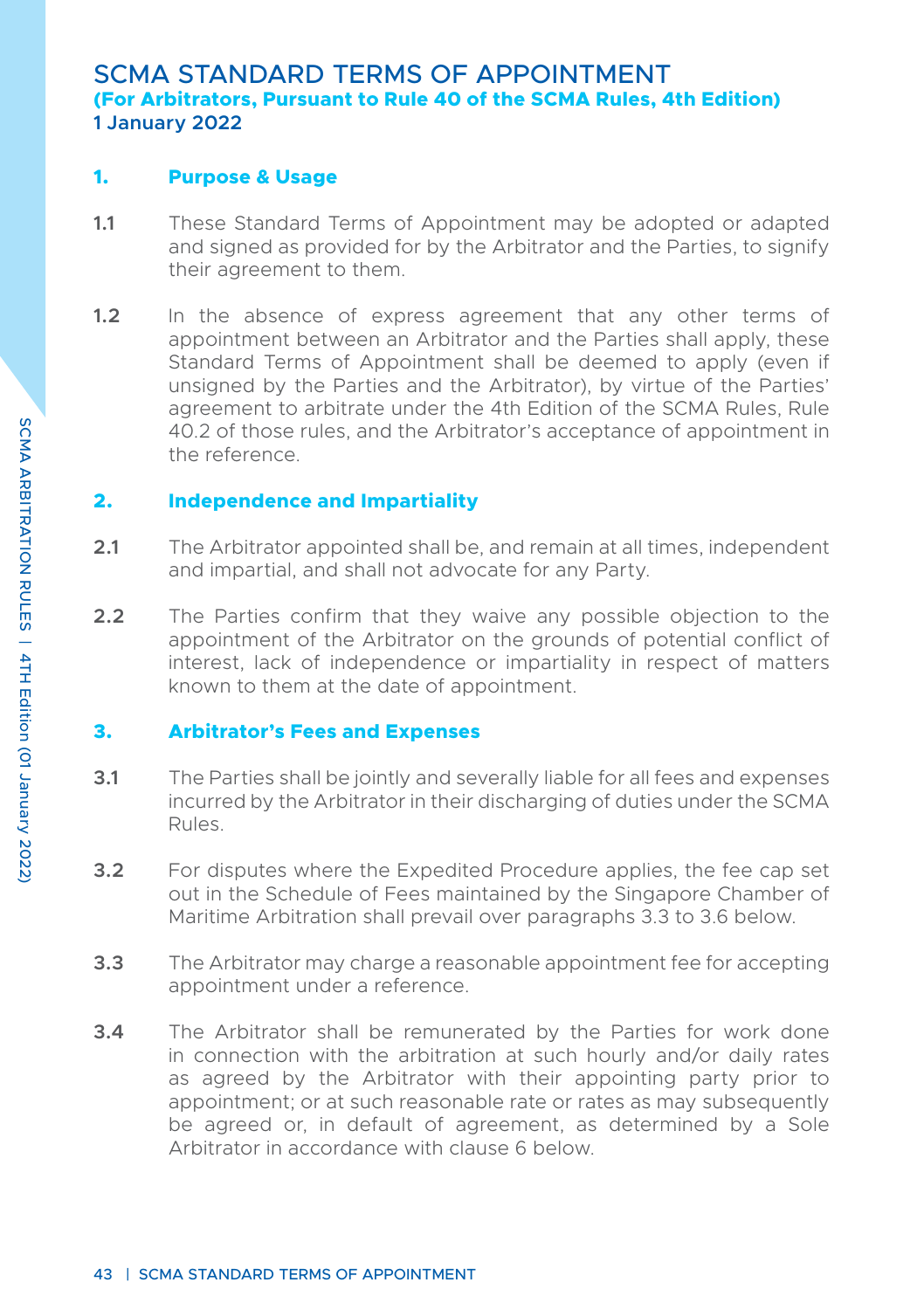- **3.5** Travel time shall be chargeable at half the hourly rate (if not working on the reference; otherwise work whilst travelling shall be charged at the hourly rates agreed).
- **3.6** Rates of remuneration agreed prior to appointment of the Arbitrator will apply for one year after the arbitration was commenced but may be reviewed by the Arbitrator after that time if the arbitration is continuing.
- **3.7** Unless cancelled by reason of the Arbitrator's inability to attend a hearing, cancellation fees shall apply and be payable in relation to dates booked for hearing of the matter, in accordance with the following scale:

| <b>Cancellation</b>                                                                              | Daily Rate x<br>No. of Days |
|--------------------------------------------------------------------------------------------------|-----------------------------|
| On vacation of hearing dates less than 12 weeks<br>before date fixed for commencement of hearing | 30%                         |
| On vacation of hearing dates less than 4 weeks<br>before date fixed for commencement of hearing  | 50%                         |
| On vacation of hearing dates on or after date for<br>commencement of hearing                     | 100%                        |

- **3.8** Fees are payable free of any domestic or withholding taxes imposed by the authorities on any party or by authorities at the place of arbitration. Sales or service tax (VAT/GST) or other similar taxes or charges, where payable in accordance with the local laws, shall be borne by the Parties.
- **3.9** The Arbitrator shall be reimbursed in respect of all disbursements and charges incurred in connection with the arbitration (including but not limited to travel expenses, telephone, delivery including by courier, printing and photocopying; and the costs and expenses of any expert advice or other assistance). Travel expenses if incurred shall be based on:
	- i) Flexible business class return airfare;
	- ii) Hotel expenses at business class hotels for duration of hearing plus 2-nights (if needed);
	- iii) Airport/hotel car transfer; and
	- iv) All other out-of-pocket expenses incurred in consequence of discharging the duties of the appointment.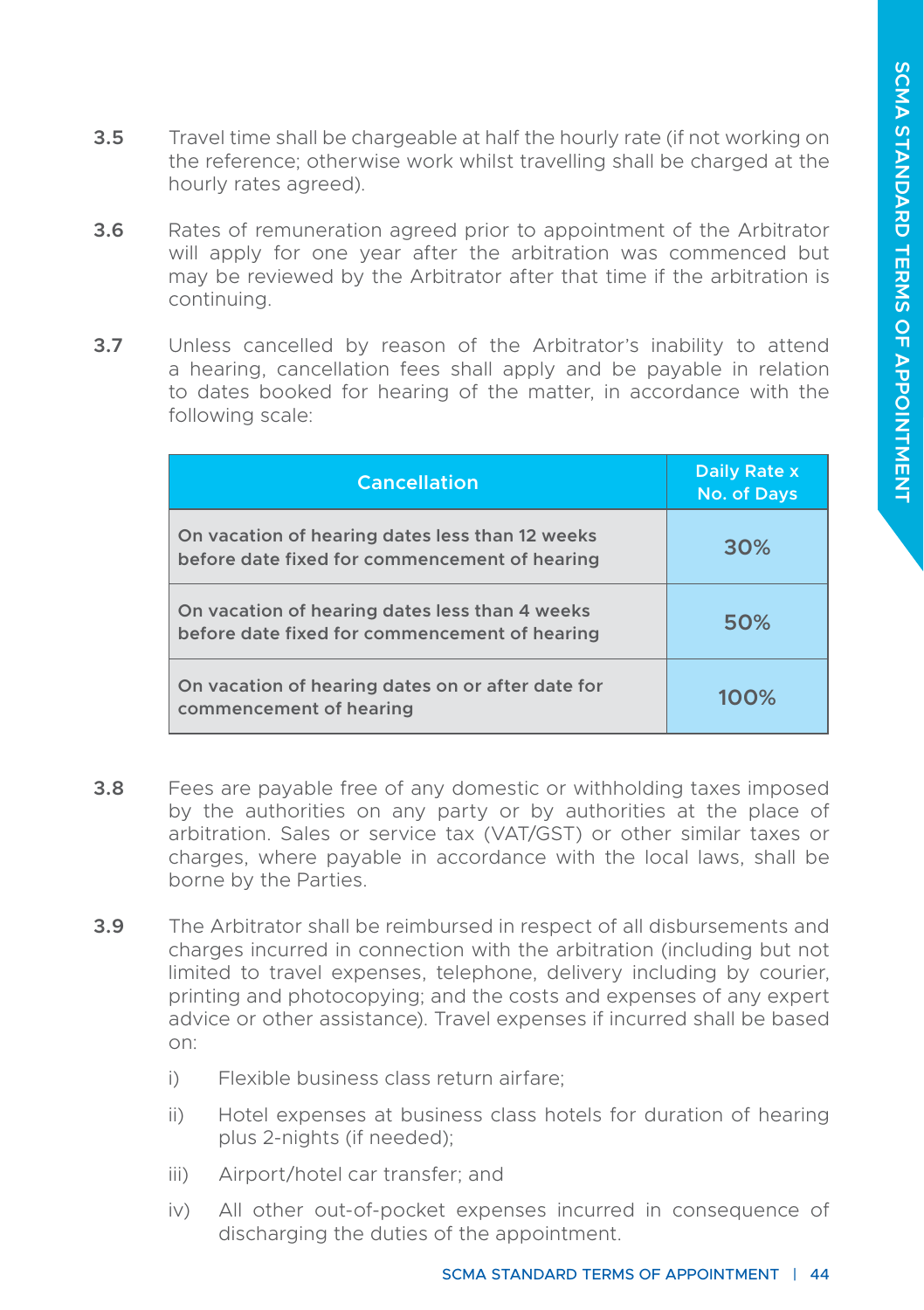- **3.10** The Arbitrator may bill for reimbursement of disbursements as and when they are incurred and may submit periodic invoices in respect of work done. Payments due to the Arbitrator may be made forthwith by drawdown from the deposits provided for in Clause 4 below. Invoices rendered by the Arbitrator shall, in any event be paid within 14 days of being rendered.
- **3.11** Expenses relating to administrative and support services engaged for the purposes of the arbitration, including but not limited to the cost of hearing rooms transcription, document management and display systems and any similar necessary services, shall be paid for and arranged by the Parties, in accordance with any directions given by the Arbitrator(s).

#### **4. Security for Arbitrator Fees**

- **4.1** Without derogation from the Tribunal's powers under Rule 41 of the SCMA Rules 4th Edition, which Rule shall apply in full and prevail in case of any inconsistency between it and this clause 4:
	- i) The Arbitrator shall be entitled at any time to require that the Parties establish a deposit for fees and expenses of the Tribunal in such amount as the Arbitrator may determine in the exercise of the power to do so under Rule 41. Such required deposits are to be paid (including in addition all fundholding charges) into the designated bank account of the SCMA to be held under the Terms of the SCMA Fundholding Agreement set forth in the relevant practice note to the SCMA Rules 4th Edition, effective at the date of the deposits required; or are to be paid and held under such other fundholding arrangement that the Arbitrator may direct or approve.
	- ii) The Arbitrator will review the adequacy of the deposits from time to time and may request the Parties to make supplementary deposits.
	- iii) The unused balance held on deposit at the end of the arbitration shall be returned to the parties as directed by the Arbitrator.

#### **5. Exclusion of Liability, Release and Indemnity:**

- **5.1** Without prejudice to or derogation from any applicable statutory immunity, each of the Parties agree that the Arbitrator, shall not be liable for:
	- i) negligence in relation to anything done or omitted to be done in connection with this arbitration; and
	- ii) any mistake of law, fact or procedure made during these arbitral proceedings or in the making of an award.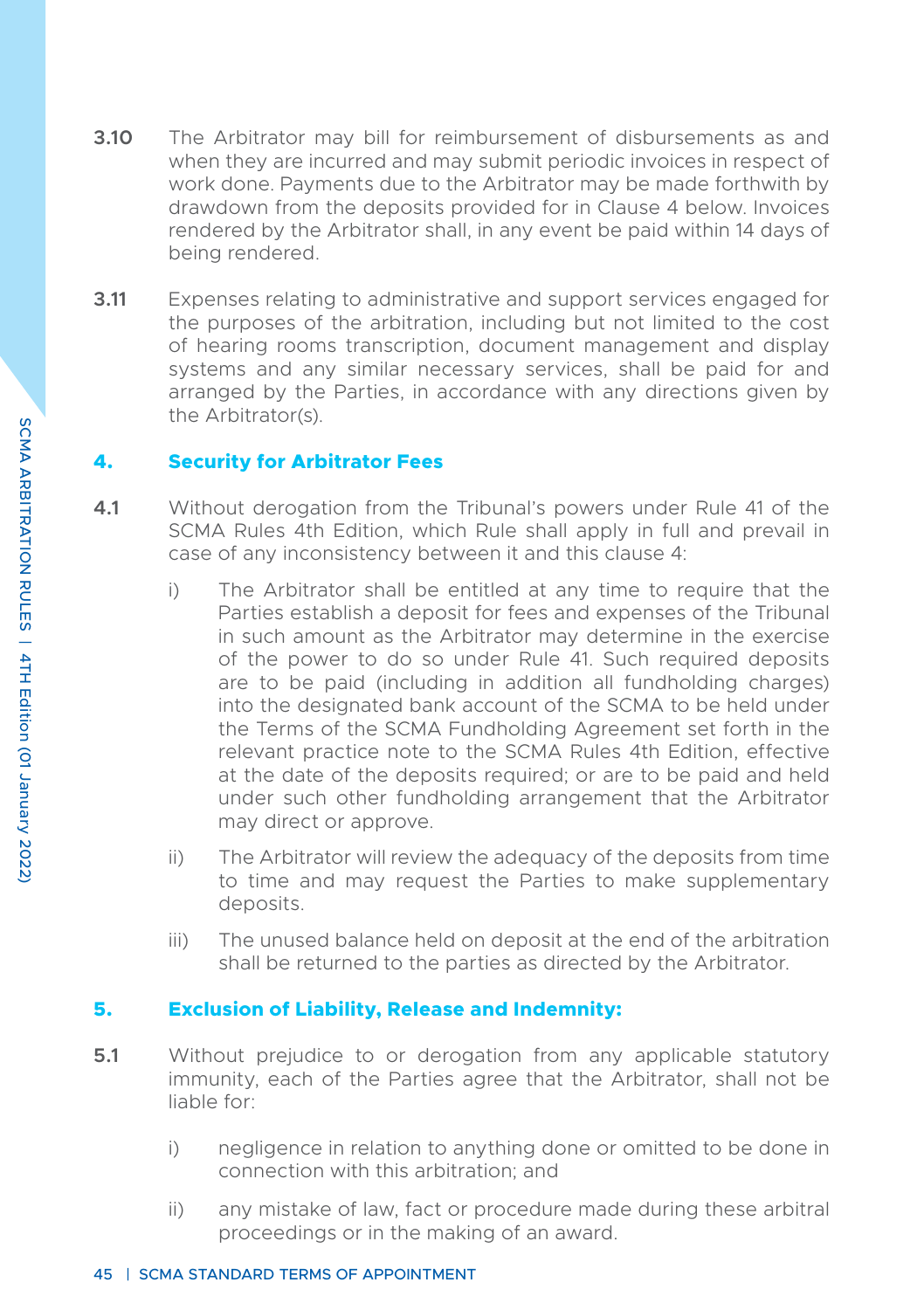- **5.2** For the avoidance of doubt, the Parties agree not to hold the Arbitrator liable to any Party howsoever for any act or omission in connection with this arbitration and release the Arbitrator to the fullest extent permitted by law, except in the case of fraud.
- **5.3** The Parties shall, jointly and severally indemnify the Arbitrator from and against all claims, actions, suits, proceedings, disputes, differences, demands, costs, expenses and damages of any kind, excepting fraud by the Arbitrator, arising out of or in any way referable to any act or omission by the Arbitrator, in relation to or concerning the arbitral proceedings.

#### **6. Law and Jurisdiction:**

**6.1** These terms shall be governed by the Law of Singapore. Any dispute arising out of or in connection with these terms shall be referred to arbitration in Singapore before a Sole Arbitrator agreed by the Parties; or, in default of agreement, appointed by the Chairman of the SCMA.

\_\_\_\_\_\_\_\_\_\_\_\_\_\_\_\_\_\_\_\_\_\_ \_\_\_\_\_\_\_\_\_\_\_\_\_\_\_\_\_\_\_\_\_

\_\_\_\_\_\_\_\_\_\_\_\_\_\_\_\_\_\_\_\_\_\_ \_\_\_\_\_\_\_\_\_\_\_\_\_\_\_\_\_\_\_\_\_

\_\_\_\_\_\_\_\_\_\_\_\_\_\_\_\_\_\_\_\_\_\_ \_\_\_\_\_\_\_\_\_\_\_\_\_\_\_\_\_\_\_\_\_

\_\_\_\_\_\_\_\_\_\_\_\_\_\_\_\_\_\_\_\_\_\_ \_\_\_\_\_\_\_\_\_\_\_\_\_\_\_\_\_\_\_\_\_

\_\_\_\_\_\_\_\_\_\_\_\_\_\_\_\_\_\_\_\_\_\_ \_\_\_\_\_\_\_\_\_\_\_\_\_\_\_\_\_\_\_\_\_

#### If Signed by the Parties:

Name of Authorized Signatory **Name of Authorized Signatory** Name of Authorized Signatory

Company / Firm Company / Firm

Date **Date** Date **Date** Date **Date** 

Signed by the Arbitrator:

Claimant **Respondent** Respondent

Designation Designation

Arbitrator Date

Place of arbitration as specified in the arbitration agreement or determined in accordance with the applicable law. Dated as above or if not signed and dated, deemed to be signed at the date of appointment of the Arbitrator.

\_\_\_\_\_\_\_\_\_\_\_\_\_\_\_\_\_\_\_\_\_\_ \_\_\_\_\_\_\_\_\_\_\_\_\_\_\_\_\_\_\_\_\_